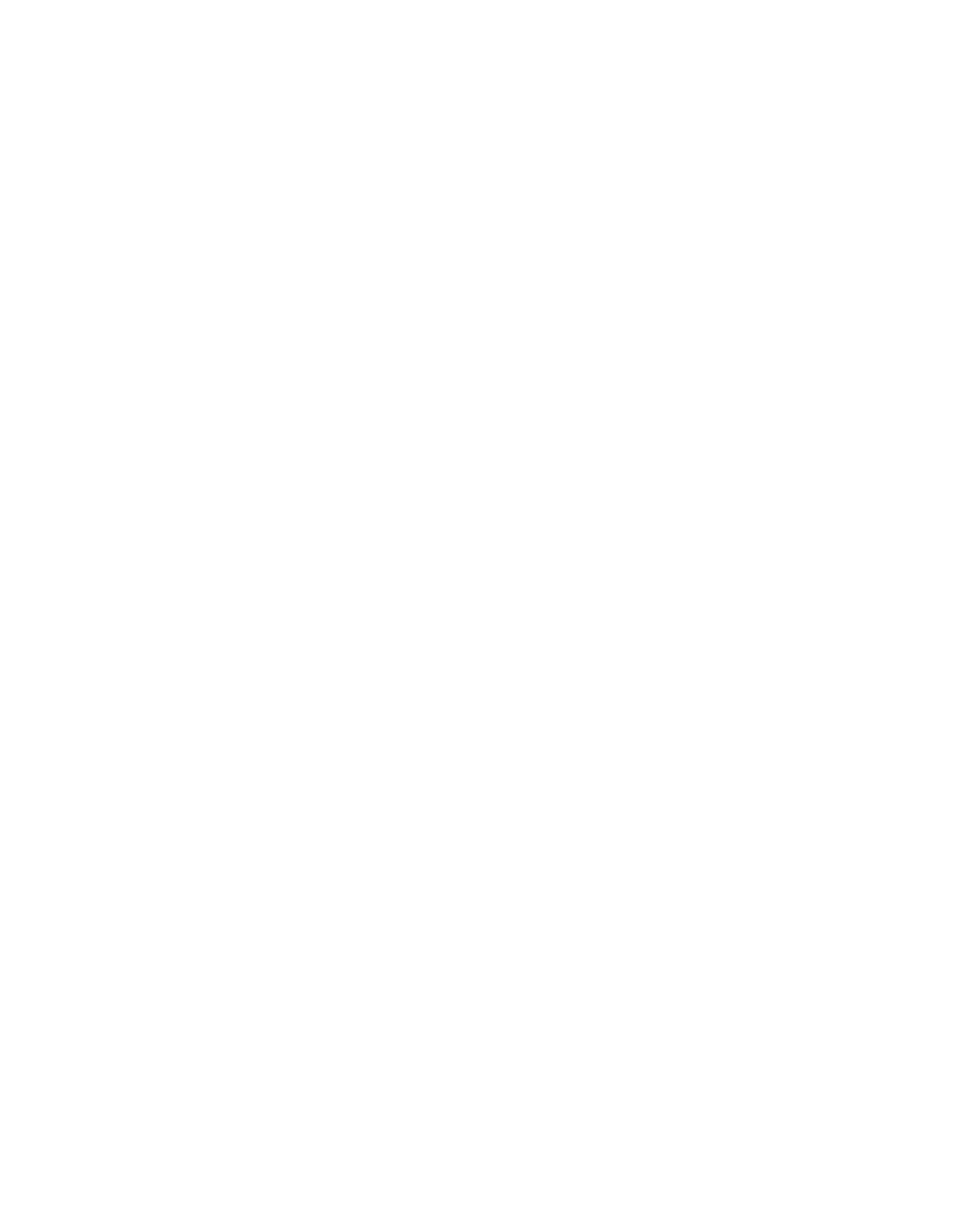practitioner to 'count what counts.'" In this way, the cumulative analysis is focused on those cumulative impacts to which the Central Valley Wye alternatives would contribute.

## **National Historic Preservation Act (36 C.F.R. § 800)**

The regulations implementing Section 106 of the National Historic Preservation Act acknowledge that a project's adverse effects include any that are reasonably foreseeable, even if they may occur later in time, are farther removed in distance, or are cumulative.

## **Clean Water Act (33 U.S.C. § 1251 et seq.)**

Section 404 of the Clean Water Act requires the assessment of potential cumulative impacts on jurisdictional waters of the U.S., including special aquatic sites protected by Section 404, which are under the jurisdiction of the U.S. Army Corps of Engineers (USACE) and the U.S. Environmental Protection Agency (USEPA).

## **Federal Endangered Species Act (15 U.S.C. § 1531 et seq.)**

The implementing regulations for the federal Endangered Species Act, Section 7 (50 C.F.R. § 402.02) define cumulative impacts as those effects of future state or private activities not involving federal activities that are reasonably certain to occur within the action area that is subject to consultation with the U.S. Fish and Wildlife Service or National Marine Fisheries Service, or both. This definition is narrower than the definition of cumulative effects under NEPA and is only used for Section 7 consultation and not for the analysis conducted under NEPA.

# **3.19.2.2 State**

## **California Environmental Quality Act (Cal. Code Regs., tit. 14, § 15000 et seq.)**

The California Environmental Quality Act (CEQA) defines cumulative impacts as two or more individual impacts that, when evaluated together, are considerable or compound or increase other environmental impacts (CEQA Guidelines § 15355). Under CEQA, when a project would contribute to a cumulatively significant impact, an EIR must discuss whether the project's incremental effect is cumulatively considerable. *Cumulatively considerable* means that the project's incremental effect is significant when viewed in the context of past, present, and reasonably probable future projects.

The CEQA Guidelines provide that cumulative impact analyses should focus on *significant* cumulative impacts to which a project would contribute and the magnitude of the project's contribution.

When the combined cumulative impact associated with the project's incremental effect and the effects of other projects is not significant, the EIR will briefly indicate why the cumulative impact is not significant and is not discussed in further detail in the EIR. A lead agency shall identify facts and analysis supporting the lead agency's conclusion that the cumulative impact is less than significant (CEQA Guidelines § 15130(a)(2)).

# **3.19.3 Methods for Evaluating Impacts**

For each resource topic, the Authority followed the following steps to determine whether any of the Central Valley Wye alternatives would contribute to cumulative impacts:

- Compiled a list and description of, as well as environmental impact information for, planned projects and relevant plans for consideration of cumulative impacts. Checked for such projects in adopted plans such as regional transportation plans (RTP), regional transportation improvement plans, local long-range transportation plans, local land use general and specific plans; interviews with local and regional planning agencies; and recent environmental documents for other large-scale projects near HSR alternatives.
	- Planned projects in this analysis are those that are likely to occur and will add to the cumulative impacts on a particular resource. Generally, projects are considered in the analysis if they are part of an adopted plan as described in this section or fall under any of the following conditions:

August 2020 California High-Speed Rail Authority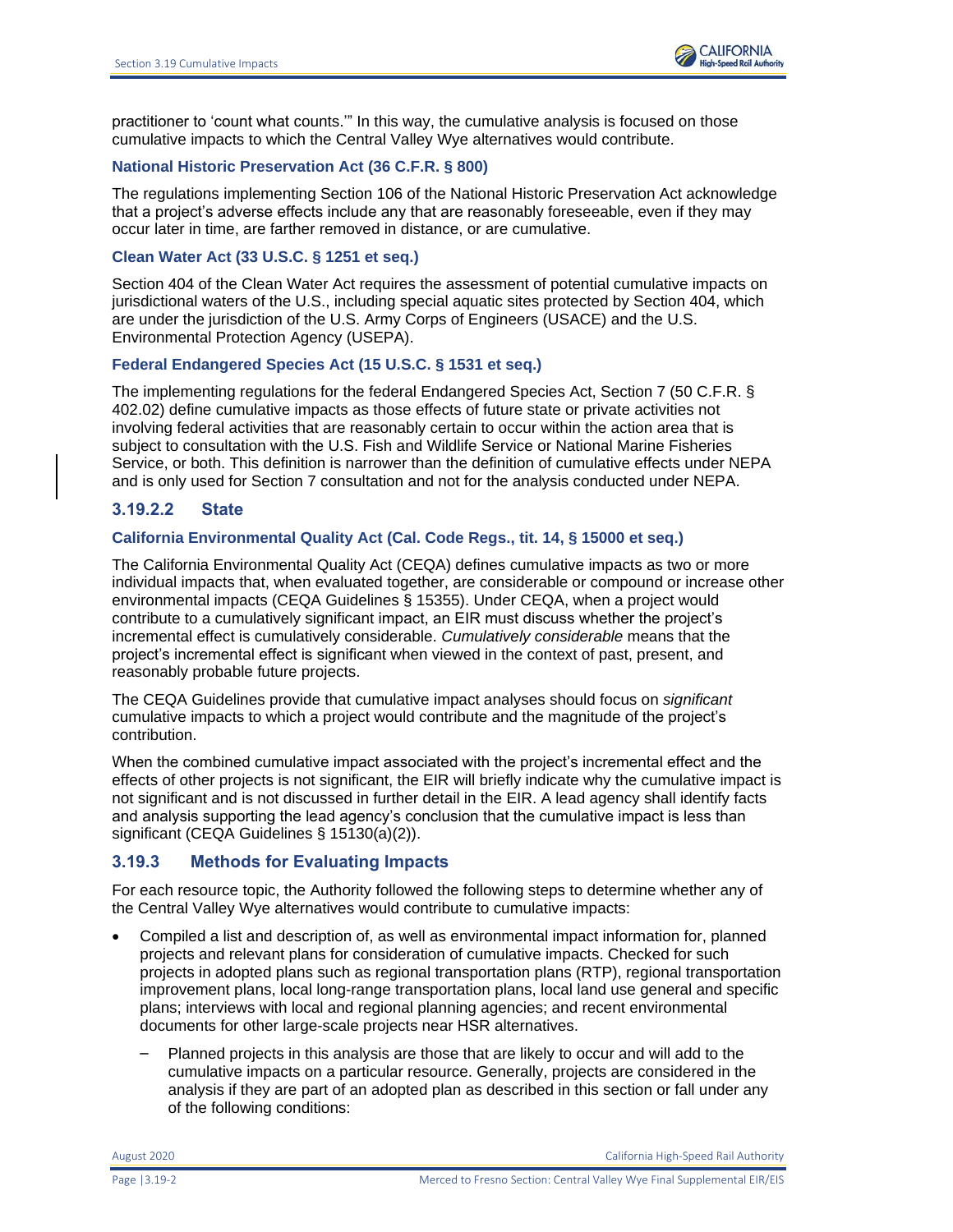

- Applications for project entitlements or construction are pending with a government agency.
- The project is included in an agency's budget or capital improvement program.
	- The project is a foreseeable future phase of an existing project.
	- The project would likely occur within the 2040 planning horizon for the HSR system.
- Defined the resource study area (RSA) for the cumulative impacts for each resource area.
- Identified and evaluated the cumulative impacts of the planned projects, including the Central Valley Wye alternatives, that make up the cumulative condition for each resource area. Determined as part of this evaluation whether there is a cumulative impact.
- Determined whether the incremental contribution of the Central Valley Wye alternatives to the cumulative impacts for each resource area is cumulatively considerable under CEQA. "Cumulative impacts can result from individually minor but collectively significant projects taking place over a period of time." (CEQA Guidelines § 15355)
- Identified reasonable, feasible options for avoiding or mitigating the Central Valley Wye alternatives' contribution to cumulative impacts.

The specific resource evaluations in Chapter 3, Affected Environment, Environmental Consequences, and Mitigation Measures, form the basis for analyzing the cumulative impacts of each resource. The cumulative analysis includes all resources considered in Chapter 3 (i.e., Sections 3.2 through 3.17).<sup>1</sup>

## **3.19.4 Cumulative Projects and Growth Forecasts**

This section discusses the historical context of the San Joaquin Valley and how development trends in the past have influenced the environmental character of the area. This section also discusses projected development trends and describes how future urbanization is projected to change the character of the San Joaquin Valley.

## **3.19.4.1 Historical Context of San Joaquin Valley**

The historical context of the San Joaquin Valley is the same as that described in Section 3.19.2.1 of the Merced to Fresno Final EIR/EIS, which is incorporated by reference (Authority and FRA 2012: pages 3.19-2 through 3.19-3). The conversion of the San Joaquin Valley from a natural state in the late 1700s and early 1800s to current agricultural, urban, and transportation uses has resulted in a general deterioration of the natural environment. This has manifested in widespread impacts such as groundwater overdraft and related land subsidence, loss of biological diversity and habitat, traffic congestion, air quality below state and federal standards, conversion of important farmland to urban uses, and pollution of surface waters. The San Joaquin Valley was flood-prone before development began on a large scale in the 1800s; the physical risk of flooding has increased when viewed in the context of its potential to disrupt human activities.

## **3.19.4.2 Projected Growth Trends**

As discussed in Chapter 2, Alternatives, projections show that the San Joaquin Valley is expected to grow at a faster rate than any other region in California. General plans and other planning documents for cities and counties in the region project the locations and types of growth likely to occur under build-out of the plans. Population growth in Merced and Madera Counties is projected to continue at the rate of 1.7 percent and 1.9 percent per year, respectively, with an estimated population increase for both counties totaling approximately 222,000 people by 2040 (CDOF 2014). This growth in population will translate into continued conversion of currently

<sup>&</sup>lt;sup>1</sup> Section 3.18, Regional Growth, describes induced growth and indirect effects from growth; that section also identifies cumulative impacts associated with regional growth and future projects and this analysis is not repeated in this section.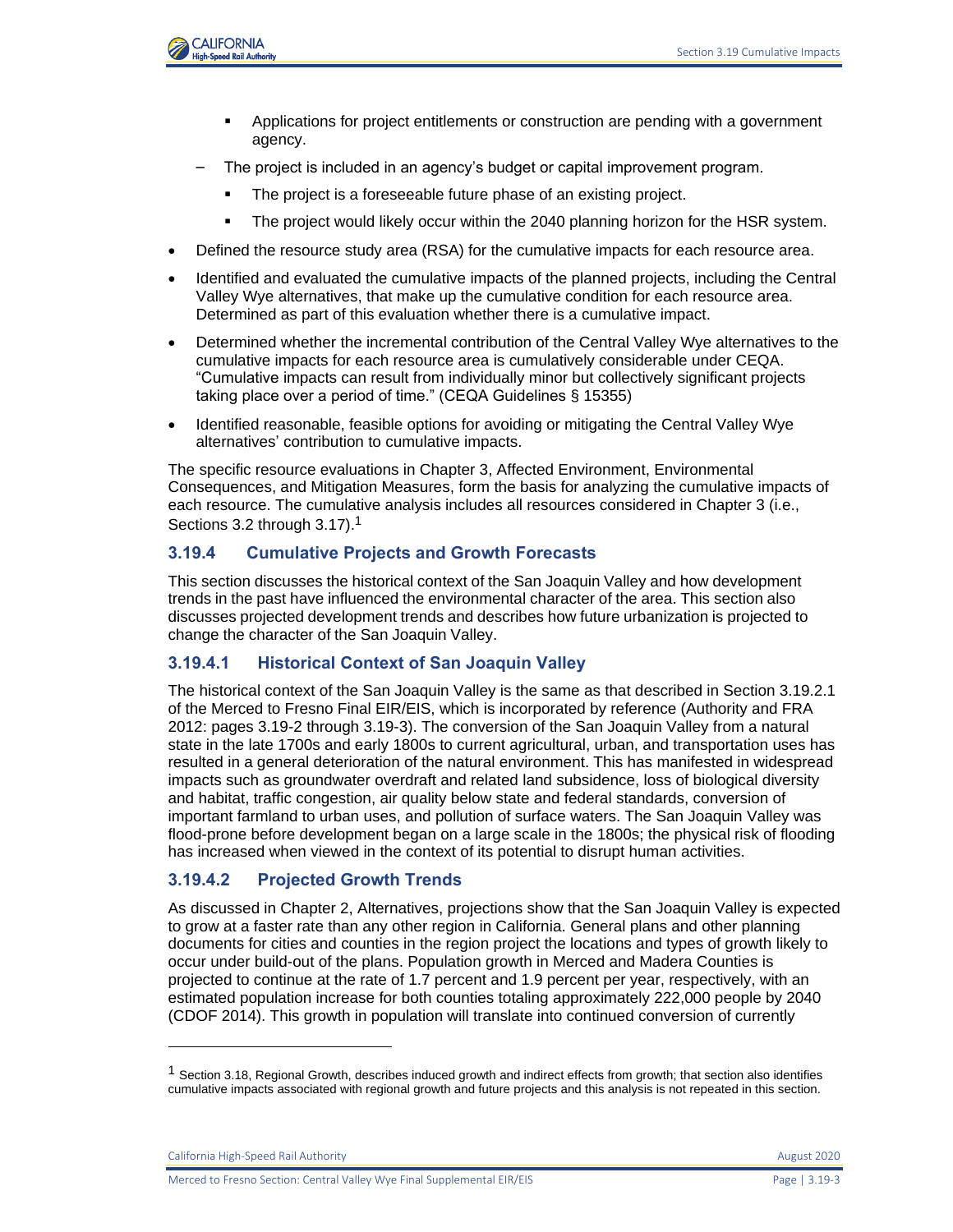

undeveloped or agricultural lands to residential, small business, and light industrial uses, plus the transportation infrastructure needed to support added development.

The relevant adopted general plans for the counties and incorporated areas promote relatively dense urban development, concentrated near existing urban areas, with the exception of the specific plans included on the project list. The *2030 Merced County General Plan* calls for concentrating new residential development in areas designated as urban communities (Merced County 2013). The *Madera County General Plan* calls for accommodating growth in cluster housing or planned communities (Madera County 1995). Growth is also anticipated in the cities of Chowchilla, as identified in the *City of Chowchilla 2040 General Plan* (City of Chowchilla 2011) and Madera, as identified in the City of Madera's *General Plan* (City of Madera 2009), and in the community of Fairmead, as identified in the draft Fairmead Colony Area Plan (Madera County Planning Department 2012). As such, some population growth would occur based on urban infill, and the remainder would occur on undeveloped lands outside existing urban areas. Land and the construction of new residential areas, roadways, electric power generation facilities, utilities, schools, hospitals, and commercial and industrial facilities would be required to accommodate the new population.

The electrical network upgrade work (including reconductoring), proposed to be constructed in the 2031 to 2033 timeframe in Stanislaus, Merced, Madera, and Fresno Counties as well as the cities of Merced and Waterford are required to ensure the availability of reliable electric service to meet the Central Valley Wye alternatives electrical demand. Proposed modifications to existing Pacific Gas & Electric (PG&E) facilities (i.e., replacing existing conductor with more efficient conductor of the same voltage) are specifically designed to accommodate the existing and planned electrical load growth produced by the HSR, rather than to induce growth. Consideration of potential impacts under the No Project Alternative in terms of projected population growth is not applicable to network upgrades. However, consideration of the cumulative condition from build-out as disclosed in the applicable general plan and regional transportation plan (RTP) final EIRs for which construction activities associated with the network upgrades could contribute is considered in Section 3.19.5, Organization of Cumulative Impacts Analysis. Specifically, reconductoring could contribute to the following impacts: air quality (construction emissions), biological resources, greenhouse gas (GHG) emissions (short-term); hydrology and water quality (groundwater depletion), aesthetics and visual resources as well as energy consumption (Merced County 2012; Madera County 1995; Stanislaus County 2016; Fresno County 2000; City of Merced 2011; Merced County Association of Governments 2014; Madera County Transportation Commission 2014b; Stanislaus Council of Governments 2014; Fresno Council of Governments 2014). There are no other identified cumulative conditions to which construction of the network upgrades could contribute, including those in Waterford. Therefore, no cumulative impacts would occur from construction and operations of these network upgrades (City of Waterford 2006).

Regarding operation and maintenance, for PG&E components there would be no change in baseline conditions; therefore, no contribution to a cumulative condition could occur.

## **3.19.4.3 Cumulative Project Lists and Regional Projections**

In addition to considering general plan projections identified for Merced and Madera Counties and the cities of Madera and Chowchilla, the cumulative impacts analysis also considers a list of planned transportation and utility projects listed in Appendix 3.19-A, Cumulative Plans and Non-Transportation Projects List, and Appendix 3.19-B, Cumulative Transportation Projects List. Appendix 3.19-A provides detailed information about planned development projects and plans, and Appendix 3.19-B provides similarly detailed information about transportation projects considered in this cumulative impact analysis. These cumulative project lists are based on the cumulative projects lists from the Merced to Fresno Final EIR/EIS but have been updated with projects newly planned since 2012.

Appendix 3.19-A includes a series of tables that list major capital or new development projects by jurisdiction for the counties and cities in the cumulative RSAs, including large-scale planning efforts through the region, county and city general plan updates to accommodate long-term development and urbanization, and smaller-scale mixed-use, residential, agricultural-industrial,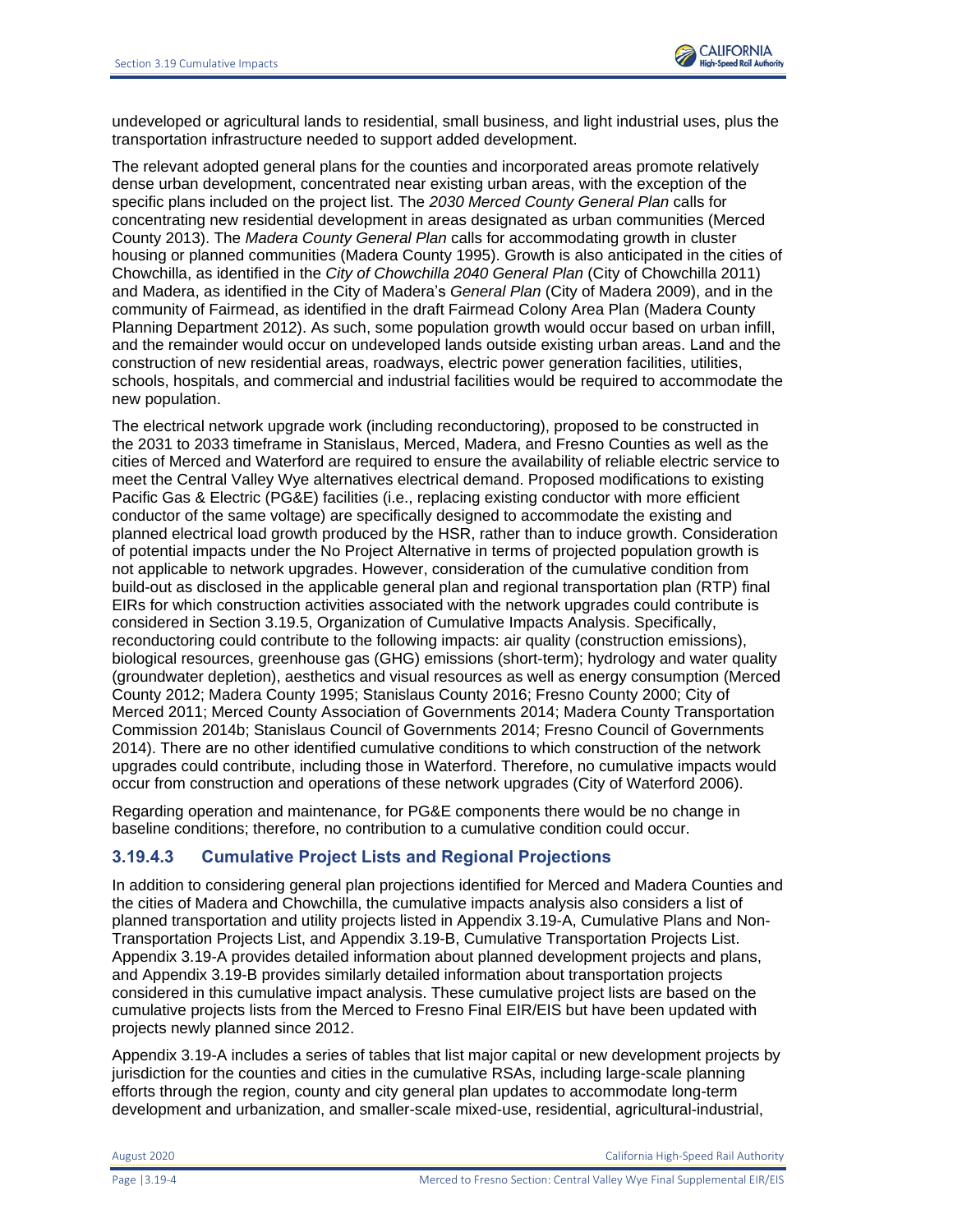

and commercial developments planned through 2040. Analysts identified 242 projects and plans for Merced, Madera, Stanislaus and Fresno Counties, the community of Fairmead, and the cities of Madera, Merced and Chowchilla. While there are no additional or markedly different projects other than those previously identified in the Merced to Fresno Final EIR/EIS for Fresno County; there is an additional road project disclosed in the *Merced Vision 2030 General Plan* (City of Merced 2015). There were no projects proposed for construction in the 2031 to 2033 timeframe identified in Waterford. With the exception of the portion of the Site 7—Le Grand Junction/Sandy Mush Road, Warnerville – Wilson 230 kilovolt (kV) Transmission Line located in the city of Merced, there are no planned projects within 1.5 miles of the network upgrade facilities for which localized construction impacts could combine.

Projects listed in Appendix 3.19-B reflect consideration of relevant adjacent HSR sections and applicable state and local projects and plans, listed primarily within RTPs and general plan transportation elements. Analysts reviewed these plans to identify planned and programmed transportation improvements considered in the cumulative setting and relevant impact analyses. Assumptions about what constitutes a funded or programmed improvements on the intercity highway network are based on financially constrained RTPs<sup>2</sup> developed by regional transportation planning agencies and include more than 100 transportation improvements in Merced and Madera Counties.

## **3.19.5 Organization of Cumulative Impacts Analysis**

The analysis includes potential short-term, long-term, and indirect impacts from adopted plans, concurrent construction activities, and planned and projected development and transportation projects listed in Appendices 3.19-A and 3.19-B, including the adjacent HSR sections to the Central Valley Wye (i.e., the entire Merced to Fresno Section and the adjacent San Jose to Merced Section).

## **3.19.5.1 Cumulative Condition**

The combined environmental influence of the past, present, and future changes described in Section 3.19.4, Cumulative Projects and Growth Forecasts, and Appendices 3.19-A and 3.19-B in conjunction with the Central Valley Wye alternatives is referred to as the "cumulative condition" through 2040. Projected growth and conversion of land to urban and transportation uses associated with the cumulative condition, as reflective of adopted city and county general plans, regional transportation plans/sustainable communities strategies, as well as the cumulative project list, is anticipated to have an environmental effect in the area crossed by the Central Valley Wye alternatives through 2040. Population growth in Merced and Madera Counties is projected to continue at the rate of 1.7 percent and 1.9 percent per year, respectively, with an estimated population increase for both counties totaling approximately 222,000 people by 2040 (CDOF 2014). This growth in population will translate into continued conversion of currently undeveloped or agricultural lands to residential, small business, and light industrial uses, plus the transportation infrastructure needed to support added development. The relevant adopted general plans for the counties and incorporated areas promote relatively dense urban development. Nevertheless, urban development would continue to result in the conversion of natural and agricultural land, especially for future housing and associated development consistent with the general plans of the area. Under the cumulative condition, traffic would increase; ambient noise levels would increase; the demand for energy and water would increase; habitat for wildlife would become less available; the amount of impervious surfaces would increase and affect the quality and amount of stormwater runoff; demand for public facilities and parks would increase; the land available for agricultural production would decrease; and the visual character of many locations in the cumulative RSA would change from rural to urban.

<sup>&</sup>lt;sup>2</sup> "Financially constrained RTPs" means transportation plans that conform to funding an agency has secured. Transportation agencies may also have financially unconstrained plans, representing aspirational projects for which funding has yet to be obtained.

California High-Speed Rail Authority **August 2020 August 2020**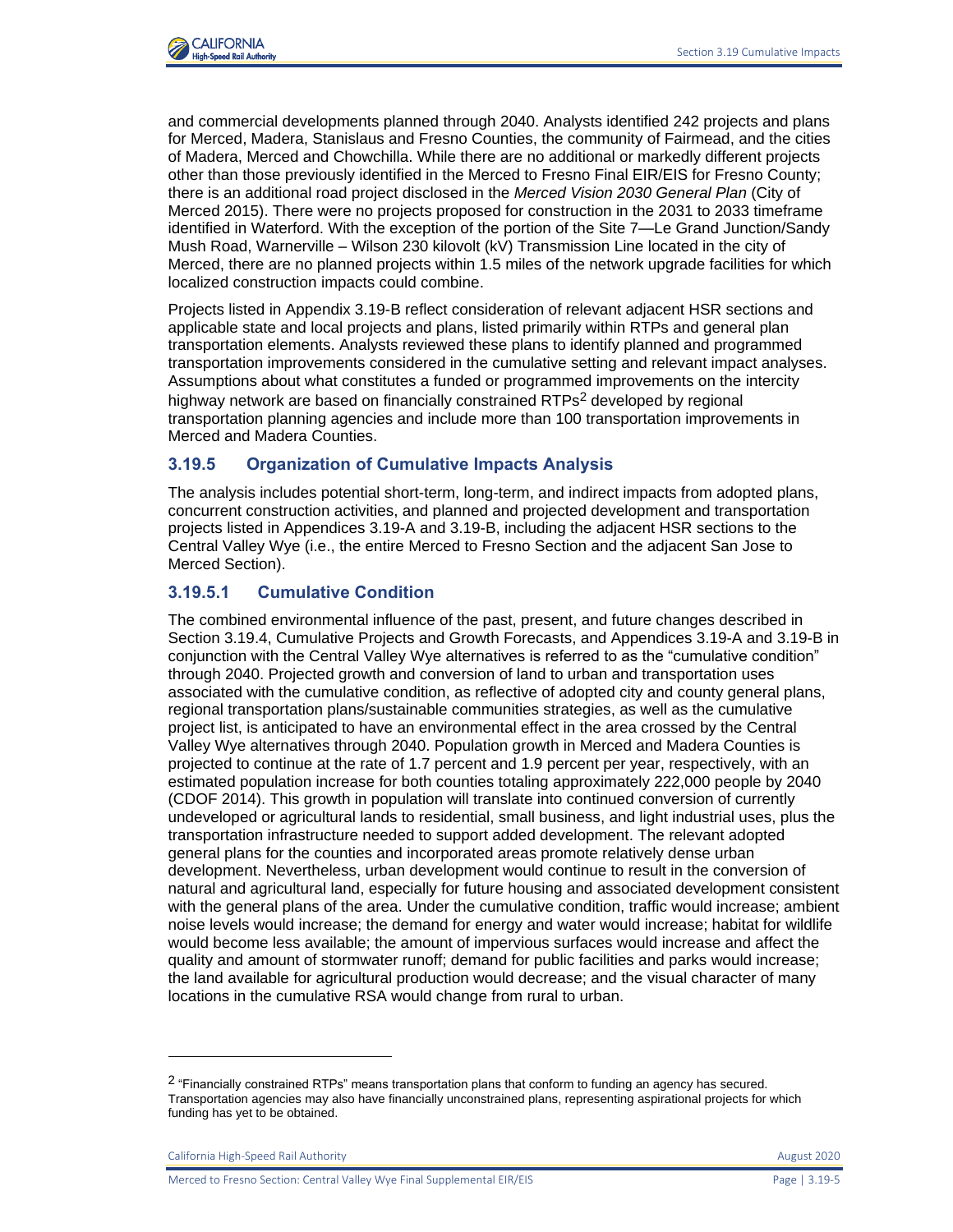Moreover, under the cumulative condition in the 2031 to 2033 timeframe, for which construction activities associated with the network upgrades could contribute, it is anticipated that the following impacts as reflected by adopted city and county general plans, regional transportation plans/sustainable communities strategies, as well as the cumulative project list would continue to occur: conversion of agricultural land, construction air emissions, loss of biological habitat and species, short-term GHG emissions, groundwater depletion, change in visual character and energy consumption. Therefore, with respect to the potential contribution to the cumulative condition from the network upgrades, the cumulative RSA is expanded for these resource areas.

# **3.19.5.2 Contribution of the Central Valley Wye Alternatives**

This analysis first considers the impacts of the Central Valley Wye alternatives in combination with the other cumulative projects (listed in Appendices 3.19-A and 3.19-B) to determine if there would be a cumulative impact on the resource. If a cumulative impact was identified for a resource, then analysts determined whether the Central Valley Wye alternatives' incremental contribution would be cumulatively considerable.

The Central Valley Wye alternatives' contribution to cumulative impacts is considered assuming incorporation of the Authority's relevant impact avoidance and minimization features (IAMF) (Chapter 2 and Appendix 2-B, California High-Speed Rail: Impact Avoidance and Minimization Features), and with application of mitigation measures identified for the Central Valley Wye alternatives in the individual resource analyses in Chapter 3 (i.e., Sections 3.2 through 3.17). In addition to including IAMFs and mitigation, the Central Valley Wye alternatives design and project footprints have been refined during the environmental planning process to avoid or minimize impacts while meeting the project purpose and objectives. Where appropriate, additional feasible mitigation measures are proposed that could reduce the Central Valley Wye alternatives' cumulatively considerable contribution.

Through the planning horizon of 2040, the Central Valley Wye alternatives could have environmental impacts that are cumulatively considerable in some areas and would reduce a potential cumulative impact in other areas, as described in the resource specific sections.

## **3.19.5.3 CEQA Conclusion**

The cumulative impacts analysis of the Central Valley Wye alternatives considers whether the cumulative condition could result in a *cumulative impact* within a specific resource area (e.g., biological resources, noise and vibration). If it is determined that there could be cumulative impacts, the analysis then proceeds to determine whether the incremental contributions of the Central Valley Wye alternatives to the identified cumulative impacts would be *cumulatively considerable*. If the incremental effect of the Central Valley Wye alternatives would be cumulatively considerable, the discussion then identifies notable differences between alternatives, if any. The analysis then describes additional feasible mitigation measures beyond those already identified, if available, to address the contribution of the Central Valley Wye alternatives to a cumulative impact. $3$  The analysis concludes with a determination of CEQA significance for each resource topic where it is applicable. This conclusion specifically identifies whether there would be significant cumulative impacts under CEQA and whether the contribution of the Central Valley Wye alternatives, after any applicable mitigation, would be cumulatively considerable.

## **3.19.6 Cumulative Impacts Analysis**

## **3.19.6.1 Transportation**

## **RSA**

The cumulative RSA for transportation is the area encompassing Merced and Madera Counties, which is larger than the RSA described in Section 3.2, Transportation (defined as the major and

 $3$  This analysis is included to comply with CEQA, which requires a determination as to whether cumulative impacts are "cumulatively considerable." Refer to Section 3.19.2.2, State, for further information.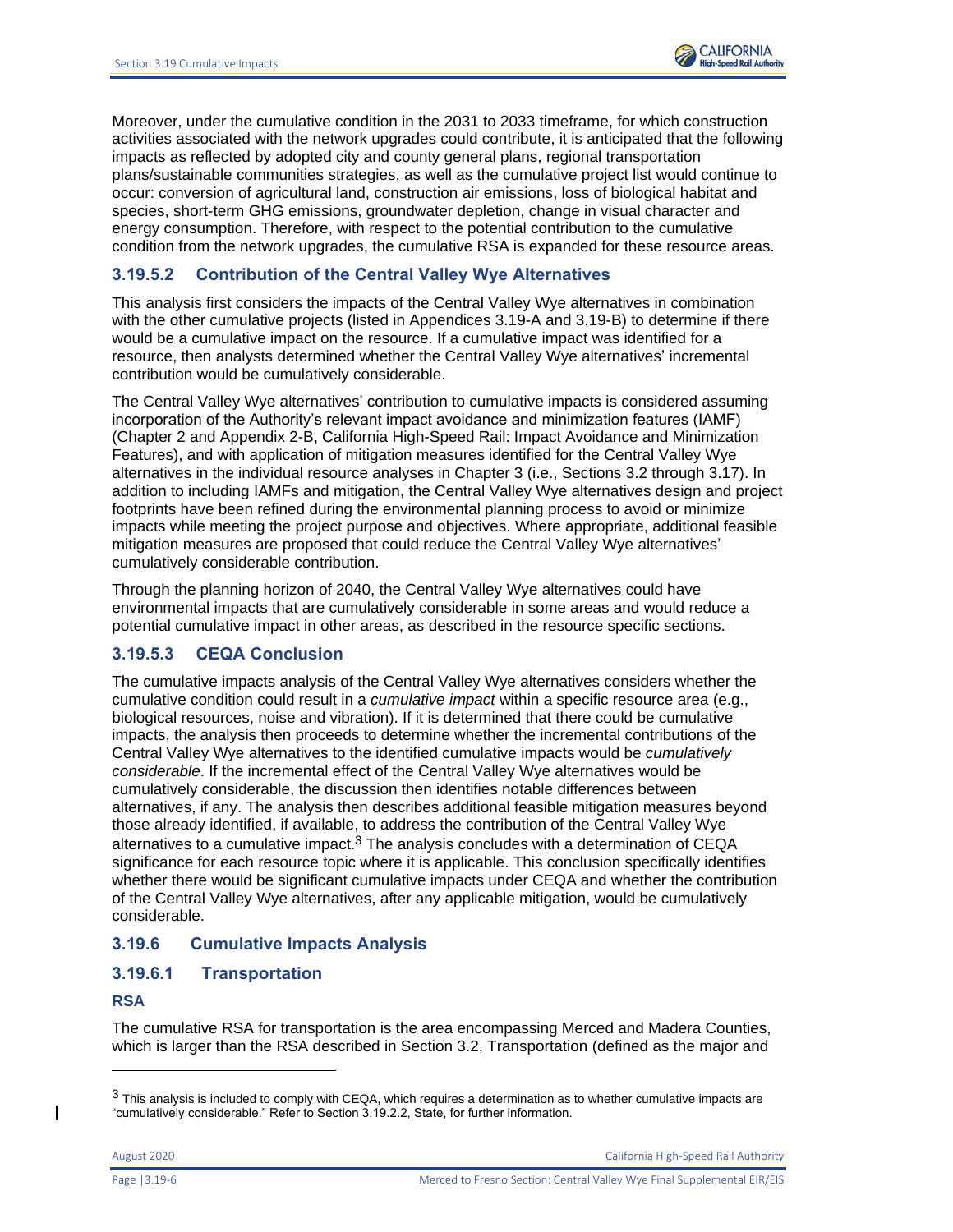

minor roadways within 0.25 mile of the project footprints; airports within 1.0 mile of the project footprints; and, pedestrian and bicycle access within 500 feet of the project footprints). This cumulative RSA was selected to develop a broad, regional consideration of cumulative transportation impacts, and because it captures impacts on transportation associated with the construction and operations of the Central Valley Wye alternatives and regional impacts on transportation associated with anticipated development projects affecting the same transportation infrastructure and conditions.

## **Cumulative Condition and Contribution of the Central Valley Wye Alternatives**

The cumulative condition relevant to transportation includes not only the Central Valley Wye alternative as part of the Merced to Fresno Project Section, but also development planned under the general plans of Merced and Madera Counties and the cities of Chowchilla and Madera, as well as adjacent HSR sections and relevant planned and future residential, commercial, industrial, recreational, transportation, and agricultural projects identified in Appendices 3.19-A and 3.19-B. Under the cumulative condition, ongoing urban development is expected to continue within the cumulative RSA. Urban development stemming from the population increase through 2040 would result in the conversion of large areas of land that is presently used for agriculture or is undeveloped to accommodate housing, commercial, office, transportation, parks, and schools within Merced and Madera Counties as well as the city of Merced. Traffic volumes on roadways in the cumulative RSA are expected to increase because of planned and future development activity, thereby affecting existing roadways, highways, utilities, airports, and railways. Cumulative impacts relevant to transportation would occur if the effects of these projects and planned development were to combine to cause substantial increases in vehicle miles traveled or substantial deterioration of safety during or after construction. Cumulative impacts also could occur if any individual transportation impacts combined to diminish emergency access, reduce bicycle or pedestrian access, or reduce the level of transit service provided within the cumulative RSA.

Local and regionally planned transportation projects such as the widening of State Route (SR) 99, reconstruction of the SR 99/SR 233 interchange, construction of the SR 152 Los Banos bypass, as well as Upgrading Arterial G Street from Yosemite to the north end of the city of Merced's Specific Urban Development Plan and Sphere of Influence boundary are intended to accommodate the expected increase in traffic related to development in the region. However, if work on multiple projects were to overlap with the construction of the Central Valley Wye alternatives and adjacent HSR sections, cumulative impacts related to traffic delays and detours for travel in the region could occur. Planned and future development such as the Yosemite Ranch Estates 2,500-lot development in Merced County and the 2,062-acre Gateway Village and Gunner Ranch Specific Plans in Madera County would likely require temporary construction easements and may result in the temporary closure of parking areas and roadway travel lanes. Planned highway projects, or other developments directly adjacent to highways, could require temporary reductions in lane widths and reductions in speed limits, which could contribute to cumulative impacts on traffic circulation and congestion in construction zones. Construction activities associated with planned and future transportation projects would also potentially result in temporary detours and temporary and permanent road closures and contribute to cumulative impacts on traffic circulation and roadway level of service (LOS). Indirect cumulative impacts would result if these direct cumulative impacts combined and temporarily limited or detoured pedestrian and bicycle access, or limited or slowed access of emergency responders.

During and after construction, cumulative development in Merced and Madera Counties could also directly affect transit conditions by requiring the rerouting of public transit routes caused by the closure of roadways. Similar cumulative impacts could also occur on school bus operations in the cumulative RSA. Proposed development and transportation projects would be required by law to put in place measures to reduce transportation safety impacts, to avoid disrupting public transit and bus travel, and would likely include measures to mitigate roadway LOS impacts during and after construction.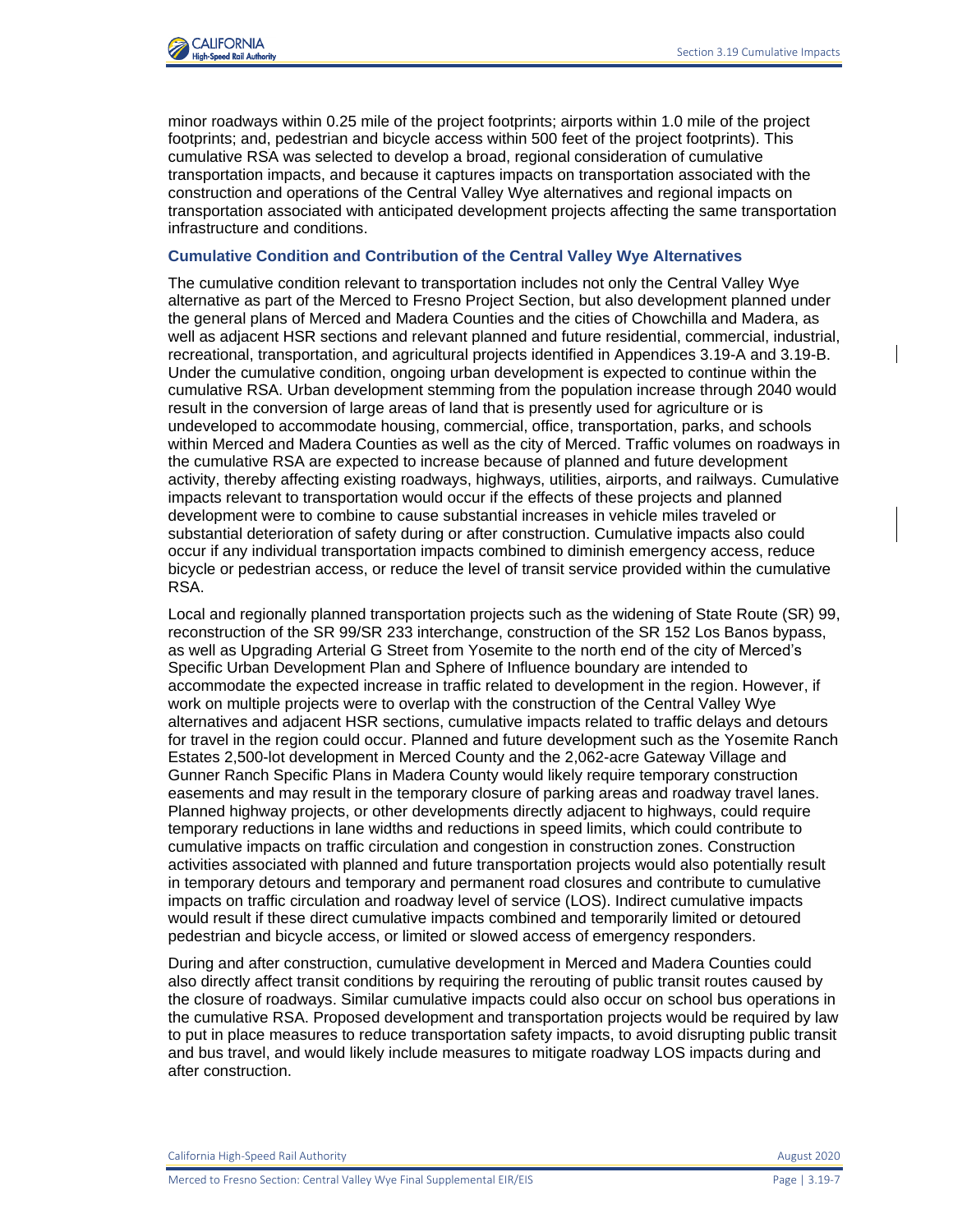

As discussed in Section 3.2, impacts on the transportation network are expected under all of the Central Valley Wye alternatives, generally related to temporary and permanent road closures and relocations. These would include changes in traffic circulation on major roadways, changes in emergency and property access, and disruptions or delays of road, rail, and agricultural vehicles during construction. These impacts would be greatest under the three SR 152 (North) Wye alternatives because of a larger number of permanent road closures and disruptions to SR 152 itself. However, grade separations proposed under the three SR 152 (North) Wye alternatives would also provide traffic safety benefits by reducing the number of existing at-grade crossings and potential conflicts between vehicles along the portion of SR 152 that parallels the three SR 152 (North) Wye alternatives. The design of the Central Valley Wye alternatives incorporates features such as TR-IAMF#2, Construction Transportation Plan, which would allow traffic flow to continue during construction and would include coordination between the construction contractor and local jurisdictions to minimize conflicts with other concurrent construction projects. TR-IAMF#3, Off-Street Parking for Construction-Related Vehicles, would avoid conflicts with passing traffic. TR-IAMF#4, Maintenance of Pedestrian Access, would allow passage of pedestrians during construction. TR-IAMF#5, Maintenance of Bicycle Access, would allow passage of bicyclists during construction. TR-IAMF#6, Restriction on Construction Hours, would minimize construction traffic on roads during peak travel hours. TR-IAMF#9, Protection of Freight and Passenger Rail during Construction, would avoid interruption of rail traffic. Finally, TR-IAMF#10, Maintenance of Transit Access, would minimize conflicts over bus access. In addition, the Central Valley Wye alternatives would include overcrossings or undercrossings approximately every 2 miles, reducing circulation impacts that could result from the closure of rural roads.

Taken together, the features of the Central Valley Wye alternatives, along with the transportation safety measures of other proposed development projects would minimize temporary construction impacts on traffic circulation such that roadway LOS would remain within acceptable levels. While some level of disruption in traffic would be expected if construction schedules of planned development and transportation improvements were to occur simultaneously, this disruption would be temporary and individual projects would contain measures to avoid major traffic delays, likely similar to the IAMFs that are part of the Central Valley Wye alternatives. Therefore, it is not anticipated that temporary impacts of construction of multiple projects would combine to result in cumulative impacts.

In the long term, planned transportation improvements of major roadways in the cumulative transportation RSA are anticipated to improve the existing highway network by widening existing highways, improving safety, and reducing congestion. Future projects involving new and improved bridge crossings, such as the SR 99 bridge over the Merced River, the Schnoor and Cleveland Avenue Bridges over the Fresno River in the city of Madera, and projects involving lane widening and interchange improvements, such as the widening of Highway 99 south of Madera and the reconstruction of the SR 99/SR 233 interchange, would accommodate increased traffic, reduce congestion, and enhance safety for motorists in the long term. HSR operations would provide transportation alternatives for regional travel, potentially reducing the number of automobiles traveling across the RSA. Taken together, these transportation projects would provide a cumulative regional improvement to transportation circulation and access in the region. Therefore, there would not be a cumulative impact on transportation.

#### **CEQA Conclusion**

No cumulatively significant impacts for transportation would occur in the RSA because planned development and transportation projects are geographically dispersed, and it is assumed that each would have in place measures to maintain traffic access and LOS during construction. After construction, these planned transportation system improvements would accommodate the traffic associated with planned development and regional growth such that there would not be a deterioration of roadway LOS or safety. Cumulatively significant impacts also are not anticipated for emergency access, reduce bicycle or pedestrian access, or transit service within the cumulative RSA. Therefore, CEQA does not require any mitigation.

August 2020 California High-Speed Rail Authority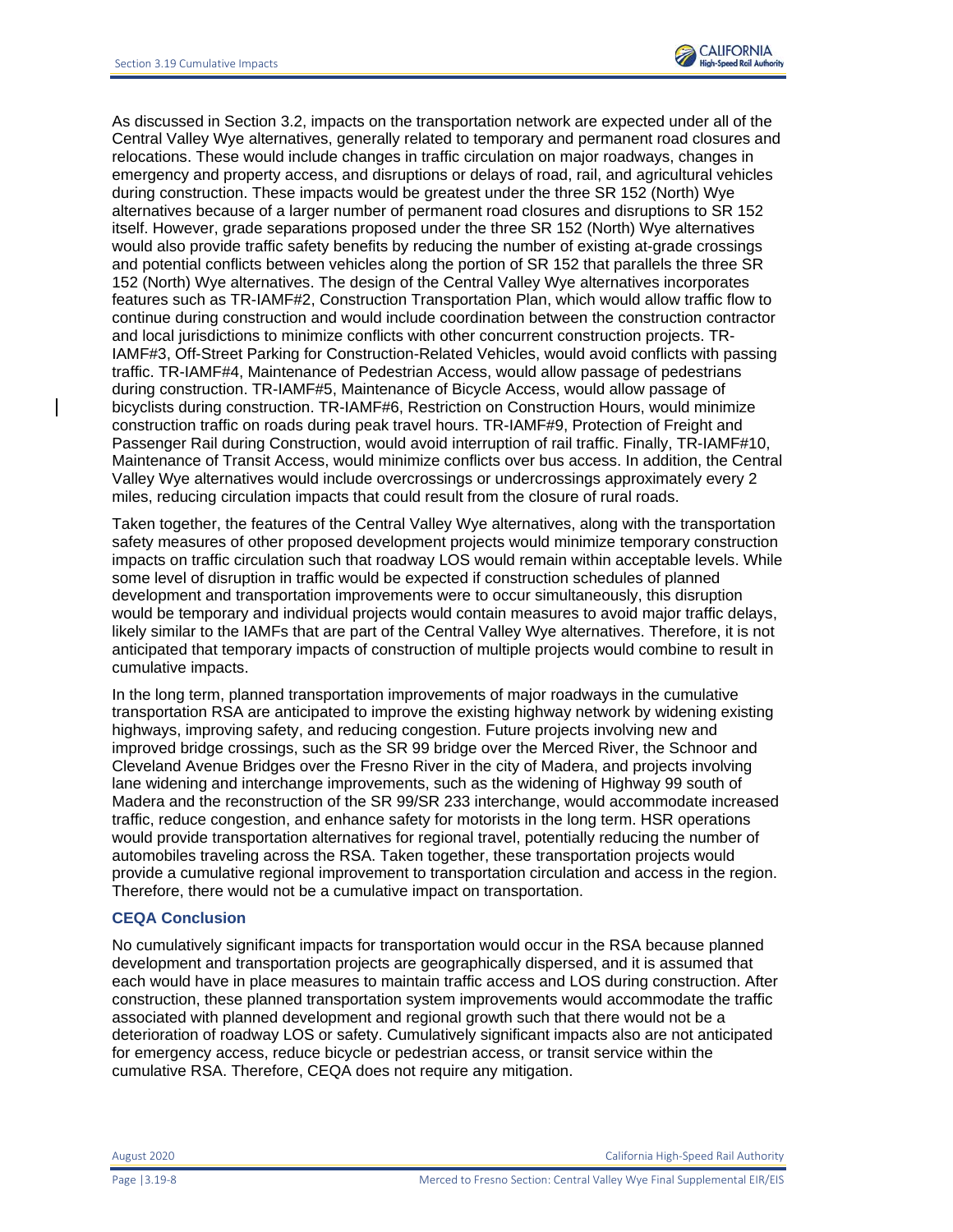

## **3.19.6.2 Air Quality and Global Climate Change**

## **RSA**

To develop a broad, regional consideration of cumulative impacts for air quality, the entire San Joaquin Valley Air Basin (SJVAB) and San Francisco Bay Area Air Basin (SFBAAB) were identified as the cumulative RSA. The cumulative RSA for air quality goes beyond the local RSA described in Section 3.3, Air Quality and Global Climate Change, to encompass the regional RSA (the SJVAB for primary Central Valley Wye alternatives construction and operations and the SFBAAB for potential hauling activity during construction).

The air quality analysis differs in format from other cumulative discussions in this section. The analysis utilizes a projection approach that is generated by the San Joaquin Valley Air Pollution Control District (SJVAPCD) and the Bay Area Air Quality Management District (BAAQMD), which use models for air quality based on projections of future development compared to existing conditions. Those criteria pollutants that exceed air quality standards under modeled conditions are considered to reflect the cumulative impacts resulting from contributors within the air basins. Therefore, the air quality analysis provided in Section 3.3 is inherently a cumulative analysis and already inclusive of the cumulative condition. Accordingly, in this discussion, the cumulative condition and the Central Valley Wye alternatives' contribution to any impacts are discussed jointly. The analysis utilizes the outcomes of these models to determine whether the Central Valley Wye alternatives' emissions of criteria pollutants and dust would exceed the SJVAPCD's and BAAQMD's air quality thresholds. If thresholds are exceeded, it indicates both that there would be a cumulative impact, and that the Central Valley Wye alternatives' contribution would be cumulatively considerable.

This cumulative analysis for global climate change identifies the same cumulative RSA described in Section 3.3, which includes the entire state of California. Because climate change is the result of cumulative contributions worldwide, it is also examined using a projection approach. Similarly, if applicable thresholds for GHG emissions are exceeded<sup>4</sup>, it indicates that there would be a cumulative impact, and that the Central Valley Wye alternatives' contribution would be cumulatively considerable.

## **Cumulative Condition and Contribution of the Central Valley Wye Alternatives**

Under the cumulative condition, ongoing urban development, agricultural practices, and construction activities are expected to continue within the cumulative RSAs and planned development and regional growth would contribute to emissions of air pollutants. Construction of planned transportation improvements, including the HSR Merced to Fresno, Fresno to Bakersfield, and San Jose to Merced Sections and the planned expansion of SR 99 through several locations in Stanislaus, Merced, Madera, and Fresno Counties, would likely result in impacts on air quality from construction emissions. Together, the Central Valley Wye alternatives, development planned under the general plans of Merced and Madera Counties and the cities of Chowchilla and Madera, adjacent HSR sections, planned projects identified in the RTPs prepared by metropolitan planning organizations within the SJVAB and SFBAAB, and relevant planned and future residential, commercial, industrial, recreational, transportation, and agricultural projects identified in Appendices 3.19-A and 3.19-B constitute the cumulative condition relevant to air quality and global climate change.

The SJVAPCD, which has jurisdiction over the SJVAB, has identified project-level thresholds to evaluate air quality impacts from projects in the SJVAB and, in developing these thresholds, has identified levels at which project emissions would be cumulatively considerable. The air district thresholds have been adopted based on federal requirements to meet air quality standards, and to prevent deterioration of ambient air quality. The project-level thresholds therefore are based on models that consider planned future projects within the SJVAB. As stated under the air quality analysis prepared for the Central Valley Wye alternatives, emissions modeling conducted for the

<sup>&</sup>lt;sup>4</sup> Refer to Section 3.3.4.5.

California High-Speed Rail Authority **August 2020 August 2020**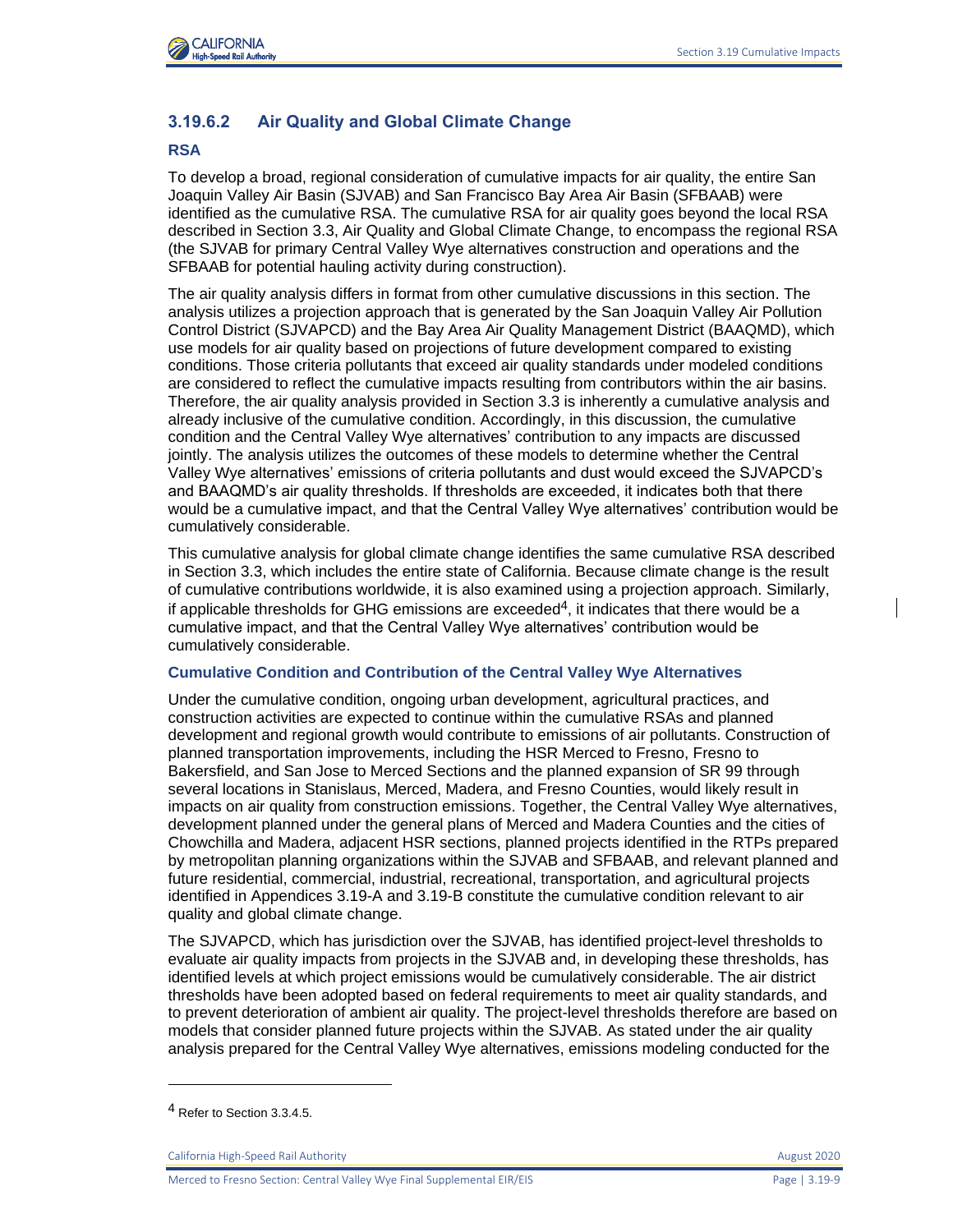Central Valley Wye alternatives indicates that all four alternatives would result in cumulative impacts on air quality in the SJVAB prior to mitigation. As discussed in Section 3.3.6.3, Central Valley Wye Alternatives, emissions would be largely similar between the four alternatives, and operation of construction equipment and trucks during the 2019 to 2022 construction period could result in fugitive dust emissions (particulate matter 10 micrometers or less in diameter [PM<sub>10</sub>] and particulate matter 2.5 micrometers or less in diameter [PM<sub>2.5</sub>]), earthmoving and disturbed earth surfaces, and combustion pollutants, particularly ozone precursors (nitrogen oxides [NO<sub>X</sub>]), affecting air quality through the release of emissions into the atmosphere that exceed the applicable SJVAPCD thresholds. All four Central Valley Wye alternatives would exceed the annual PM<sub>10</sub> threshold in three disparate years of construction. The highest exceedances of PM<sub>10</sub> would occur in 2020 as well and would be a maximum of 10.77 tons per year over the threshold for the Avenue 21 to Road 13 Wye Alternative and a minimum of 10.50 tons per year over the threshold for the SR 152 (North) to Road 11 Wye Alternative. All four Central Valley Wye alternatives would exceed the annual  $NO<sub>x</sub>$  threshold in four disparate years of construction. The highest exceedances of  $NO<sub>X</sub>$  would occur in 2020, and would be a maximum of 134.40 tons per year over the threshold for the Avenue 21 to Road 13 Wye Alternative and a minimum of 123.86 tons per year over the threshold for the SR 152 (North) to Road 19 Wye Alternative in 2020.

The Central Valley Wye alternatives would also contribute to cumulative impacts with respect to  $NO<sub>x</sub>$  in the SFBAAB during the 2019 to 2022 construction period because emissions during material hauling activities associated with the HSR alignment would exceed the BAAQMD threshold. The SR 152 (North) to Road 19 Wye Alternative would require the maximum amount of ballast and subballast to be hauled, while the SR 152 (North) to Road 11 Wye Alternative would result in the minimum amount of ballast and subballast to be hauled. Emissions of all other pollutants would not exceed any other BAAQMD threshold. Without mitigation, these emissions would be considered a cumulatively considerable impact on air quality. The Central Valley Wye alternatives would incorporate IAMFs to protect air quality. AQ-IAMF#1, Fugitive Dust Emissions, would include measures to avoid or minimize fugitive dust emissions, and AQ-IAMF#2, Selection of Coatings, would avoid the potential for air pollutant creation from off-gassing of volatile organic chemicals). However, even with these IAMFs taken into account, these pollutants could combine with emissions from other construction projects and create cumulative impacts on air quality.

For the Central Valley Wye alternatives, mitigation measures would offset construction and offsite emissions; reduce criteria exhaust emissions from construction equipment, on-road vehicles, and concrete batch plants; and offset construction emissions through a voluntary emissions reduction agreement (see Section 3.3.7, Mitigation Measures, for information on the mitigation measures). These mitigation measures would avoid impacts on regional air quality from criteria pollutants. Therefore, considering these mitigation measures, the Central Valley Wye alternatives would not result in or contribute to cumulative air quality impacts from criteria pollutants during construction.

As shown in Section 3.3.6.3, during operations, net reduction in overall emissions would occur through reductions in regional aircraft and roadway emissions. The historical trend has been for regulatory agencies to adopt more stringent criteria pollutant emission standards with the goal of reducing the amount of pollutant emissions in the atmosphere. Many of these regulations are not yet implemented but would be prior to the planning horizon of 2040 for the Central Valley Wye alternatives. Overall, air quality in the SJVAB and statewide has improved and improvements are anticipated to continue as a result of implementing of these regulations. Operations of the Central Valley Wye alternatives would not result in direct pollutant emissions from the trains, with the exception of wind-induced dust (i.e., PM<sub>10</sub> and PM<sub>2.5</sub>) from train movement. Wind-induced dust emissions would not exceed the SJVAPCD thresholds (see Table 3.3-19). Emissions at power plants may increase, because the HSR trains would use electricity, but the increases would likely be much smaller than the decreases from on-road vehicles and aircraft. Therefore, from an operational perspective, the Central Valley Wye alternatives could result in a net reduction in criteria pollutant emissions (see Table 3.3-19 in Section 3.3 for a presentation of operations emissions associated with the Central Valley Wye alternatives). Thus, the Central Valley Wye alternatives would not result in or contribute to cumulative air quality impacts during operations,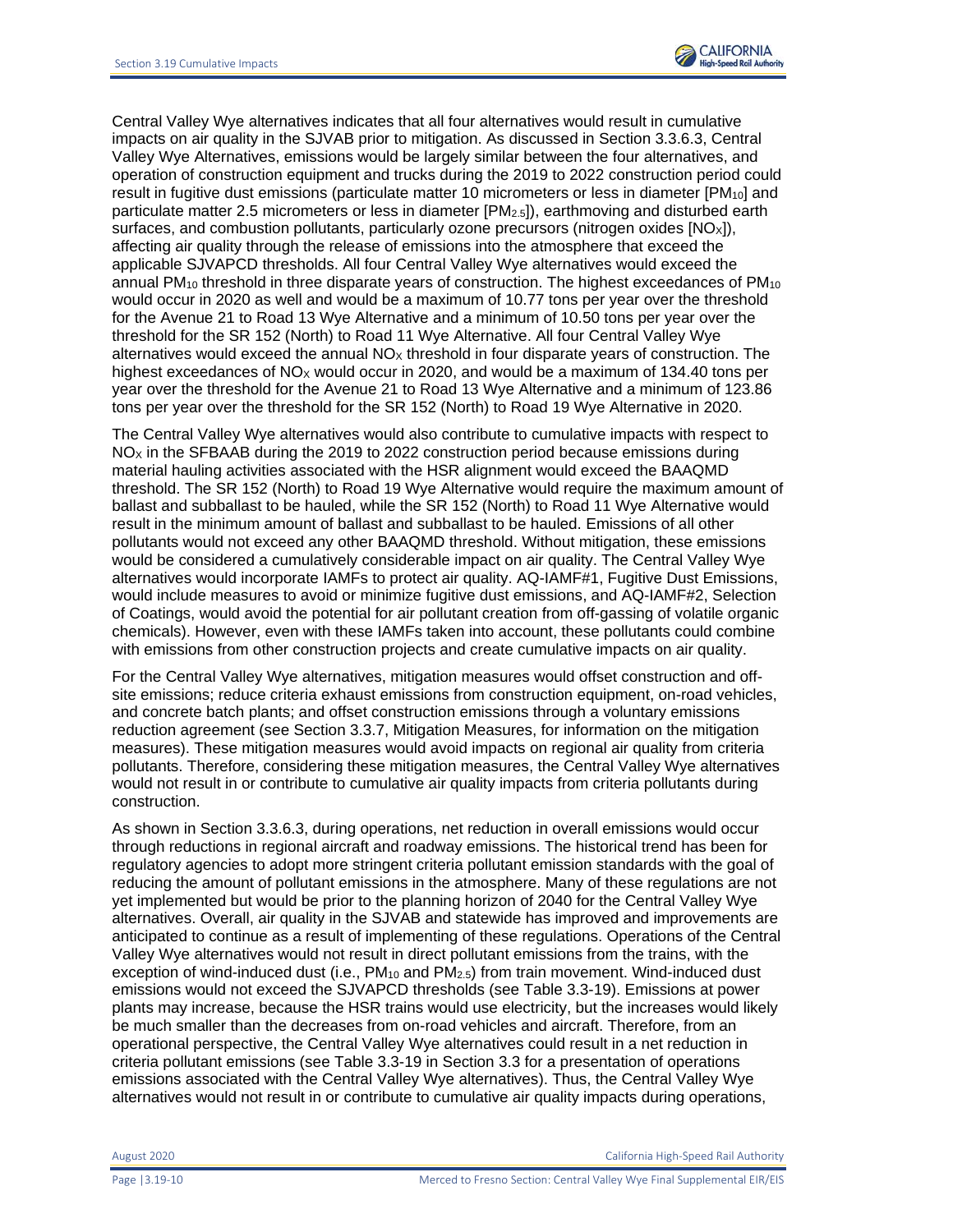

and the HSR system as a whole may provide cumulative reductions in air emissions after construction.

### *Health Risk Assessment and Other Localized Construction Impacts*

Emissions analysis at the local level includes evaluating whether there would be concentrations of certain criteria pollutants and toxic air contaminants that could affect sensitive receptors within 1,000 feet of construction areas. The principal sources of project emissions that could cause health risks are diesel particulate emissions associated with construction equipment. For projects to combine to form a cumulative cancer risk and chronic and acute health hazard, the emissions of these pollutants and contaminants from construction or operation of multiple projects would have to occur in close proximity to nearby sensitive receptors and emissions of multiple projects would have to overlap in time. It is unknown if any other construction projects scheduled would occur in the immediate vicinity of the Central Valley Wye alternatives project footprints. However, based on a review of the planned projects disclosed in Appendix 3.19-A and 3.19-B, it is not anticipated that any potential construction activities associated with these projects would occur within 1,000 feet of any given sensitive receptor concurrent with Central Valley Wye alternatives construction activities within this distance. Therefore, the Central Valley Wye alternatives would not result in or contribute to a cumulative impact during construction that would result in an increase in health risks.

#### *Global Climate Change*

Note that climate change is a global problem and GHGs are global pollutants, unlike criteria air pollutants (such as ozone precursors), which are primarily pollutants of regional and local concern. Given their long atmospheric lifetimes, GHGs emitted by countless sources worldwide accumulate in the atmosphere. No single emitter of GHGs is large enough to trigger global climate change on its own. Rather, climate change is the result of the individual contributions of countless past, present, and future sources. Therefore, GHG impacts are inherently cumulative.

Growth and proposed developments are projected to result in thousands of new homes and millions of square feet of new retail, commercial, and industrial uses that would cumulatively contribute GHG emissions from initial construction as well as operations (e.g., vehicle miles traveled, electricity, etc.) of these developments. However, as shown in Table 3.3-12, GHG emissions statewide are anticipated to decrease between 2015 and 2040 because of improvements in vehicle emission technology in future years that would result in lower levels of GHG emissions toward meeting statewide targets to reduce GHG emissions. Therefore, there would not be a cumulative GHG emissions impact related to this cumulative development.

Construction of the Central Valley Wye alternatives would require the use of heavy equipment and trucks. The use of construction equipment and trucks could result in GHG emissions that would affect global climate change through the release of emissions into the atmosphere. As shown in Table 3.3-17, the Central Valley Wye alternatives would result in temporary GHG emissions that would be less than 3,700 metric tons of carbon dioxide equivalent per year. Although there are no explicit thresholds for GHG emissions, construction GHGs would not result in a cumulatively considerable impact on global climate change because the HSR would not conflict with an applicable plan, policy, or regulation adopted for reducing the emissions of GHG. The HSR is consistent with the State of California's 2020 goal to reduce GHG emissions and with Measure T#9 in the Assembly Bill (AB) 32 scoping plan.

Statewide, the operation of the Central Valley Wye alternatives would result in a net reduction in GHG emissions and global climate change (as shown in Table 3.3-25). During the operational phase of the Central Valley Wye alternatives, it is anticipated that emissions from roadways and aircraft would decrease as people shift from using these forms of transportation to the HSR, which has a lower emissions intensity. Emissions at power plants, switching stations, and substations would increase because the HSR trains operating as part of the Central Valley Wye alternatives would use electricity, but the increases are anticipated to be much smaller than the decreases from on-road vehicles and aircraft (see Table 3.3-27 and Table 3.3-29). Additionally, the net reduction in GHG emissions during operations would offset the emissions produced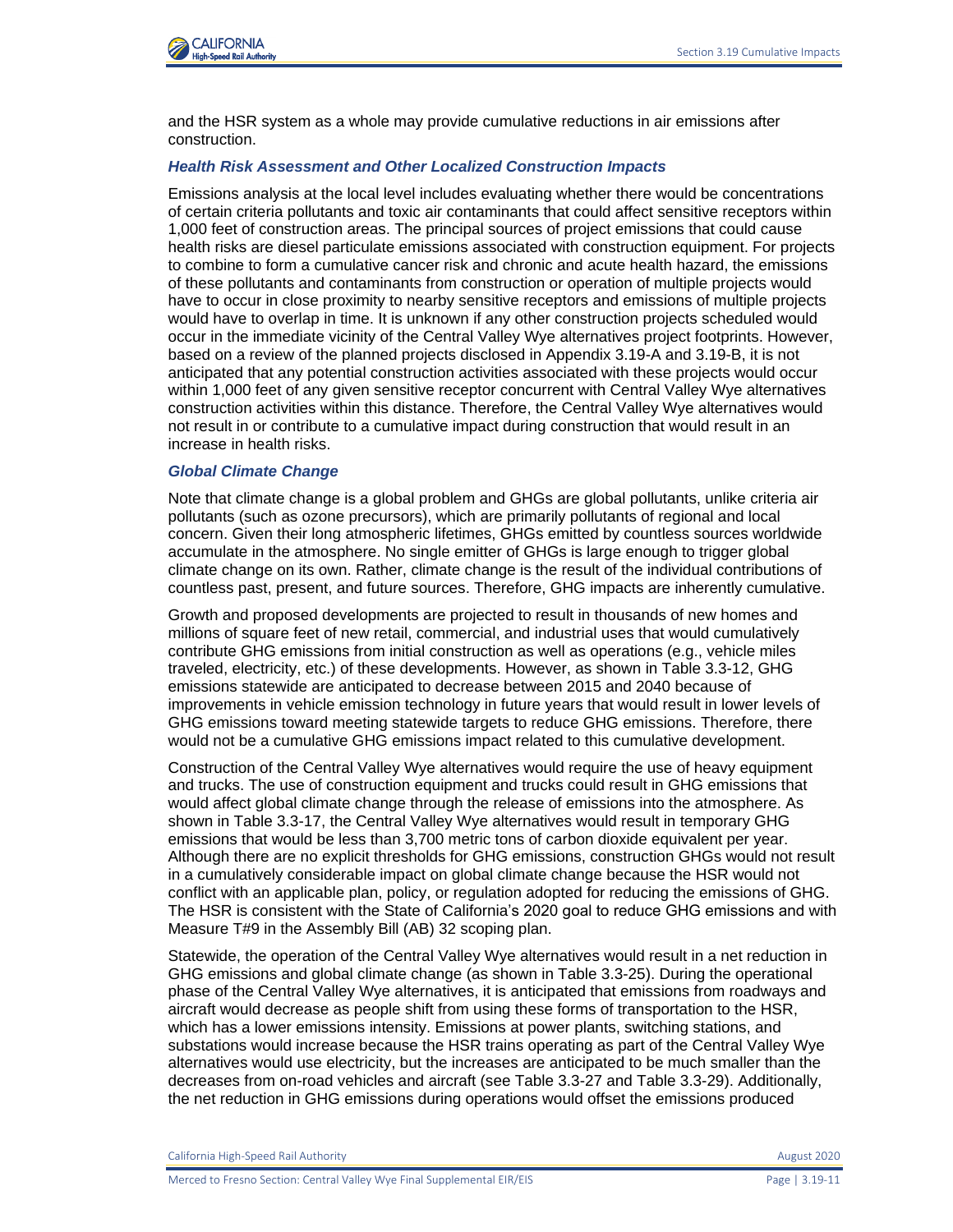during construction. Thus, during the operational phase, the Central Valley Wye alternatives would not result in net increases of direct or indirect GHG emissions and would not conflict with any applicable plans to reduce GHGs. In conclusion, statewide contributions to GHG emissions would decrease between 2015 and 2040 (Table 3.2-25). Therefore, there would not be a cumulative impact with or without the contribution of the Central Valley Wye alternatives and the HSR system as a whole may result in a net cumulative GHG reduction after construction.

## **CEQA Conclusion**

The Central Valley Wye alternatives would include IAMFs to minimize the potential for the violation of air quality standards or contribution to an existing or projected air quality standard violation in the SJVAB and the SFBAAB. Construction activities during the 2019 to 2022 construction period of the Central Valley Wye alternatives would contribute to cumulative air quality impacts because they would contribute to a violation of air quality standards (i.e., exceedances of the NO<sub>x</sub>, and PM<sub>10</sub> SJVAPCD thresholds). Material hauling in the SFBAAB would also result in emissions of  $NO<sub>x</sub>$  that exceed the BAAQMD  $NO<sub>x</sub>$  threshold. Emissions that exceed the applicable thresholds would be reduced or offset through the application of mitigation measures, such as through the purchase of emissions offsets. Therefore, impacts would be reduced to the point that there would not be a cumulatively considerable contribution to significant cumulative air quality impacts during construction under CEQA.

Statewide efforts are underway to reduce GHG emissions. As a state agency, the Authority is required to comply with such adopted plans and goals. Such adopted plans and goals are also generally applicable to other development projects. Additionally, because construction projects are not anticipated to overlap spatially or temporally near sensitive receptors, no cumulative health risks impacts are anticipated to which the Central Valley Wye alternatives would contribute. The operational phase of the Central Valley Wye alternatives in combination with other planned projects would not result in any emissions exceedances or cumulative air quality impacts. Therefore, CEQA does not require any mitigation.

## **3.19.6.3 Noise and Vibration**

## **RSA**

This cumulative analysis utilizes the same RSAs for noise and vibration as those described in Section 3.4, Noise and Vibration, because it is sufficiently broad to cover the area in which the potential noise and vibration impacts of the Central Valley Wye alternatives, in combination with other projects, could result in cumulative impacts. The noise RSA for construction and operations is defined as 2,500 feet from the Central Valley Wye alternatives' centerlines and from the footprint of work associated with electrical interconnections and network upgrades and includes all sensitive receptors that could be exposed to noise impacts. The vibration RSA for construction and operations includes a range of screening distances up to 275 feet from the Central Valley Wye alternatives' centerlines, which is sufficient to encompass vibration-sensitive receptors that could be affected by vibration impacts.

## **Cumulative Condition and Contribution of the Central Valley Wye Alternatives**

Under the cumulative condition, ongoing urban development and the expansion of some agricultural operations are expected to continue within the cumulative RSAs. Together, the Central Valley Wye alternatives, development planned under the general plans of Merced and Madera Counties and the cities of Chowchilla and Madera, as well as adjacent HSR sections and relevant planned and future residential, commercial, industrial, transportation, and agricultural projects identified in Appendix 3.19-A and Appendix 3.19-B, constitute the cumulative condition relevant to noise and vibration.

## *Noise*

A cumulative noise effect would occur if activities related to the Central Valley Wye alternatives combined with the noise generated by other planned development, agricultural, and transportation projects to expose people to harmful noise levels. Cumulative noise impacts could occur from both temporary and permanent increases in ambient noise levels within the RSA and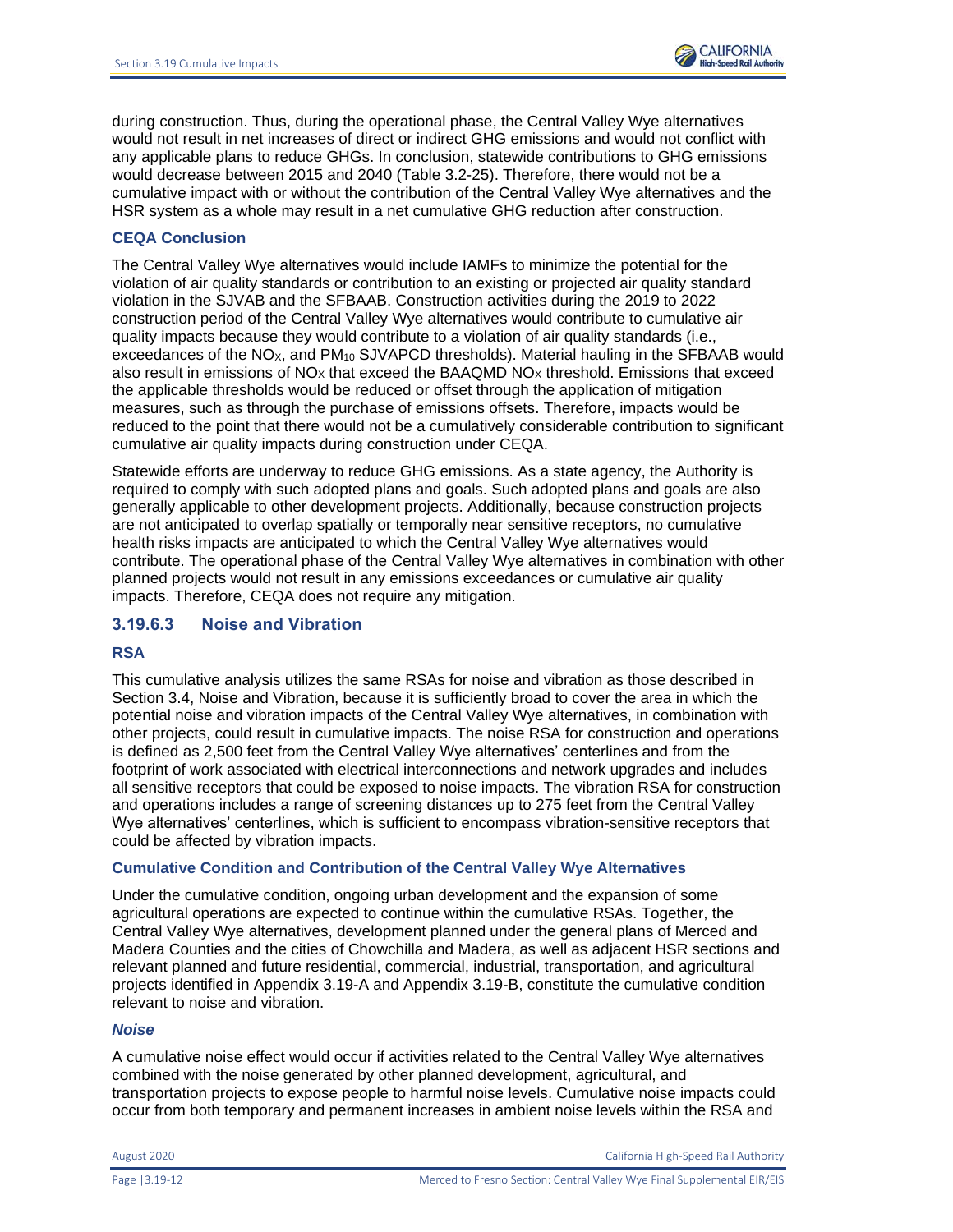

result from noise-generating activities combining during construction or operation of any of these projects. These impacts would be considered a cumulative impact if the noise levels from train operations combined with noise emissions from other projects to exceed standards for severe impacts as established by the FRA for high-speed ground transportation or traffic noise emissions to exceed Federal Highway Administration standards, as established in the California Department of Transportation Traffic Noise Analysis Protocol. Additionally, construction noise emissions from multiple projects could combine to form a cumulative impact if these combined emissions exceed FRA construction noise assessment criteria.

Present activities that contribute to the baseline ambient noise environment of the cumulative RSA include traffic on SR 152 and SR 99, trains from the Union Pacific Railroad (UPRR), small aircraft, and agricultural activities. Future population growth within Merced and Madera Counties will cause increased traffic on SR 152 and SR 99 and increased operations at nearby airports, resulting in increased noise. Construction of planned development within urbanizing areas of Chowchilla and expansions of agricultural facilities such as processing plants and dairies could also contribute noise within the cumulative RSA. The only future planned transportation project that falls within the Central Valley Wye alternatives' cumulative noise and vibration RSA is the HSR Merced to Fresno Section.

While construction activities would generate noise levels that could result in individual impacts that would require project-specific mitigation, it is not considered likely that these would combine with the noise-generating activities of other projects to result in cumulative noise impacts. For this to occur, construction of multiple projects generating high noise levels would have to occur simultaneously and in very close proximity to sensitive receptors such that they combined to create noise levels that exceeded federal (FRA and Federal Highway Administration) standards. This scenario is unlikely to occur because the construction of planned projects would be temporary, and the projects do not generally have overlapping or adjacent construction footprints. Therefore, there would not be a cumulative noise impact in the RSA.

As described in Section 3.4, construction of the Central Valley Wye alternatives would require demolishing existing structures; handling, storing, hauling, excavating, and placing fill; and construction of aerial structures, bridges, road modifications, utility upgrades and relocations, HSR electrical systems, and rail beds. All of these activities would introduce new temporary sources of noise from construction equipment and these noise emissions are anticipated to affect sensitive receptors under all four Central Valley Wye alternatives. For daytime and nighttime impacts, the SR 152 (North) to Road 19 Wye Alternative would result in many more impacts on sensitive receptors than the other alternatives. For daytime impacts, the SR 152 (North) to Road 13 Wye Alternative would have the fewest impacts (65 impacts), closely followed by the SR 152 (North) to Road 11 Wye Alternative (66 impacts). The Avenue 21 to Road 13 Wye Alternative would have the fewest nighttime construction impacts. The Central Valley Wye alternatives would include a measure to minimize noise levels, NV-IAMF#1, Noise and Vibration, which would require the construction contractor to comply with FRA guidelines for noise and vibration (FRA 2012). Implementation of FRA guidelines would partially minimize noise and vibration impacts on sensitive receptors; however, noise and vibration generated by construction activities could still exceed thresholds at nearby sensitive receptors during construction of the Central Valley Wye alternatives. Therefore, the Central Valley Wye alternatives would implement mitigation measure NV-MM#1, Construction Noise Mitigation, which requires the contractor to maintain noise levels below FRA construction noise criteria at sensitive receptors. With incorporation of this mitigation measures, the Central Valley Wye alternatives would not cause or contribute to a cumulative noise impact during construction.

None of the projects identified within the cumulative RSA are anticipated to generate operations noise levels above federal and state standards because the nature of these projects is such that they either do not generate high levels of noise (residential and commercial development) or that they are transportation and agricultural expansions that are distant from sensitive receptors (dairy expansions, additional freight rail operations). Therefore, no cumulative noise impacts are anticipated during operations of these projects at sensitive receptors. However, the Central Valley Wye alternatives would generate new and permanent sources of noise during operations in the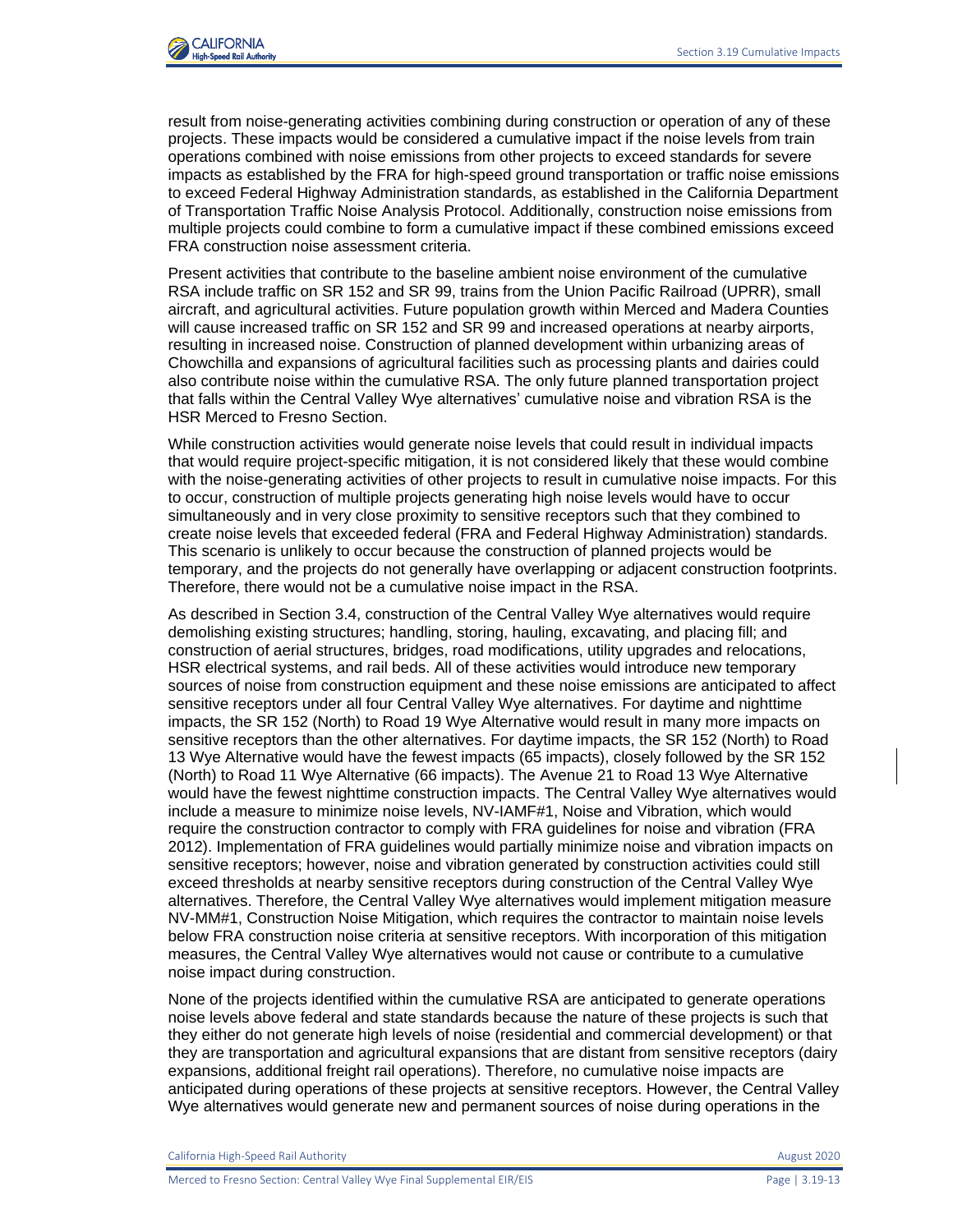form of train passbys, which would result in noise levels that exceed standards set by FRA. While mitigation measures are proposed to reduce these impacts, there would still be intermittent permanent noise impacts at 23 (SR 152 (North) to Road 19 Wye Alternative) to 39 (Avenue 21 to Road 13 Wye Alternative) single-family homes. While this would be a project-specific impact, it is not anticipated that these brief intermittent passbys would combine with other operations noise sources to further exceed FRA criteria such that there would be a new cumulative noise impact because of the localized nature of noise, relatively few other new operations noise sources, and the distance to these other potential noise-generating sources.

### *Vibration*

Similar to noise impacts, ground-borne vibration generated by construction of the Central Valley Wye alternatives and other HSR sections could combine with vibration from other development, agricultural, and transportation projects to affect nearby sensitive receptors. If these vibration levels exceeded standards for nearby sensitive receptors, it could cause damage to structures and would be a considered a cumulative impact. The construction of planned transportation projects could cause cumulative vibration impacts on sensitive receptors if construction schedules for these projects overlap and if work that generated high levels of vibration was taking place simultaneously on multiple sites near sensitive receptors. While there are few construction activities that generate high levels of vibration (see discussion in Section 3.4), impact pile driving in particular can result in damaging and annoying ground-borne vibration.

Ground-borne vibration generally only travels short distances from the vibration source and does not readily combine with other sources of vibration to increase in magnitude because of differing frequencies. Therefore, even if construction activities were taking place on adjacent projects, it is unlikely that there would be multiple vibration sources (such as impact pile drivers) in close proximity generating high levels of vibration at the same frequency and at the same time during construction near sensitive receptors. As discussed in Section 3.4, vibration impacts are anticipated to be similar for the four Central Valley Wye alternatives. As construction of the Central Valley Wye alternatives and other sections of the HSR project is not expected to include impact pile driving during construction near sensitive receptors or buildings (see Section 3.4), there is even less likelihood of multiple high-vibration activities occurring in proximity to each other or to sensitive receptors.

For operations vibration, existing vibration sources consist primarily of train operations between the cities of Fresno and Merced. Anticipated additional freight train traffic on the UPRR will result in increased vibration levels. Operations of the Central Valley Wye alternatives would also increase vibration levels along the selected alternative alignment. These freight and HSR operations are separated for rail safety reasons and do not overlap in a way such that groundborne vibration would readily combine. Therefore, there would not be a cumulative vibration impact.

## **CEQA Conclusion**

No cumulative noise impacts are anticipated during construction of cumulative projects. The Central Valley Wye alternatives would include IAMFs to minimize construction noise emissions and mitigation measures that require that the contractor stay within FRA construction noise criteria. Therefore, there would not be a significant cumulative construction noise impact under CEQA caused by or to which the Central Valley Wye alternatives would contribute. During operations, any of the Central Valley Wye alternatives could result in intermittent noise impacts on single-family homes from passing trains. While this would be a project-specific impact, it is not anticipated that these noise emissions would combine with the noise emissions of other planned projects to result in cumulative operations noise impacts. Because of the nature of vibration transmission, no cumulative impacts are anticipated during construction or operations. Therefore, CEQA does not require any additional mitigation.

August 2020 California High-Speed Rail Authority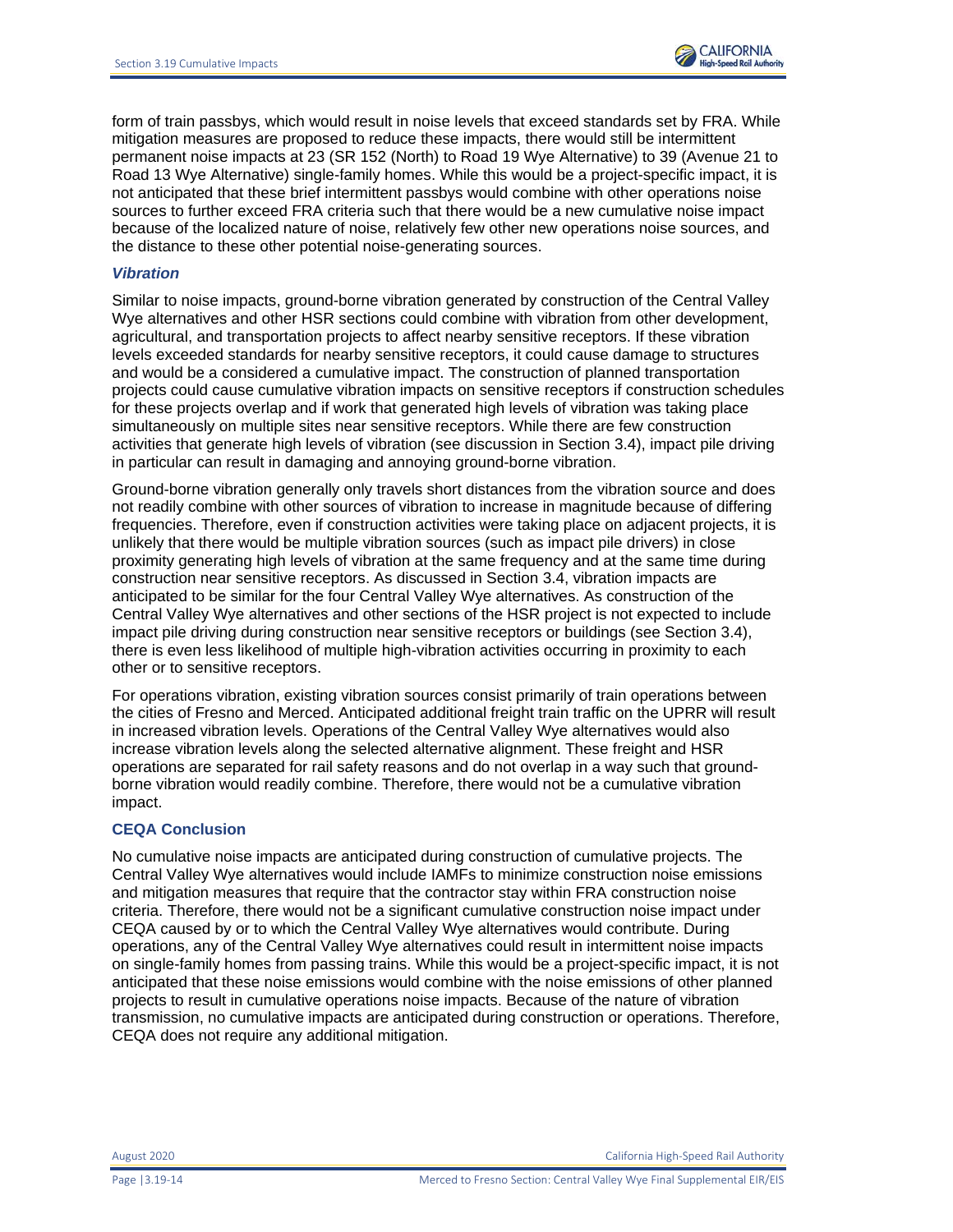

## **3.19.6.4 Electromagnetic Fields and Electromagnetic Interference**

## **RSA**

This cumulative analysis identifies the same RSA for electromagnetic fields (EMF) and electromagnetic interference (EMI) as the RSA described in Section 3.5, Electromagnetic Fields and Electromagnetic Interference, because it is sufficiently broad to cover the area in which the potential impacts of the Central Valley Wye alternatives, in combination with other projects, could result in cumulative impacts. The EMF and EMI RSA is defined as the project footprint for each of the Central Valley Wye alternatives plus 500 feet from the proposed track centerline and 500 feet on both sides of the proposed HSR right-of-way centerline (a 1,000-foot-wide strip) from the traction power substations.

### **Cumulative Condition and Contribution of the Central Valley Wye Alternatives**

Under the cumulative condition, ongoing urban development and agricultural operations are expected to continue within the cumulative RSAs. Together, the Central Valley Wye alternatives, development planned under the general plans of Merced and Madera Counties and the cities of Chowchilla and Madera, as well as adjacent HSR sections and relevant planned and future residential, commercial, industrial, recreational, transportation, and agricultural projects identified in Appendices 3.19-A and 3.19-B constitute the cumulative condition relevant to EMF and EMI.

As discussed in Section 3.5, EMF and EMI emissions are anticipated to be similar for all of the four Central Valley Wye alternatives. Planned and future projects, in combination with the Central Valley Wye alternatives and the HSR Merced to Fresno Section, could generate EMF by increasing the intentional use of the electromagnetic spectrum and unintentional generation of EMI. In addition, residential and service commercial uses planned for Robertson Boulevard between SR 152 and the existing city development under the *City of Chowchilla 2040 General Plan* (City of Chowchilla 2011), as well as increases in population from planned development, would also slightly increase demand for electromagnetic spectrum. Electrical power equipment that emits EMF and EMI, including high-voltage electric power lines, would continue to be used in the cumulative RSA. Directional and non-directional (cellular and broadcast) antennas and radio frequency communication equipment would be used and expanded through the development and transportation projects. Cumulative EMI impacts could occur if the combined impacts of these projects and anticipated growth combined to expose people to a documented EMF health risk, including a field intensity over the limit of an applicable standard, or if these EMFs interfered with unshielded sensitive equipment such a medical equipment or devices.

As described in Section 3.5, future EMF levels in the cumulative RSA are not expected to increase to levels that would expose people to EMF health risks, interfere with the operation of an electrical, magnetic, or electromagnetic device, or increase the corrosion of nearby metal objects. Aside from the electricity required to operate HSR trains, there are no other large or continuous sources of EMF within the cumulative RSA. Therefore, there are no known existing or future locales within the RSA that would have excessive levels of EMF or EMI because of two or more existing or future projects, including the addition of EMF from the Central Valley Wye alternatives. Therefore, there would not be a cumulative impact associated with EMF and EMI.

## **CEQA Conclusion**

There are no anticipated significant cumulative impacts under CEQA related to EMI and EMF to which the Central Valley Wye alternatives would contribute. Therefore, CEQA does not require any mitigation.

## **3.19.6.5 Public Utilities and Energy**

## **RSA**

The cumulative RSA for public utilities (excluding electricity) is Merced and Madera Counties, which is larger than the RSA described in Section 3.6, Public Utilities and Energy (defined as affected service areas of utilities and utility-owned properties within and beyond the project footprints). This RSA was chosen to develop a broad, regional consideration of cumulative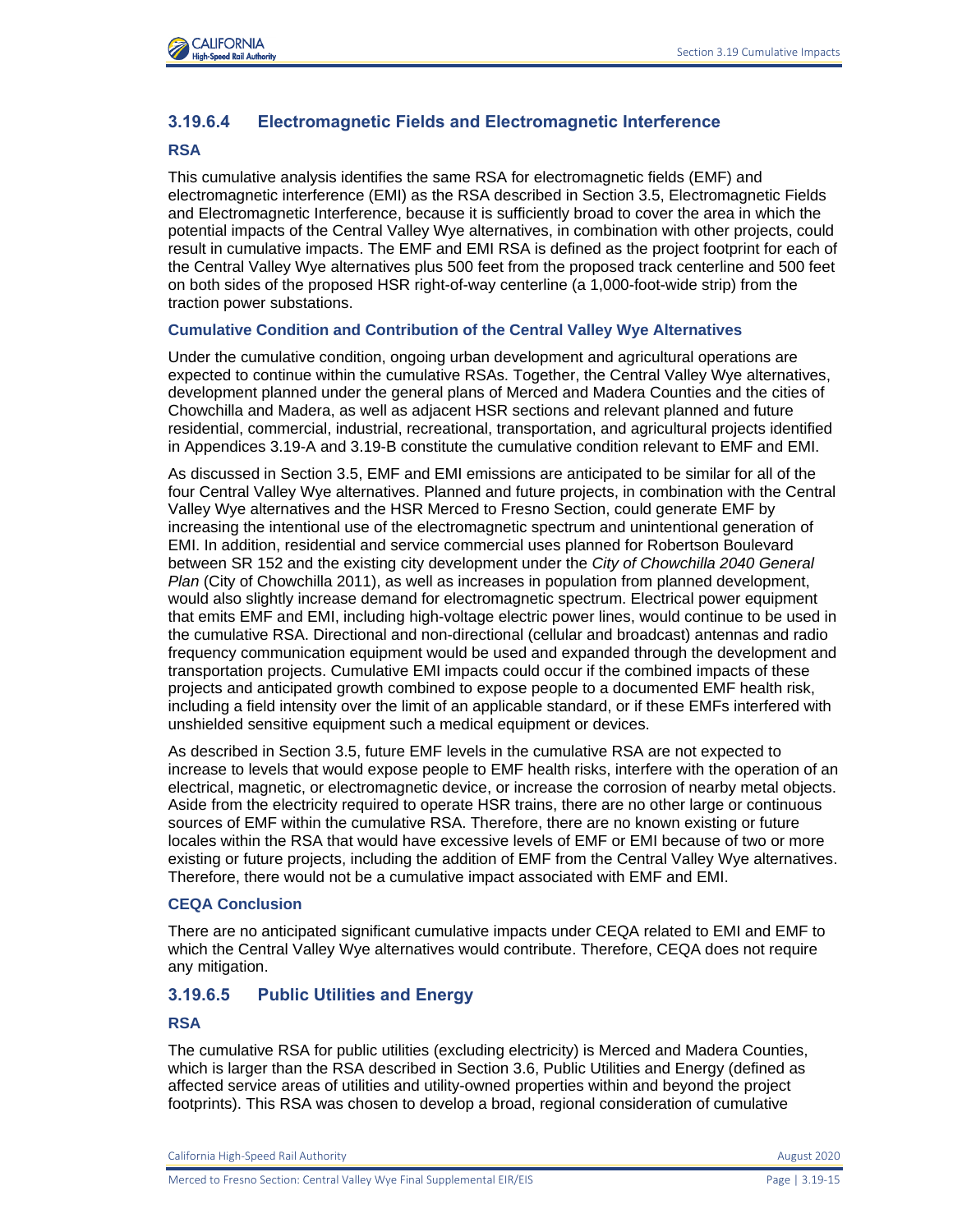impacts, and because it captures impacts on public utilities associated with the construction and operation of the Central Valley Wye alternatives and regional impacts on public utilities associated with planned development. Specifically, the cumulative RSA allows for the analysis of additional projects that could affect stormwater and water supply line, electricity transmission facilities, fiber optics, and communication facilities in Merced and Madera Counties.

The cumulative RSA for energy (including electricity) identifies the same RSA for energy as the RSA described in Section 3.6, because the entire electricity grid of the state of California and other western states that produce energy and export to California is sufficiently broad to cover the area in which the potential impacts of the Central Valley Wye alternatives, in combination with other projects, could result in impacts. Electricity is examined using projections, rather than a list of other projects, given its large RSA.

### **Cumulative Condition and Contribution of the Central Valley Wye Alternatives**

Under the cumulative condition, ongoing urban development and agricultural practices are expected to continue within the cumulative RSA. Urban development stemming from population increases through 2040 would result in the conversion of a large area of land that is presently used for agriculture or is undeveloped to accommodate housing, commercial, office, transportation, parks, and schools. Additionally, planned agricultural and industrial expansions, such as the expansion of dairies and processing plants, is expected to occur within the RSA. Together, the Central Valley Wye alternatives, development planned under the general plans of Merced and Madera Counties and the cities of Chowchilla, and Madera, as well as adjacent HSR sections and relevant additional future projects identified in Appendix 3.19-A and Appendix 3.19- B constitute the cumulative condition relevant to public utilities and energy.

This development and continued population growth anticipated in the cumulative RSA would result in corresponding increases in demand for utility services, storm drain facilities, water use (including irrigation), communications, and gas services. This planned development and growth would also contribute to cumulative increases in demands on the existing utility and electricity infrastructure within the cumulative RSA, including increased peak and base period electricity demand. For example, there are a large number of development projects planned and proposed within Madera County that would increase population in the county and greatly increase demand for more urban services, such as through requiring new electrical transmission lines, natural gas, water supply (including irrigation), wastewater treatment, communications, and stormwater facilities. For the purposes of this analysis, a cumulative impact on public utilities or energy would occur if this development and growth occurred faster than the local community utility, landfill and waste handling, and energy providers could accommodate and demand levels exceeded the capacity of existing infrastructure, or if the construction of new utility or energy services, facilities, and systems to accommodate the increased demand resulted in other direct or indirect impacts on the environment.

## *Public Utilities and Landfills*

Because the general plans of Merced, Madera, Stanislaus and Fresno Counties and the cities of Chowchilla and Madera anticipate planned growth and coordinate this with utility providers, future public utility capacity in the cumulative RSA is generally anticipated to keep pace with growth in the region and meet future demand. However, planned and future development would require new facilities or the expansion of existing facilities in the cumulative RSA (such as the construction of new stormwater facilities to accommodate increased runoff resulting from new impervious surfaces). Dairies and processing plants are approved through local permitting processes that include evaluations of impacts on public utilities, especially water and wastewater supply and treatment. While these facilities can be heavily reliant on these utilities, they generally address water needs and waste issues on-site. Conversely, new residential and commercial developments rely on public utilities and the local permitting process includes evaluation of the capacity of utility providers to accommodate this development.

In addition to the planned growth anticipated in the general plans, the Merced County Regional Waste Management Authority is planning the Planada Wastewater Treatment Plant Improvement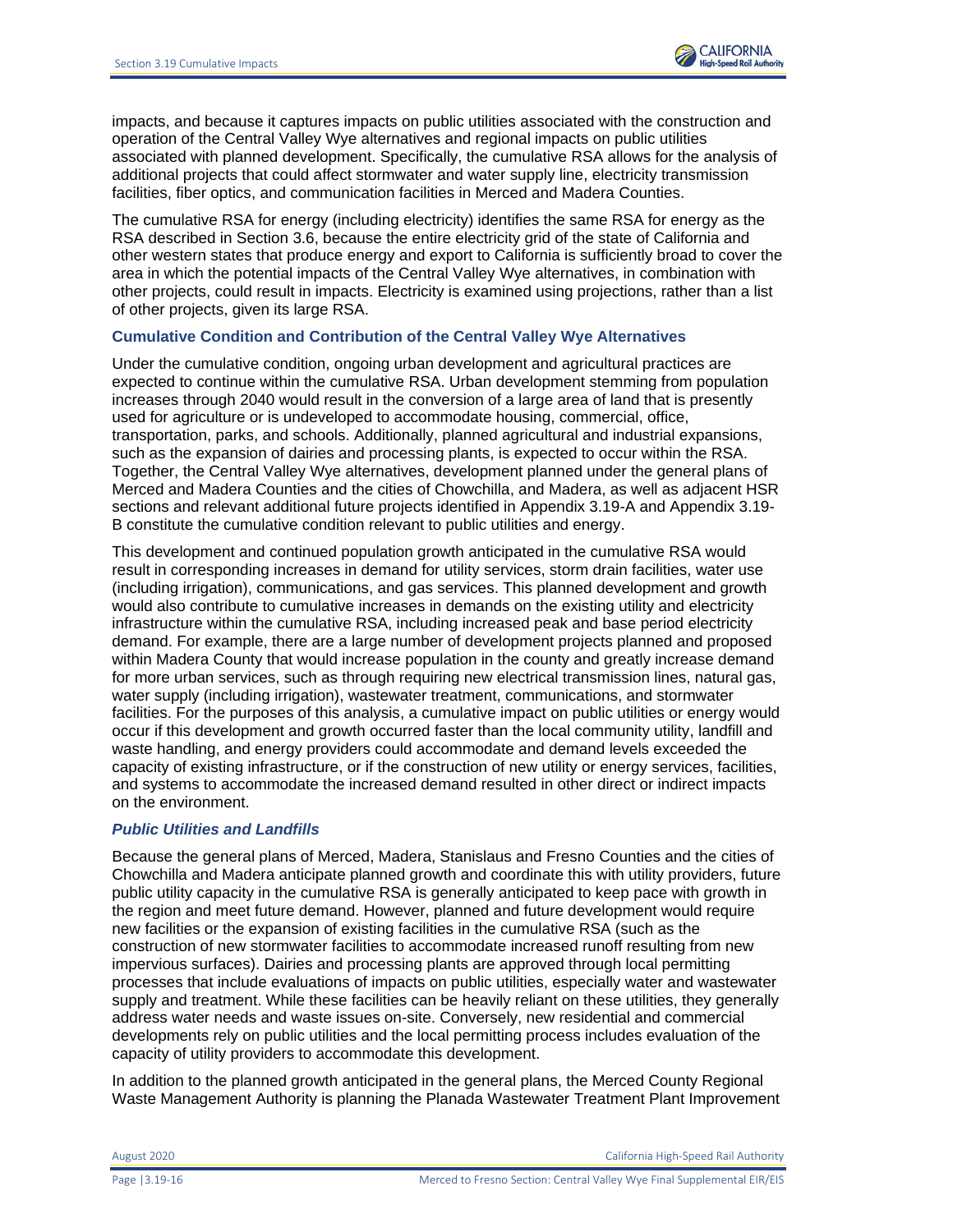

Project and the Highway 59 Landfill Valley Fill Project. New utility infrastructure systems that would be required to support new residential, commercial, and industrial development and agricultural expansions are not anticipated to exceed the capacity of utility and energy service providers because the planned growth is already taking into consideration whether there is a need to upgrade any of these systems. For example, the Utilities and Service Systems analysis in the *2030 Merced County General Plan Draft Program Environmental Impact Report* (Merced County 2012) documents that there is adequate water, wastewater, and solid waste processing capacity in the county such that new facilities would not be required.<sup>5</sup>

As documented in Section 3.6, the four Central Valley Wye alternatives are expected to have similar public utility impacts with slightly higher water use for the construction of the SR 152 (North) to Road 19 Wye Alternative. The Central Valley Wye alternatives would include HYD-IAMF#1, Stormwater Management, under which the Authority, during the detailed design phase, would evaluate each receiving stormwater system's capacity to accommodate runoff from the HSR system for the design storm event. Also, for the Central Valley Wye alternatives, PUE-IAMF#4, Utilities and Energy, requires the contractor to coordinate with service providers to minimize or avoid utility interruptions during construction. Taken as a whole, under the cumulative condition, new systems and facilities would come on-line in conjunction with new development, including HSR, and would include measures to reduce impacts. It is not anticipated that any remaining impacts would combine to require new unplanned utility systems that could cause environmental impacts or would overwhelm existing systems. There would therefore not be a cumulative impact related to utility systems.

Construction activities associated with the planned and future projects in the cumulative RSAs would result in construction wastes, including concrete from demolished structures and asphalt from removed roadways. Although some construction and demolition wastes may be reused to the degree feasible, particularly for transportation projects including SR 99 south of Madera, reconstruction of the SR 99/SR 233 interchange, and construction of the SR 152 Los Banos bypass, and the HSR Merced to Fresno and Fresno to Bakersfield Sections, these projects would still result in construction wastes and would contribute cumulative impacts on the waste stream. For the construction of the Central Valley Wye alternatives, the SR 152 (North) to Road 13 Wye Alternative would generate the most estimated solid and hazardous waste (77,752 cubic yards) and the Avenue 21 to Road 13 Wye Alternative would generate the least (40,531 cubic yards). New residential, commercial, and industrial development projects would also contribute cumulative impacts on the waste stream in the cumulative utilities RSA. However, because there are adequate existing landfill capacities to receive solid wastes, and because county planning documents account for the increased need for solid waste facilities, there would not be a cumulative impact.

### *Energy Systems*

The cumulative condition for energy involves the electricity grid and is reflected in planning documents of the California Energy Commission. Electricity providers perform regular demand projections that include the demand created by planned development. New and existing transmission, power, and distribution lines would need to be built or upgraded to serve the increased demand or to meet grid reliability requirements, respectively. Currently, there are two upgrades to existing electrical transmission/power lines (i.e., Wilson - Le Grand 115 kV Reconductoring Project and Warnerville - Bellota 230 kV Reconductoring Project) identified on the list in Appendix 3.19-A and 3.19-B. Planned utility-scale projects such as the Quinto Solar Photovoltaic Project, the Wright Solar Park Project, and the Fairmead Landfill Expansion Gas to Energy System located within the cumulative public utilities and energy RSA could contribute to the electricity supply. These developments are expected to help accommodate the additional electrical demand associated with the planned and future development projects and regional

California High-Speed Rail Authority **August 2020 August 2020** 

Merced to Fresno Section: Central Valley Wye Final Supplemental EIR/EIS Page | 3.19-17

 $5$  Due to the drought and the use of water outside of county control, the Merced General Plan EIR does identify a cumulative impact related to surface water supply for future development. This cumulative water supply impact is not mitigated and would not require new facilities.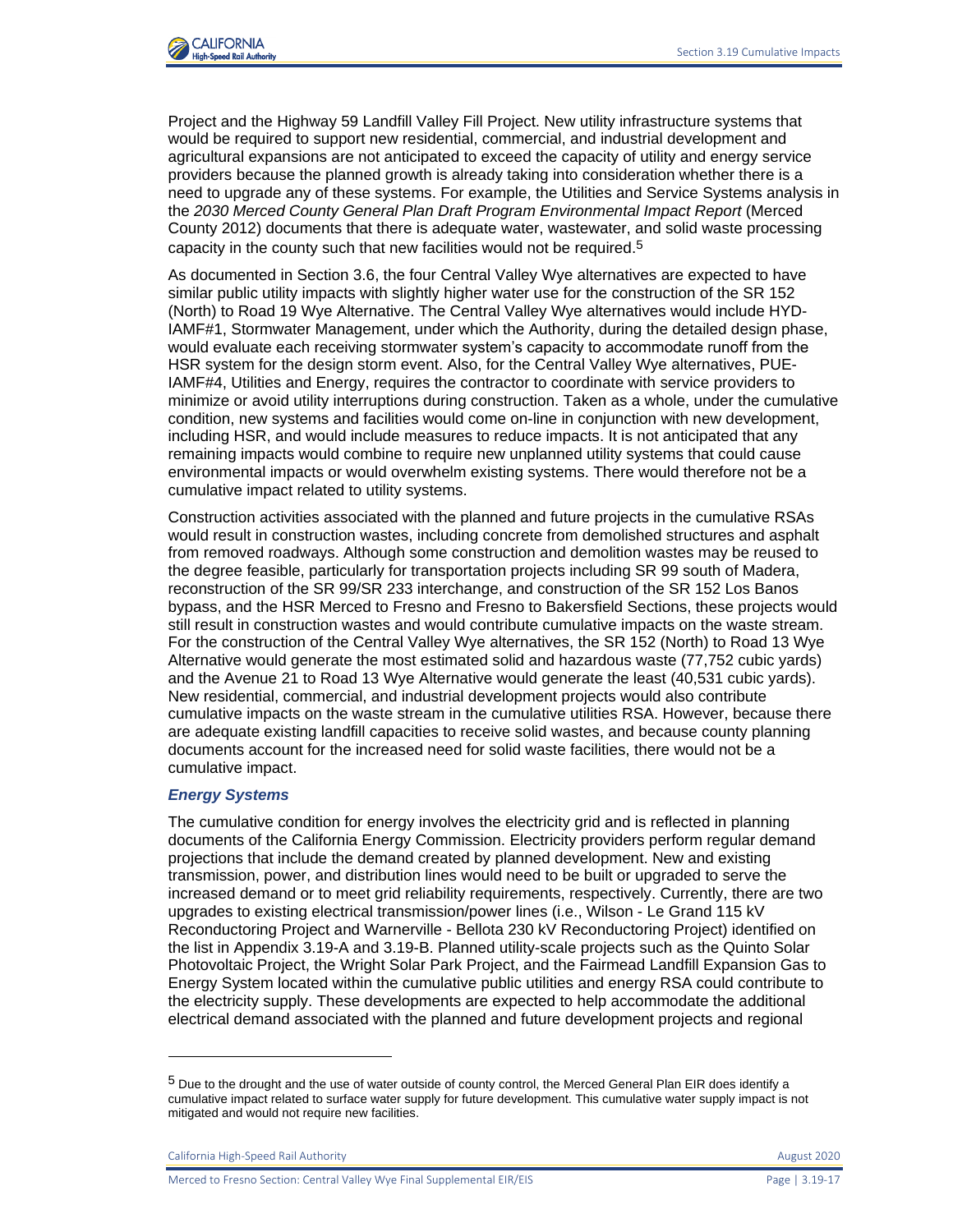growth within the cumulative RSA. As a result, the energy used for project construction of planned and future development would not require additional energy capacity beyond that which is already planned and would not greatly increase peak or base period demands for electricity and other forms of energy. Because the construction and operation of planned and future projects within the cumulative RSA would include new/upgraded transmission/power lines and would not require a new unplanned energy supply or unplanned additional capacity, there would not be a cumulative impact.

## **CEQA Conclusion**

There are no anticipated significant cumulative impacts under CEQA related to public utilities and landfills or to energy systems to which the Central Valley Wye alternatives would contribute. Therefore, CEQA does not require any mitigation.

## **3.19.6.6 Biological Resources and Wetlands**

Several resource subtopics are discussed in this subsection and the organization of the discussion has been modified from the format of other resource discussions for clarity and readability. This subsection presents individual discussions of the cumulative condition, the contribution of the Central Valley Wye alternatives, and a CEQA conclusion for six different subtopics: special-status plants and wildlife, special-status plant communities, jurisdictional aquatic resources, critical habitat, essential fish habitat, and wildlife movement corridors.

## **RSA**

The cumulative RSA for habitat, special-status species, and wildlife movement is the San Joaquin Valley, which is larger than the RSAs described in Section 3.7, Biological Resources and Wetlands (see Table 3.7-2).

The cumulative RSA for wetlands comprises the following subbasins of the San Joaquin River Basin—Middle San Joaquin-Lower Chowchilla, Fresno River, Lower San Joaquin River, Upper Merced and Upper Tuolumne watersheds (U.S. Geologic Survey 8-digit Hydrologic Unit Codes 18040001, 18040002,18040007, 18040008, and 18040009, respectively)—which is also larger than the RSA described in Section 3.7 (defined for direct impacts as the project footprints, and defined for indirect impacts as the project footprints plus a 250-foot buffer and the entirety of vernal pool coverage).

These cumulative RSAs were selected to develop a broad, regional consideration of cumulative impacts, and because they capture impacts on biological resources associated with construction and operations of the Central Valley Wye alternatives and regional impacts on biological resources associated with development projects affecting similar habitat types and occurring within neighboring watersheds.

## **Special-Status Plants and Wildlife**

## *Cumulative Condition*

As discussed in Section 3.7, large areas of valley grasslands, saltbush scrub, palustrine wetlands, valley foothill hardwoods, and extensive riparian woodlands have been either lost to development or have been converted to agricultural production. The historical trend of converting or altering these natural communities has compromised the biological complexity of the region and has been a factor in the listing by federal and state agencies of special-status species. Within the cumulative RSA, the majority of land is actively used for agriculture, and urban areas are the second most common type of land use. Native vegetation in these areas is absent or highly disturbed. As a result, any occurrences of special-status plant or wildlife species are considered sensitive resources under the existing, altered conditions of the cumulative RSAs. Under the cumulative condition, ongoing urban development and agricultural practices are expected to continue within the cumulative RSAs. Urban development stemming from the population increase through 2040 would result in the conversion of large areas of land that is presently used for agriculture or is undeveloped to accommodate housing, commercial, office, transportation, parks, and schools. Several large planned development projects such as Yosemite Ranch Estates'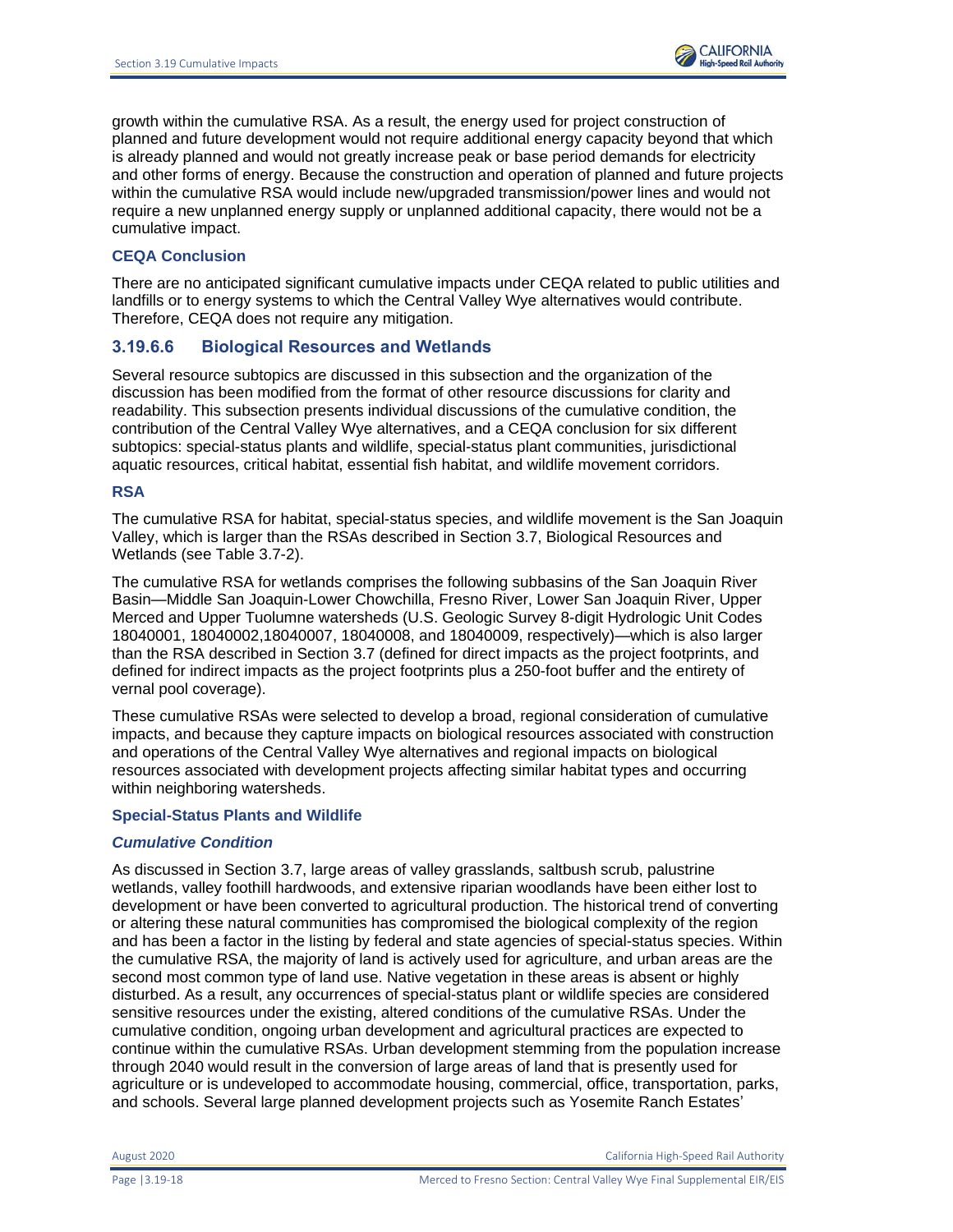

2,500-lot development in Merced County and the 2,062-acre Gateway Village and Gunner Ranch Specific Plans in Madera County would contribute to development in the RSA. Planned transportation projects such as the widening of SR 99 south of Madera, reconstruction of the SR 99/SR 233 interchange, construction of the SR 152 Los Banos bypass, the Central Valley Wye alternatives, and the HSR Merced to Fresno and Fresno to Bakersfield Sections are located within the RSA. Together, the Central Valley Wye alternatives, development planned under land use plans, planned transportation improvements, agricultural and dairy farm expansions, adjacent HSR sections and relevant additional future projects identified in Appendix 3.19-A and 3.19-B constitute the cumulative condition relevant to special-status plants and wildlife.

The permanent conversion of existing land uses to residential, commercial, agricultural, and transportation uses would result in cumulative impacts on special-status plant and wildlife species within the cumulative RSA for these resources. These cumulative impacts would be mostly likely to occur for 46 plant species determined to have a moderate to high potential to occur in the specialstatus plant RSA (see Table 3.7-6). Additionally, construction of these projects could result in land disturbance, increased vehicle traffic, and topography alteration, which could lead to disturbance, injury, or mortality of various special-status wildlife species and their respective habitats.

Operation of these planned projects could result in additional cumulative impacts. For example, operation of transportation projects could result in the loss of individual members of special-status species through maintenance and mowing of roadside embankments, or from the death of animals trying to cross transportation facilities. Indirect habitat degradation could occur near developed sites such as through as nighttime lighting that illuminates sensitive habitat areas, or from trash blown from nearby residential and commercial areas. Taken together, these cumulative operations impacts would be considered a cumulative impact on special-status species and habitat.

These species are protected by law and any planned development or transportation projects would be required to incorporate measures to minimize disturbance of special-status species, such as by conducting protocol-level surveys; salvaging, relocating, and propagating identified species; and restoring potential habitat areas after construction. Additionally, the Central Valley Wye alternatives include requirements that would avoid or minimize many of the direct and indirect impacts associated with construction of the HSR system. For example, the IAMFs identified in Section 3.7 include measures to delineate environmentally sensitive and restrictive areas to avoid and minimize the potential direct disturbance of special-status species during construction, and would minimize the indirect impact on special-status plants and other native vegetation occurring outside of the project footprints by requiring the cleaning of construction equipment and incorporating a weed control plan to minimize the spread of invasive species. Other planned development and transportation projects would have in place similar measures to minimize impacts. While these measures would minimize project-specific impacts, they would not completely avoid destruction of habitat or loss of individual members of the species and these effects would combine within the RSA to result in a cumulative impact.

#### *Contribution of the Central Valley Wye Alternatives*

As described in Section 3.7, construction of the Central Valley Wye alternatives would result in the removal of vegetation for the placement of permanent infrastructure during construction, and the removal of vegetation within temporary impact areas and from construction vehicles, and disturbance of vegetation from personnel (i.e., trampling, covering, and crushing individual plants, plant populations, or suitable potential habitat for special-status species). The contribution of the Central Valley Wye alternatives to this cumulative impact would vary depending on the alternative and the type of habit affected by each alternative. For example, the SR 152 (North) to Road 19 Wye Alternative would have the greatest potential to contribute to impacts on 16 special-status plant species associated with California annual grassland while the Avenue 21 to Road 13 Wye Alternative would have the greatest potential to contribute to cumulative impacts on 12 specialstatus plant species associated with aquatic and wetland vegetation (see Section 3.7.7, Environmental Consequences). Mitigation measures would require protocol-level surveys to identify individual members of a species that could be avoided, relocated, or propagated. They would also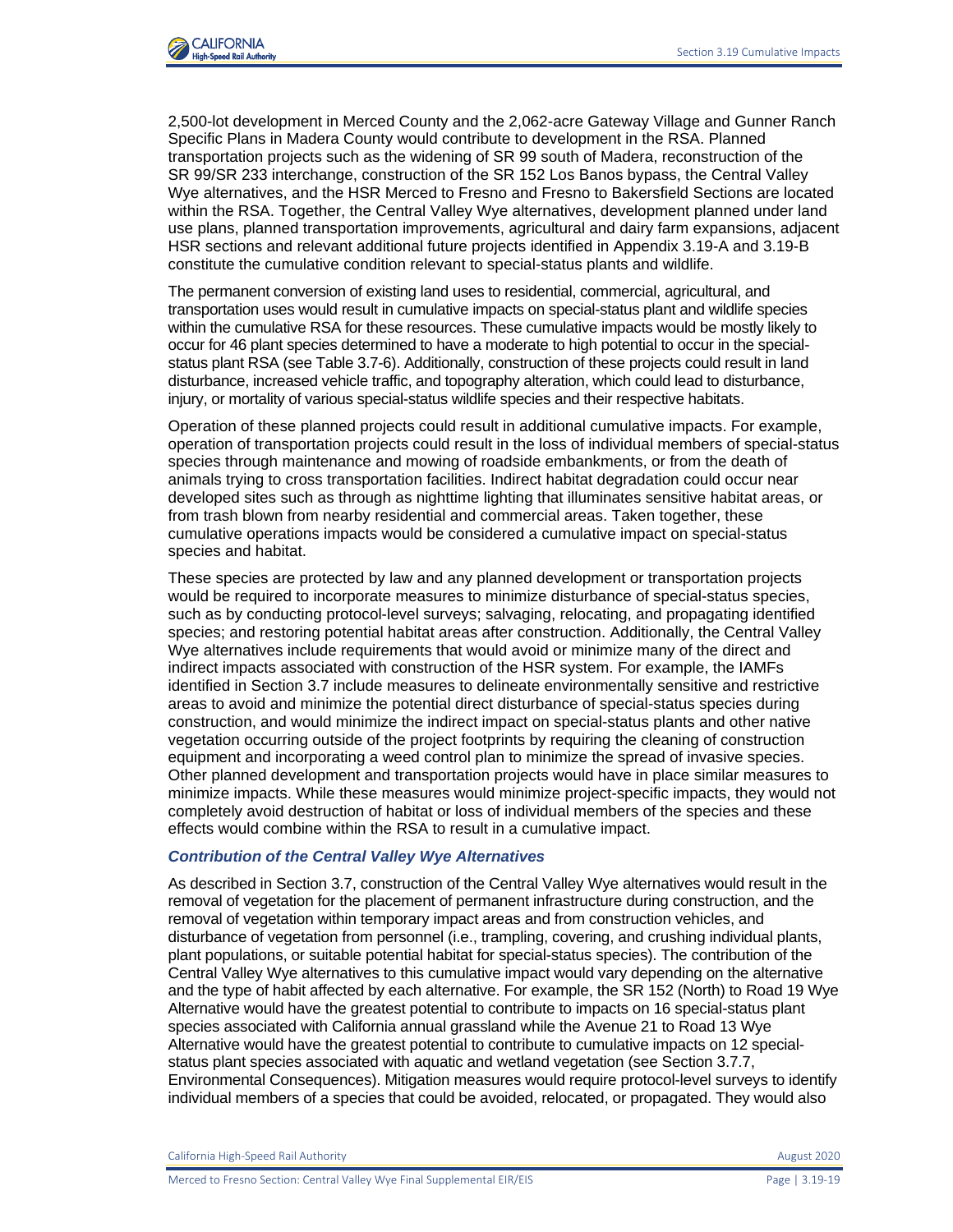

involve the preparation and implementation of a habitat mitigation plan to offset impacts on habitat for special-status species by creating, restoring, enhancing, and/or preserving habitat that provides the same functions and values as habitat permanently affected by construction. With the implementation of this mitigation, the Central Valley Wye alternatives' incremental contribution from construction to this cumulative impact is not cumulatively considerable.

Operations of the Central Valley Wye alternatives would avoid or minimize the potential for impacts from maintenance activities that have the potential to trample or crush plant communities and wildlife. These impacts would be avoided through the IAMFs identified in Section 3.7, which would require that maintenance personnel attend a worker environmental awareness program (WEAP) training to understand and identify sensitive biological resources and associated regulatory requirements. Additionally, the Central Valley Wye alternatives would provide wildlife crossings and would not include nighttime lighting. These measures would avoid and/or minimize the potential for trampling or other destruction of special-status plant species or habitat and minimize the potential for impacts on special-status wildlife species by training maintenance personnel to understand environmental compliance issues. Therefore, it is not anticipated that the Central Valley Wye alternatives would contribute to a cumulative operations impact.

## *CEQA Conclusion*

The historical trend of land use changes in the RSA has led to large-scale alteration and removal of the habitat of numerous special-status plant and wildlife species, and ongoing development continues to degrade remaining habitat. All four of the Central Valley Wye alternatives would result in the removal of vegetation for the placement of permanent infrastructure during construction, and the removal of vegetation within temporary impact areas and from construction activities. The mitigation proposed to address impacts to species habitat includes habitat preservation in combination with restoration and enhancement, would maintain or result in an improvement over existing conditions within the RSA. With implementation of the mitigation measures identified in Section 3.7.8, Mitigation Measures, the Central Valley Wye alternatives would not result in a cumulatively considerable contribution to significant cumulative impacts during construction. Operations of the Central Valley Wye alternatives would not result in cumulatively considerable contributions to significant cumulative impacts because IAMFs incorporated into the Central Valley Wye alternatives would avoid or minimize the potential for trampling or other destruction of special-status plant and wildlife species and their habitats.

#### **Special-Status Plant Communities**

#### *Cumulative Condition*

Construction of development and transportation projects within the cumulative RSA would result in removal or disruption of plants and vegetation, which could lead to direct and indirect impacts on special-status plant communities from trampling and crushing of plants. Construction activities that directly affect vernal pools, riparian plant communities, seasonal wetlands, and palustrine forested special-status plant communities would result in the removal or disruption of special-status plant communities by construction vehicles and personnel. See the previous discussion under Special-Status Plants and Wildlife for a description of the cumulative condition and the planned development and transportation projects that would contribute to these cumulative impacts.

Many of these habitat areas and species are protected by law and any development or transportation projects would be required to incorporate measures to minimize disturbance of special-status species, such as by conducting protocol-level surveys, avoiding identified areas found to contain special-status plant communities, and restoring potential habitat areas after construction. Furthermore, these projects may be required to provide mitigation, including compensatory mitigation, for impacts on special-status plants, as required by state and federal law (e.g., CEQA, the federal Endangered Species Act, the California Endangered Species Act, and indirectly through the Clean Water Act). For the Central Valley Wye alternatives, IAMFs included in the project design (identified in Section 3.7) would require various controls during construction, such as identifying and delineating habitat features and other environmentally sensitive areas on final construction plans and in the field; controlling weeds, monitoring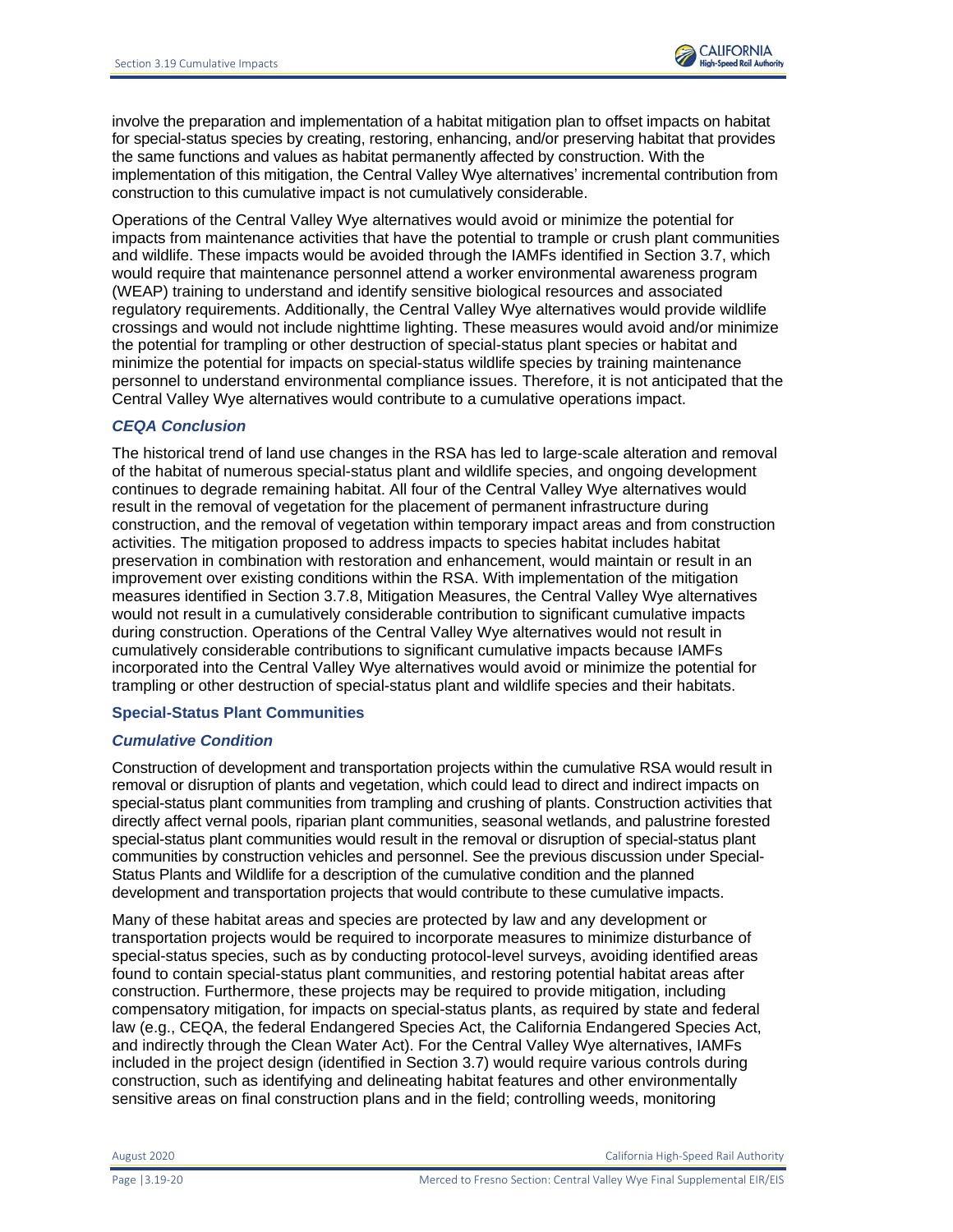

measures, cleaning construction equipment to prevent the spread of weeds; and limiting vehicle traffic and construction site speeds to avoid and minimize the potential direct disturbance of special-status plant communities during construction. While these measures would reduce individual impacts, they would not completely avoid degradation of special-status plant communities during construction and these impacts would combine within the RSA to result in a cumulative impact. Operation of these planned projects could result in additional cumulative impacts on plant communities. For example, operation of development projects could result in the degradation of plant communities through the spread of non-native and invasive plant species.

## *Contribution of the Central Valley Wye Alternatives*

IAMFs and mitigation measures identified in Section 3.7.8 would minimize disturbance of specialstatus plant communities by conducting protocol-level surveys to identify special-status plants in areas where permission was not previously granted to allow for removal prior to disturbance; salvaging, relocating, and propagating; incorporating a habitat management plan; and restoring and preserving (on-site and off-site) of special-status plant species. The incorporation of these measures would avoid some direct and indirect impacts on special-status plant communities; however, some impacts on special-status plant communities would still occur and could combine with the individual impacts of other projects. The contribution to this cumulative impact would vary depending on the alternative selected and the type of habit affected by each alternative. For example, the SR 152 (North) to Road 19 Wye Alternative would have the most impacts on mixed riparian plant communities (1.06 acres) compared to the SR 152 (North) to Road 13 Wye Alternative (0.36 acre). In contrast, the greatest extent of direct impact (0.19 acre) on vernal pools would result from construction of the SR 152 (North) to Road 19 Wye Alternative or the SR 152 (North) to Road 11 Wye Alternative. Construction of the SR 152 (North) to Road 13 Wye Alternative would result in a nearly equal extent of direct impact (0.18 acre) on vernal pools. Construction of the Avenue 21 to Road 13 Wye Alternative would result in the least direct impacts (0.10 acre) on the vernal pool plant community (see Table 3.7-14 in Section 3.7.7). Mitigation measures would require protocol-level surveys to identify individual members of a species that could be avoided, relocated, or propagated. They would also involve the preparation and implementation of a habitat mitigation plan to offset impacts on habitat for special-status species by creating, restoring, enhancing, and/or preserving habitat that provides the same functions and values as habitat permanently affected by construction. With the implementation of this mitigation, the Central Valley Wye alternatives' incremental contribution from construction to this cumulative impact is not cumulatively considerable.

Operations of the Central Valley Wye alternatives would require periodic removal of vegetation and disturbance of plants caused by an increase of maintenance activity. The IAMFs identified in Section 3.7 would require maintenance personnel to attend a WEAP training to understand and identify sensitive biological resources and associated regulatory requirements. Therefore, it is not anticipated that the Central Valley Wye alternatives would contribute to cumulative impacts during operations.

### *CEQA Conclusion*

The historical trend of land use changes in the RSA has led to large-scale alteration and removal of special-status plant communities, and ongoing development continues to degrade remaining habitat. All four of the Central Valley Wye alternatives would result in the disturbance or removal of vegetation within special-status plant communities for the placement of permanent infrastructure during construction, and the removal of vegetation within temporary impact areas and from construction activities. The mitigation proposed to address impacts to special-status plant communities includes habitat preservation in combination with restoration and enhancement, which would maintain or result in an improvement over existing conditions within the RSA. With implementation of the mitigation measures identified in Section 3.7.8, the Central Valley Wye alternatives would not result in a cumulatively considerable contribution to significant cumulative impacts during construction. Operations of the Central Valley Wye alternatives would not result in cumulatively considerable contributions to significant cumulative impacts because IAMFs incorporated into the Central Valley Wye alternatives would avoid or minimize the potential for trampling or other destruction of special-status plant communities.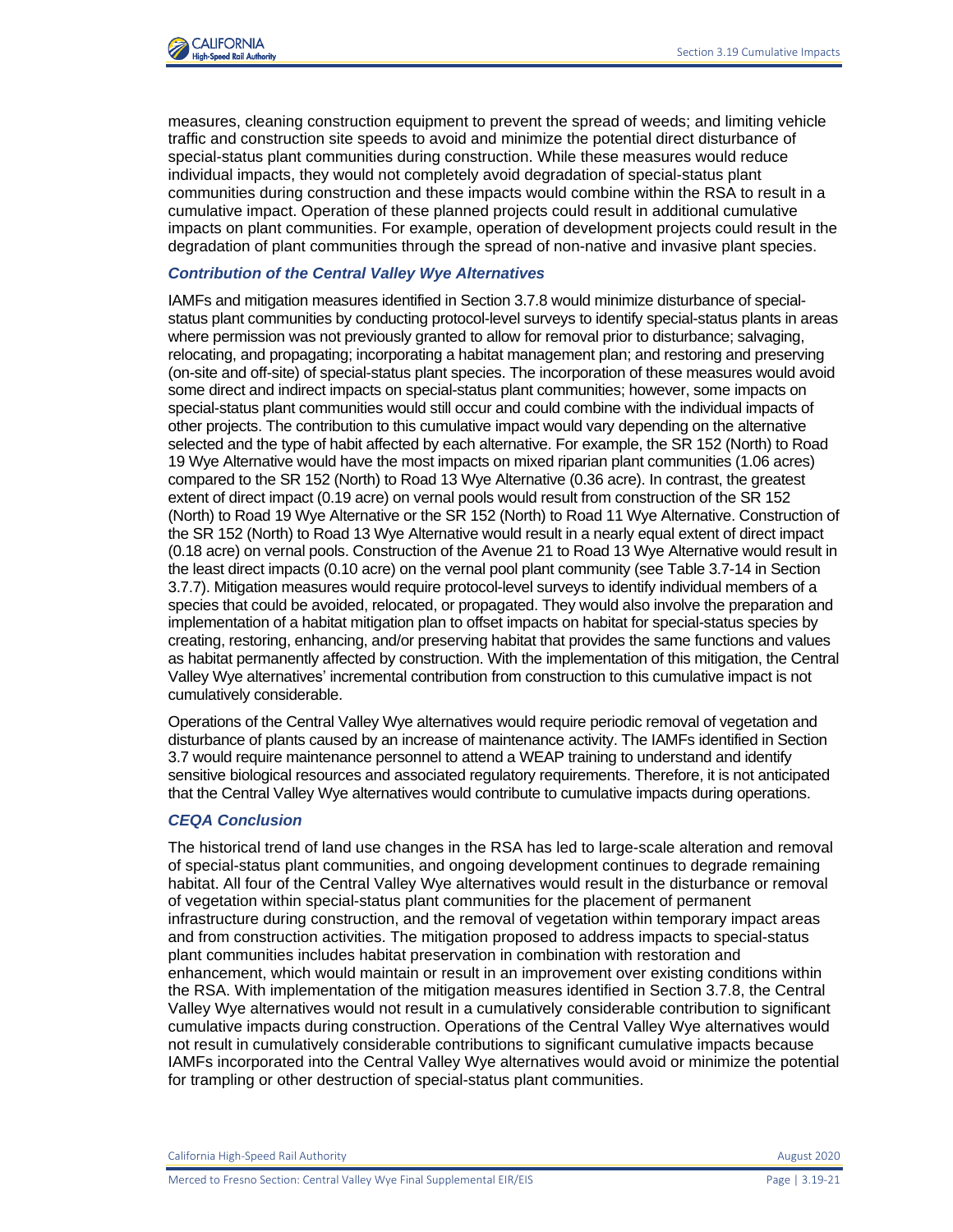## **Jurisdictional Aquatic Resources**

### *Cumulative Condition*

Construction of development and transportation projects within the cumulative RSA for aquatic resources would result in the discharge of fill into federal and state jurisdictional wetlands and other waters under Section 404 of the Clean Water Act, and under Section 1600 et seq. of the California Fish and Game Code (including seasonal wetlands, vernal pools, canals, ditches, lacustrine wetlands, retention and detention basins, riparian, and seasonal riverine areas), which could lead to impacts on jurisdictional aquatic resources, including through the removal or modification of local hydrology, and redirection of flow. Areas potentially affected include seasonal wetlands, canals, ditches, lacustrine wetlands, retention and detention basins, riparian, and seasonal riverine complexes. The discharge of fill material into waters is regulated by state and federal agencies, and such discharges may be authorized under certain circumstances.

Under the cumulative condition, ongoing urban development would result in the conversion of large areas of agricultural or undeveloped land to accommodate housing, commercial, office, transportation, parks, and schools. Several large planned development projects such as Yosemite Ranch Estates' 2,500-lot development in Merced County and the 2,062-acre Gateway Village and Gunner Ranch Specific Plans in Madera County would contribute to development in the RSA and could result in some fill of wetlands or other impacts on jurisdictional aquatic resources. Linear transportation projects, such as the widening of SR 99, construction of the SR 152 Los Banos bypass, the Central Valley Wye alternatives, and the HSR Merced to Fresno and Fresno to Bakersfield Sections, are likely to contribute to cumulative impacts on jurisdictional aquatic resources because their linear footprints would result in crossing multiple waterways. Over time, fill activities related to these individual projects can result in a cumulative reduction in jurisdictional aquatic resources and these would be considered cumulative impacts. Operation of these planned projects could result in additional cumulative impacts on jurisdictional aquatic resources. For example, operation of development and transportation projects could result in changes in local hydrology and drainage that could degrade nearby waters or introduce non-native and invasive species.

## *Contribution of the Central Valley Wye Alternatives*

Construction activities associated with all four of the Central Valley Wye alternatives would contribute to these cumulative impacts. As presented in Table 3.7-15 and Table 3.7-16, the greatest extent of direct impact (2.34 acres) on all types of jurisdictional wetlands combined would result from construction of the Avenue 21 to Road 13 Wye Alternative, whereas the least direct impact (0.72 acres) on jurisdictional wetlands would result from construction of the SR 152 (North) to Road 11 Wye Alternative. The greatest extent of direct impact (43.34 acres) on all types of jurisdictional other waters combined would result from construction of the Avenue 21 to Road 13 Wye Alternative, whereas the least direct impact (29.26 acres) on jurisdictional other waters would result from construction of the SR 152 (North) to Road 11 Wye Alternative. As presented in Table 3.7-16, the greatest extent of direct impact (2.97 acres) on all types of riparian habitats considered jurisdictional under Section 1600 et seq. of the California Fish and Game Code combined would result from construction of the Avenue 21 to Road 13 Wye Alternative, whereas the least direct impact (1.53 acres) on jurisdictional riparian habitats would result from construction of the SR 152 (North) to Road 11 Wye Alternative. The greatest extent of direct impact (41.36 acres) on all types of streams and riparian areas considered jurisdictional under Section 1600 et seq. of the California Fish and Game Code would result from construction of the Avenue 21 to Road 13 Wye Alternative, whereas the least direct impact (23.68 acres) on all types of jurisdictional streams and riparian areas would result from construction of the SR 152 (North) to Road 11 Wye Alternative. Mitigation measures identified in Section 3.7.8 would compensate for permanent and temporary impacts on jurisdictional waters through creation, restoration, enhancement, and preservation of wetlands, which would prevent reduction of or degradation of jurisdictional wetlands. Through the implementation of compensatory wetland mitigation, this action would be consistent with the USACE "no net loss of wetlands" policy, which provides that the total area of wetlands must not be reduced. These features would also minimize turbidity and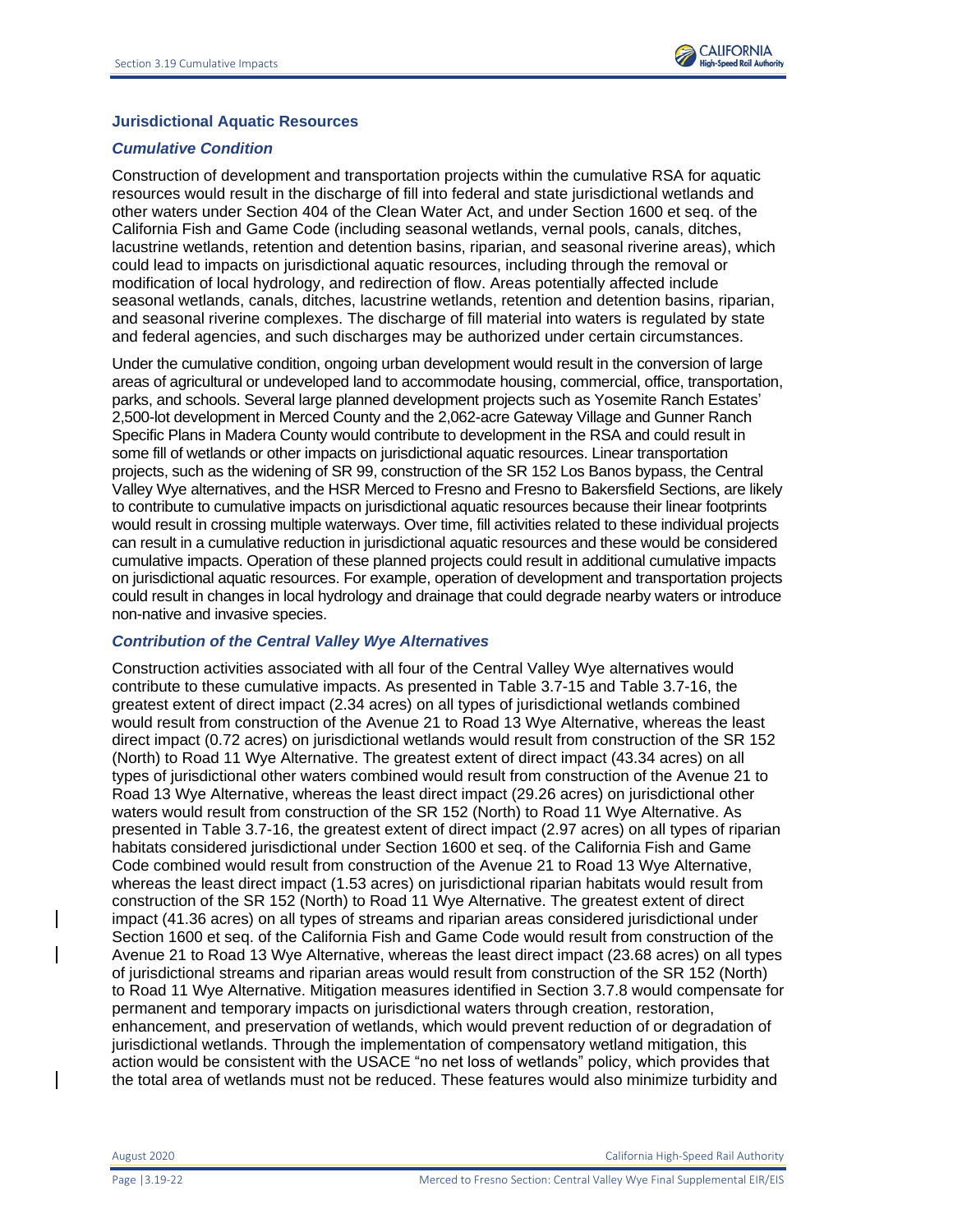

siltation and ground disturbing activities by incorporating a dewatering plan and construction site best management practices (BMP).

Operations of the Central Valley Wye alternatives would require maintenance and vehicular activity near jurisdictional aquatic resources. The IAMFs identified in Section 3.7 would require maintenance personnel to attend a worker environmental awareness program (known as WEAP) training to understand and identify sensitive biological resources and associated regulatory requirements. With these measures in place, the likelihood of accidental spills, introduction of contaminants/pollutants, and degradation of jurisdictional waters would be minimized and, therefore, it is not anticipated that the Central Valley Wye alternatives would contribute to this cumulative impact during operations.

Mitigation measures identified in Section 3.7.8 would compensate for these cumulative impacts on jurisdictional waters by providing for on-site and off-site mitigation by creating, restoring, enhancing, and preserving wetlands or other waters that provide the same or greater functions and values as those permanently affected by construction and implementing a habitat management plan. The implementation of these measures would compensate for direct and indirect impacts on jurisdictional aquatic resources. Other projects would also likely be required to compensate for loss of jurisdictional aquatic resources, particularly wetlands, pursuant to the requirements of Section 404 of the Clean Water Act. The mitigation measures proposed for the Central Valley Wye alternatives and compliance with the USACE "no net loss of wetlands" policy would avoid a contribution to this cumulative impact.

#### *CEQA Conclusion*

The historical trend of land use changes in the RSA has led to large-scale removal and degradation of aquatic resources, and ongoing development continues to degrade remaining aquatic resources. All four of the Central Valley Wye alternatives would result in impacts to jurisdictional aquatic resources. With implementation of mitigation measures identified in Section 3.7.8, the Central Valley Wye alternatives would result in no net loss of jurisdictional aquatic resources; therefore, there would not be cumulatively considerable contribution to significant cumulative impacts during construction. Operations of the Central Valley Wye alternatives would not result in cumulatively considerable contributions to significant cumulative impacts because IAMFs incorporated into the Central Valley Wye alternatives would avoid the degradation or removal of remaining aquatic resources.

#### **Critical Habitat**

#### *Cumulative Condition*

Construction of transportation and development projects within the cumulative RSA could result in the destruction or degradation of federally designated critical habitat. Critical habitat areas have been designated within the cumulative RSA for eight species, including plant and aquatic species. Although some of these upland critical habitat areas are largely protected from development, some loss or degradation of critical habitat areas, such as of vernal pools, are anticipated under the cumulative condition and would be considered cumulative impacts. Additionally, indirect impacts of planned development and transportation projects could also combine to contribute to these impacts, such as through the spread of invasive species that could compromise the habitat value of these critical habitat areas. See the previous discussion under Special-Status Plants and Wildlife for a description of the cumulative condition and the planned development and transportation projects that would contribute to these cumulative impacts. Operation of these planned projects could result in additional cumulative impacts on critical habitat areas. For example, operation of development and transportation projects could result in changes in local hydrology and drainage that could degrade nearby vernal pools or introduce non-native and invasive species.

#### *Contribution of the Central Valley Wye Alternatives*

Critical habitat areas for eight species (San Joaquin Orcutt grass, vernal pool fairy shrimp, vernal pool tadpole shrimp, Conservancy fairy shrimp, Central Valley steelhead, Colusa grass, fleshy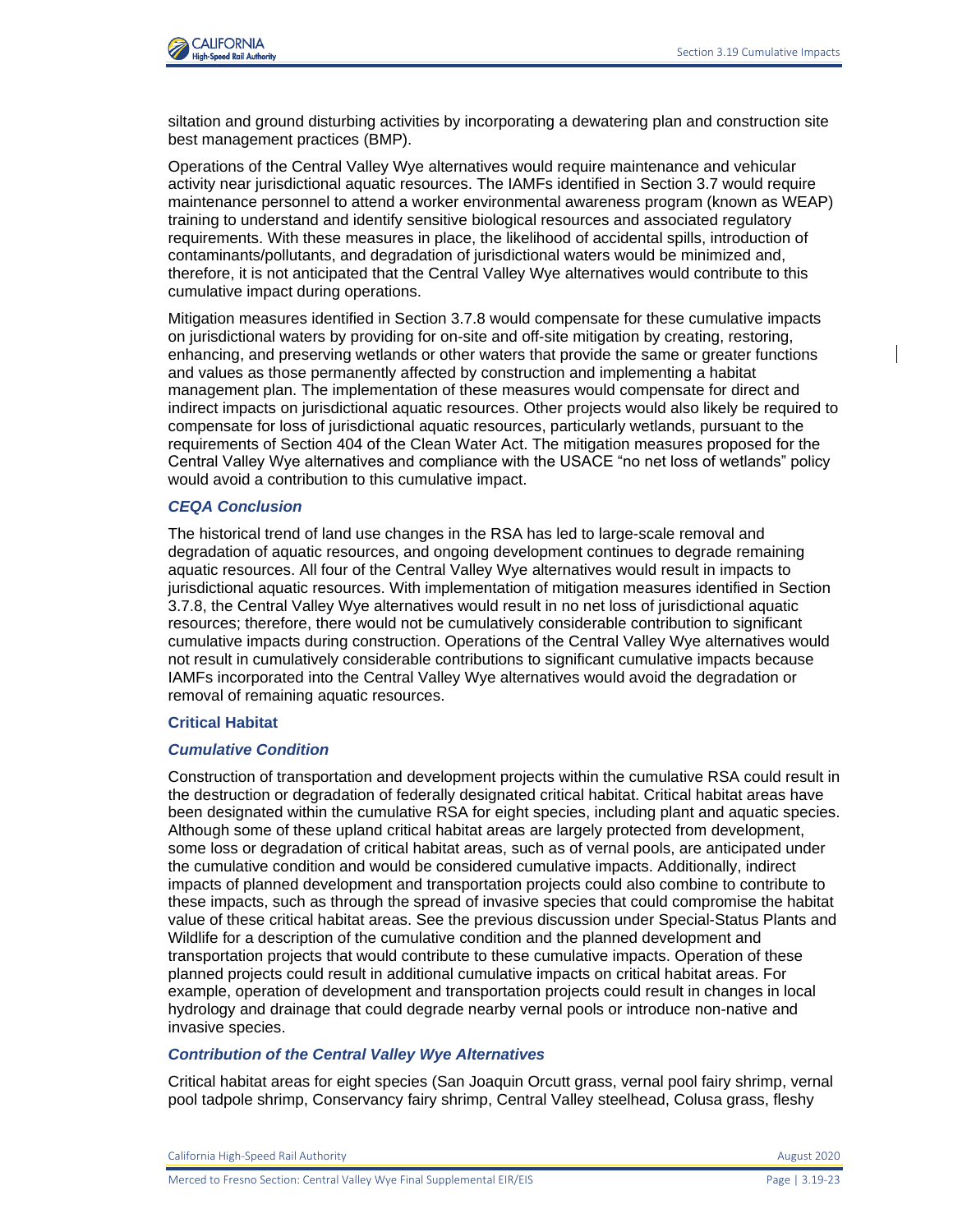owl's-clover, and Greene's tuctoria) exists within the vicinity of the Central Valley Wye alternatives. As discussed in Section 3.7, there would be impacts critical habitat associated with vernal pool species from construction of two of the Central Valley Wye alternatives, SR 152 (North) to Road 19 Wye Alternative (4.72 acres), and the SR 152 (North) to Road 11 Wye Alternative (0.21 acre). The Site 7—Le Grand Junction/Sandy Mush Road, Warnerville – Wilson 230 kV Transmission Line associated with the SR 152 (North) to Road 19 Wyes Alternative would also have indirect impacts to Central Valley steelhead critical habitat. As shown in Table 3.7-10, the SR 152 (North) to Road 13 Wye Alternative and the Avenue 21 to Road 13 Wye Alternative would have no impacts on critical habitat.

The IAMFs identified in Section 3.7 would identify critical habitat and minimize, although not avoid, direct impacts on special-status plant communities from construction. While these critical habitat areas are protected by law to reduce impacts from HSR and other projects, this designation does not forbid development or construction, and these two alternatives would contribute to this cumulative impact during construction.

Operations of the Central Valley Wye alternatives would require maintenance and increased vehicular activity near critical habitats. The IAMFs identified in Section 3.7 would require maintenance personnel to attend a WEAP training to understand and identify sensitive biological resources and associated regulatory requirements. With these measures in place, the likelihood accidental spills, introduction of contaminants/pollutants, and degradation of, or direct impacts on, critical habitat would be minimized. Therefore, it is not anticipated that any of the Central Valley Wye alternatives would contribute to this cumulative impact during operations. Mitigation measures identified in Section 3.7.8 would require on-site and off-site restoration and preservation of critical habitat by creating, restoring, enhancing, and preserving habitat that provides the same functions and values as those permanently affected by construction. With these measures and the delineation of habitat features as environmental site assessments during final construction plans and in the field, the likelihood of direct removal or effect on the long-term viability of critical habitat would be minimized. Therefore, the incremental contribution related to the construction of the SR 152 (North) to Road 19 Wye and SR 152 (North) to Road 11 Wye Alternatives to this cumulative impact is not cumulatively considerable.

## *CEQA Conclusion*

The historical trend of land use changes in the RSA has led to large-scale alteration and removal of critical habitat, and ongoing development continues to degrade remaining habitat. Two of the Central Valley Wye alternatives would contribute to significant cumulative impacts on critical habitat areas for vernal pool associated species, and one of the two would also contribute to significant cumulative impacts on critical habitat for Central Valley steelhead. With implementation of mitigation measures identified in Section 3.7.8, these impacts would be reduced and there would not be cumulatively considerable contributions to significant cumulative impacts during construction. Operations of the Central Valley Wye alternatives would not result in cumulatively considerable contributions to significant cumulative impacts because IAMFs incorporated into the Central Valley Wye alternatives would minimize the potential for direct and indirect impacts to critical habitat. Therefore, CEQA does not require additional mitigation.

#### **Essential Fish Habitat**

## *Cumulative Condition*

Essential fish habitat (EFH) occurs in the San Joaquin River, which flows south to north across the cumulative RSA to the east of Los Banos. A segment of the river within the RSA is designated as EFH for the recovery of Pacific (Chinook) Salmon by the National Oceanic and Atmospheric Administration. Since 2009, the San Joaquin River Restoration Program has been initiating the restoration of flows conducive to Chinook salmon through a series of restoration programs and projects, including the Mendota Pool Bypass and Reach 2B Improvements, Reach 4B and Eastside Bypass, Arroyo Canal, and Sack Dam, which are resulting in beneficial effects on quality of the EFH. Construction of bridges and aerial structures over the San Joaquin River from projects such as the Central Valley Wye alternatives, widening of SR 99 south of Madera, and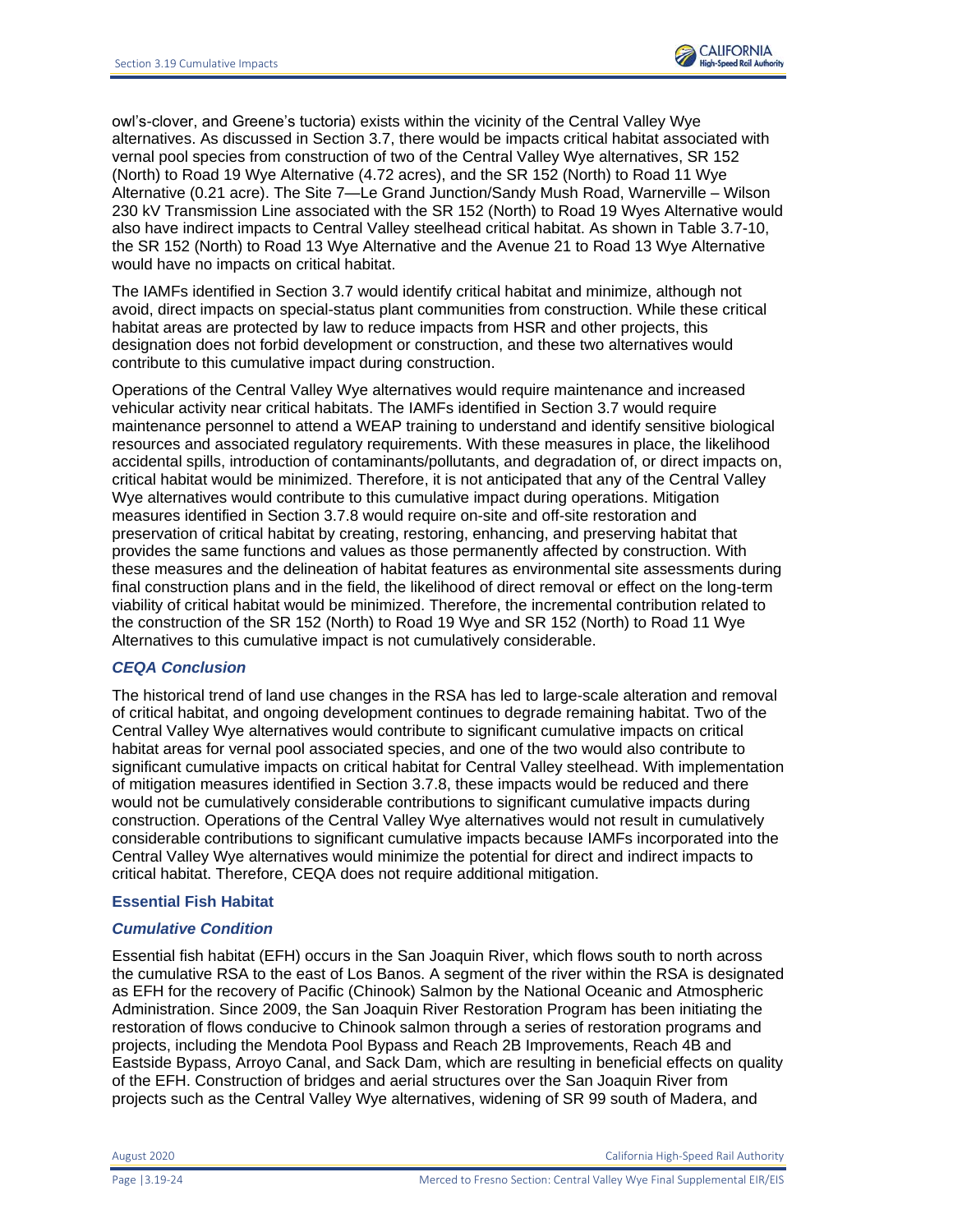

proposed improvements to SR 152 could result in direct and indirect impacts on EFH in the San Joaquin River through construction along riverbanks and through increased turbidity and siltation. Existing permitting requirements for in-water work and stormwater pollution prevention regulations would reduce potential impacts but there could still be cumulative impacts related to increased turbidity and siltation resulting from construction. These cumulative impacts are limited to construction activity along the riverbanks and no impacts associated with operations or maintenance activities are anticipated under the cumulative condition.

## *Contribution of the Central Valley Wye Alternatives*

For the Central Valley Wye alternatives, construction over the San Joaquin River would increase turbidity and siltation and would contribute to cumulative impacts on EFH. The IAMFs identified in Section 3.7 would require that the project biologist consult with the U.S. Fish and Wildlife Service and California Department of Fish and Wildlife to identify appropriate work windows for federally listed species, including federally listed fish in the San Joaquin River. If work cannot be conducted when the channel lacks flowing and/or standing water, a dewatering plan would be required in consultation with the U.S. Fish and Wildlife Service and California Department of Fish and Wildlife. Prior to construction, a dewatering plan would be required for review and approval by the resource agencies. The plan would include appropriate measures to minimize turbidity and siltation. The implementation of these measures would minimize some direct impacts on EFH; however, the degradation of EFH by the Central Valley Wye alternatives during construction would be unavoidable and there would be a cumulatively considerable contribution to these cumulative impacts. The extent of direct impacts on EFH for each alternative would depend upon the final design to determine the exact distance of each aquatic crossing, the shading potential and the number of piers installed within or over EFH.

Operations of the Central Valley Wye alternatives could require periodic maintenance and increased vehicular activity near streams or rivers with EFH which could result in increased turbidity and siltation. The IAMFs identified in Section 3.7 would require that maintenance personnel attend a WEAP training to understand and identify sensitive biological resources and associated regulatory requirements. With these measures in place, the likelihood for accidental spills, introduction of contaminants/pollutants, and degradation of, or direct impacts on, EFH would be minimized. They would also minimize the impacts on water quality from increased erosion, sedimentation, siltation, and runoff caused by alterations in hydrology during operationsrelated maintenance such as vegetation removal, drain cleaning, and litter removal; wind erosion impacts (including from unvegetated rights-of-way and passing high-speed trains); increased risk of fire in adjacent open spaces because of increased human activity; and the introduction of noxious plant species from increased human activity/disturbance. These IAMFs would minimize impacts and there would not be cumulative impacts during operations.

Mitigation measures identified in Section 3.7.8 would require on-site and off-site restoration and preservation of fish habitat and a plan for fish rescue. With these mitigation measures, the Central Valley Wye alternatives' incremental contribution from construction to this cumulative impact is not cumulatively considerable.

#### *CEQA Conclusion*

Cumulative projects in the RSA could increase the turbidity and siltation in the San Joaquin River, degrading EFH. All four of the Central Valley Wye alternatives would result in cumulatively considerable contributions to significant cumulative impacts on EFH. With implementation of mitigation measures identified in Section 3.7.8, these impacts would be reduced and there would not be cumulatively considerable contributions to significant cumulative impacts during construction. Therefore, CEQA does not require additional mitigation. Operations of the Central Valley Wye alternatives would not result in cumulatively considerable contributions to significant cumulative impacts because IAMFs incorporated into the Central Valley Wye alternatives would minimize the potential for accidental discharge of pollutants to the San Joaquin River, therefore avoiding impacts to EFH.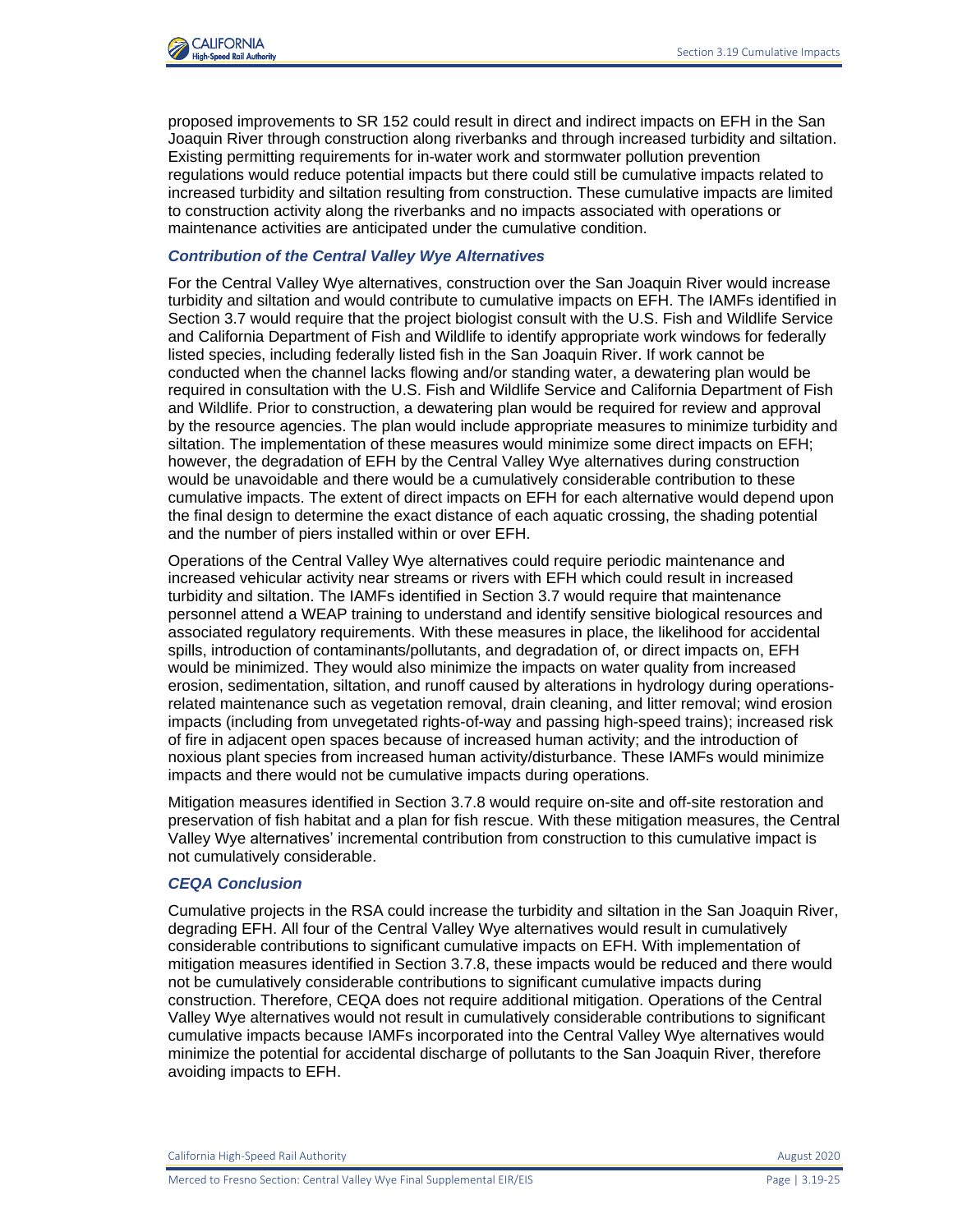

## **Wildlife Movement Corridors**

#### *Cumulative Condition*

As described in Section 3.7.6.5, several major known habitat linkages provide wildlife movement within the cumulative RSA, including the Eastman Lake–Bear Creek essential connectivity areas (ECA), Ash Slough–Merced National Wildlife Refuge ECA, San Luis Canal-Kesterson National Wildlife Refuge ECA, Sandy Mush Road Area, and other modeled wildlife corridors. Construction of development and transportation improvement projects could create barriers within natural lands such that they would interfere with the movement of wildlife species. These mapped wildlife movement corridors cover large areas that are currently divided by roads and influenced by agricultural activities and nearby development. Proposed improvements to roadways and development along major arterials, such as for Highway 152, would introduce new features into the landscape that could degrade these wildlife movement corridors during construction and operations.

The Central Valley Wye alternatives include IAMFs that would require the creation of wildlifecrossing features at frequent intervals and along sensitive areas to facilitate wildlife movement and minimize or avoid impacts on wildlife corridors. The incorporation of these measures would minimize the impacts of interfering with established wildlife movement corridors and other impacts relating to the potential for isolation of populations. In areas where the Central Valley Wye alternatives would cross existing barriers to wildlife movements, such as roads and the UPRR right-of-way, there would be an opportunity to improve existing wildlife movement opportunities. While these design features could improve wildlife movement in some areas, overall opportunities for wildlife movement within the cumulative RSA would be diminished. Therefore, there would be a cumulative impact on known and modeled wildlife corridors.

#### *Contribution of the Central Valley Wye Alternatives*

As discussed in Section 3.7, the Central Valley Wye alternatives would affect known and modeled wildlife corridors from construction. The SR 152 (North) to Road 19 Wye Alternative would have the greatest potential impact on wildlife movement corridors because it would affect the greatest area of land compared to the other three alternatives, especially within the Eastman Lake–Bear Creek ECA. The SR 152 (North) to Road 11 Wye Alternative would have the least potential impact on wildlife movement corridors. By including wildlife-crossing features in the project design, the Central Valley Wye alternatives are expected to maintain existing wildlife movement corridors within the project footprints. Impacts would still occur and would be temporary, lasting from 1 to 2 months, up to 3 years during construction, and there could be permanent impacts from the introduction of the new linear infrastructure. These impacts could combine with those from other construction projects and disrupt seasonal migrations and animal foraging and mating opportunities. Therefore, any of the Central Valley Wye alternatives' contributions to these cumulative impacts would be considerable. Feasible mitigation measures have been identified in Section 3.7.8, and no additional mitigation is proposed. There would still be cumulative impacts from construction after mitigation.

During operations, maintenance activities are not expected to affect wildlife movement corridors because activities would be dispersed over time and location, diluting potential impacts. Impacts on wildlife movement corridors from operations would include disturbance from the passage of trains (noise, motion, and startle effects). As discussed in Section 3.7.7.5 in Impact BIO#45, Indirect Impacts on Wildlife Movement Corridors, the level of impact caused by a particular alternative would be dependent on the number, type, and length of wildlife corridor crossed by an alternative, as well as the frequency of passing trains. In general, for the Central Valley Wye alternatives, these potential effects would be limited as a result of the short duration of train passes and the infrequent use of the wildlife crossings by wildlife. Therefore, while disturbance to wildlife corridors from operations could combine with other regional projects' impacts to disrupt normal movement within wildlife corridors, the Central Valley Wye alternatives' contributions to these cumulative impacts would not be cumulatively considerable.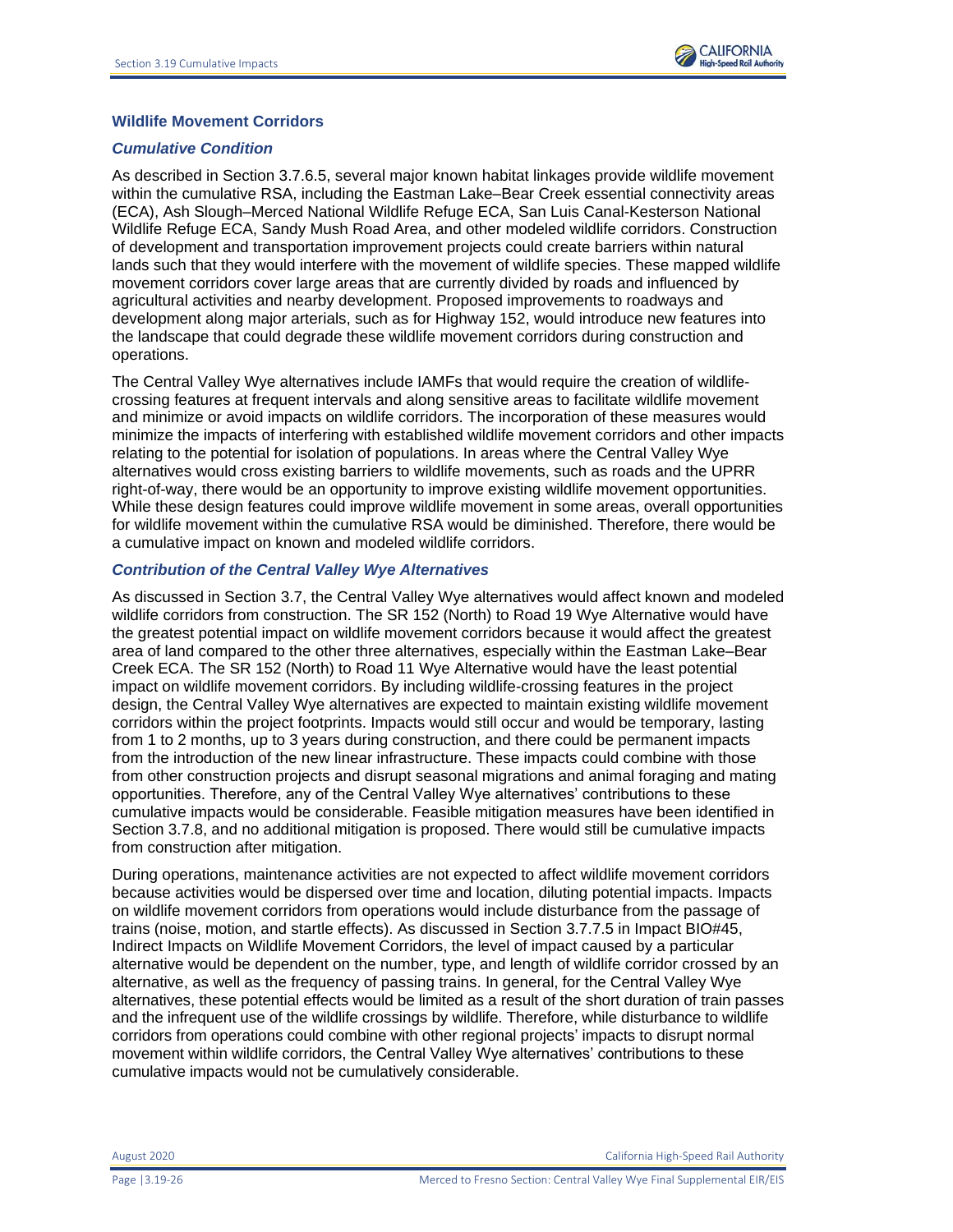



## *CEQA Conclusion*

Existing linear features and development divide wildlife movement corridors in the RSA, and cumulative projects. Existing and planned linear transportation projects and other development within the RSA could degrade wildlife movement features through the introduction of new barriers into the landscape and thereby further limiting wildlife movement, resulting in significant cumulative impacts on known and modeled wildlife corridors. The Central Valley Wye alternatives would include IAMFs and mitigation measures that would maintain wildlife-crossing opportunities by requiring the creation of wildlife-crossing features at frequent intervals and along sensitive areas to facilitate wildlife movement and minimize or avoid impacts on wildlife corridors. With implementation of mitigation measures identified in Section 3.7.8, there would not be cumulatively considerable contributions to significant cumulative impacts during construction. Operations of the Central Valley Wye alternatives would not result in cumulatively considerable contributions to significant cumulative impacts because operations and maintenance activities would be dispersed over time and place and the potential disturbance to wildlife would be limited as a result of the short duration of train passes and infrequent use of the wildlife crossings by wildlife. Therefore, CEQA does not require mitigation.

## **3.19.6.7 Hydrology and Water Resources**

## **RSA**

This cumulative analysis identifies the same cumulative RSAs for surface water, groundwater, and floodplains as those described in Section 3.8, Hydrology and Water Resources, because it is sufficiently broad to cover the area in which the potential cumulative impacts of the Central Valley Wye alternatives, in combination with other projects, could occur. The surface water RSA is defined as the receiving waters from the Sierra Nevada foothills that drain to the San Joaquin River Basin and includes waterbodies identified in Section 3.8.4.1, Definition of Resource Study Areas, and Figure 3.8-1.

The groundwater RSA is made up of the California Department of Water Resources (DWR) groundwater basin boundaries of the aquifers described in Section 3.8.4.1 and shown in Figure 3.8-2. The groundwater RSA also includes groundwater basins overlain by the footprints associated with the network upgrades, which includes the San Joaquin Valley and Tulare Lake groundwater basins and the Merced, Chowchilla, Madera, Delta-Mendota, Modesto, Turlock Merced, and Westside Subbasins.

The floodplain RSA boundary is made up of the Federal Emergency Management 100-year and 500-year floodplain boundaries described in Section 3.8.3.1 and shown in Figure 3.8-3. Much of the cumulative RSA is in a floodplain, which has a relatively flat gradient that generally slopes slowly to the west or southwest. As described in Section 3.8, most watercourses in the San Joaquin Valley drain from east to west and eventually to the San Joaquin River.

#### **Cumulative Condition**

Under the cumulative condition, ongoing urban development and agricultural practices are expected to continue within the cumulative RSAs. Urban development stemming from the population increase through 2040 would result in the conversion of large areas of land that is presently used for agriculture or is undeveloped to accommodate housing, commercial, office, transportation, parks, and schools. In addition, planned transportation projects such as the widening of SR 99 south of Madera, reconstruction of the SR 99/SR 233 interchange, and construction of the SR 152 Los Banos bypass, and the HSR Merced to Fresno and Fresno to Bakersfield Sections are located within the cumulative surface water RSA. Together, the Central Valley Wye alternatives, development planned under the general plans of Merced and Madera Counties and the cities of Chowchilla and Madera, planned transportation projects, as well as adjacent HSR sections and relevant additional future projects identified in Appendix 3.19-A and 3.19-B constitute the cumulative condition relevant to hydrology and water resources.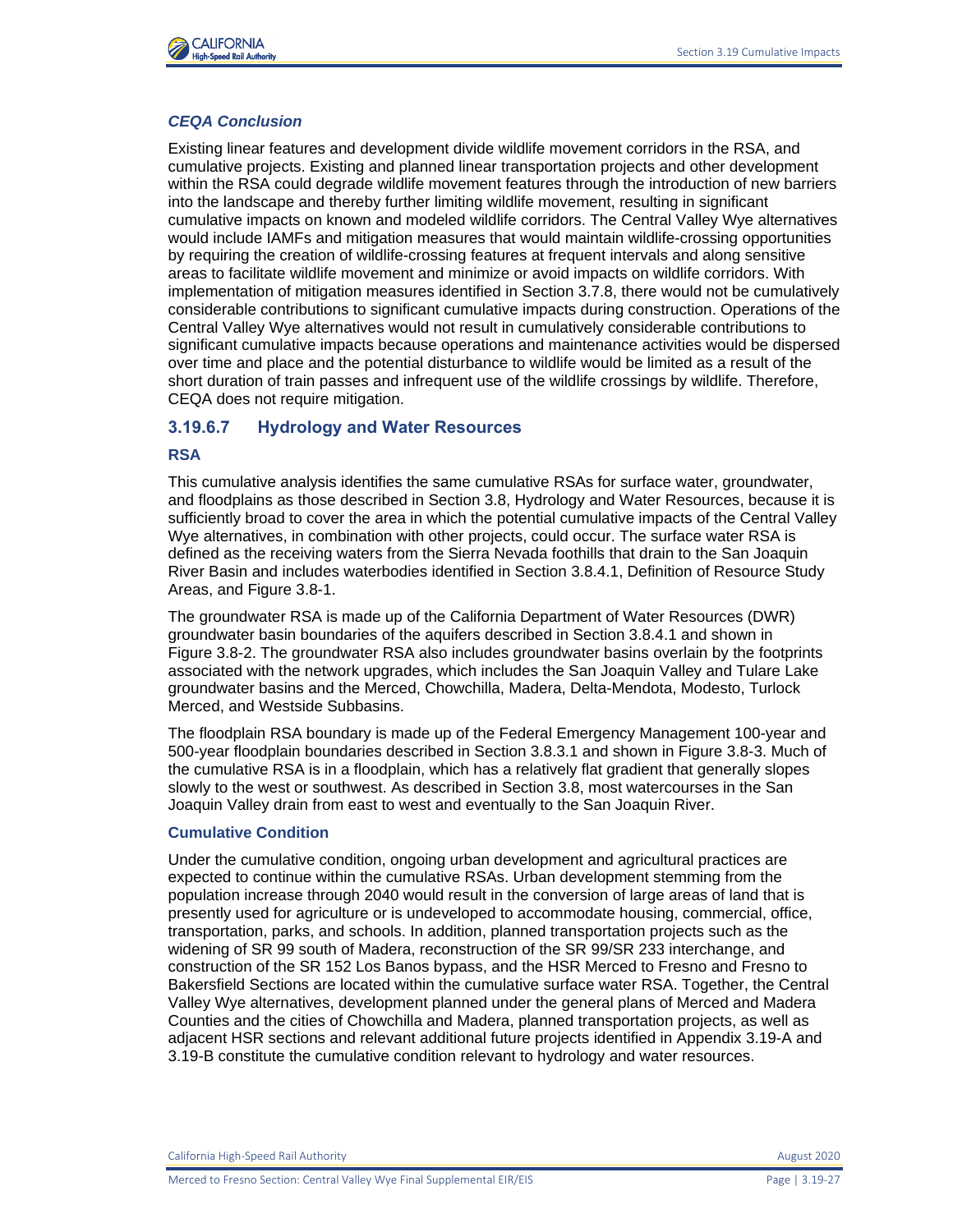## *Surface Water Hydrology*

Cumulative planned development and transportation projects would change how water flows to and between lakes, reservoirs, rivers, streams, canals, and floodplains within the surface water RSA. Construction of these projects would result in direct impacts on waterbodies when these features are crossed or when development occurs on or near the banks of these waterbodies. These projects would also increase the amount of impervious surface area, and earthmoving activities during construction would change topography. Cumulative impacts could occur if the incremental impacts of these projects combined to change drainage patterns such that runoff exceeded the capacity of existing or planned stormwater facilities, altered the route or capacity of a canal, stream or river, or changed runoff direction or rates to cause flooding. Changes affecting pollutant loads in stormwater runoff could also result in cumulative impacts on waterbodies (see next discussion on surface water quality).

Cumulative transportation projects affecting surface water hydrology would include transportation projects such as the Central Valley Wye alternatives and other HSR sections that require new crossings of waterways, and roadway projects that relocate existing highway stormwater drainage infrastructure, such as the widening of SR 99 south of Madera, SR 99/SR 233 interchange, and the SR 152 Los Banos bypass. While these transportation projects would modify and relocate individual drainage ditches and basins (hydromodification), existing laws and permit processes that control streambed alteration and limit changes to drainages, such as the federal Clean Water Act and the California Construction General Permit, would work together to avoid off-site or other cumulative hydromodification impacts from these transportation projects. Once constructed, BMPs and stormwater facilities built as part of these projects would capture and slow before release to waterways, thereby avoiding cumulative operations impacts.

The greatest potential for cumulative surface hydrology impacts during construction is related to potential increases in drainage volumes associated with increases in impervious surface area. New interchanges and roadway widening projects, and commercial and residential development planned in city and county general plans, such as the Yosemite Ranch Estates' 2,500-lot development in Merced County and the 2,062-acre Gateway Village and Gunner Ranch Specific Plans in Madera County, would add pavement area, rooftops, sidewalks, and other new construction that would replace existing agricultural and undeveloped land. This increase in impervious surface can result in periodic and permanent increases in stormwater runoff volumes during rain events. Laws and permitting processes, including local stormwater permits, generally require new development and transportation projects to incorporate temporary and permanent stormwater capture and infiltration features (e.g., basins, bioswales, storage features) during construction and operations such that runoff volumes would not exceed the capacity of planned and existing stormwater facilities to accommodate the runoff. These requirements and features work together to minimize impacts related to incremental contributions of new impervious surface and there would not be a cumulative construction or operations impact.

## *Surface Water Quality*

This anticipated growth and development could contribute to the cumulative surface water quality degradation, and the collective effect of development could degrade stormwater quality by contributing pollutants, including eroded material, during construction and operations within the cumulative surface water RSA. Cumulative development could also affect surface water quality if the land uses change, the intensity of land use changes, or drainages are altered such that they facilitate introduction of pollutants to surface water. A cumulative impact would occur if the impacts of multiple projects combined to violate any water quality standards or waste discharge requirements or otherwise degrade water quality in water bodies in the RSA.

As a result of land use changes, the preservation of surface water quality is anticipated to be an increasing challenge through 2040. Planned projects could have construction schedules that overlap. For example, construction of the Westberry Bridge over the Fresno River could occur in the next 5 to 10 years, and multiple bicycle and pedestrian improvements as part of the Fresno River Trail could occur in the same timeframe. Construction in, across, or over rivers, streams and canals such as bridge projects planned over the Fresno River, Merced River, San Joaquin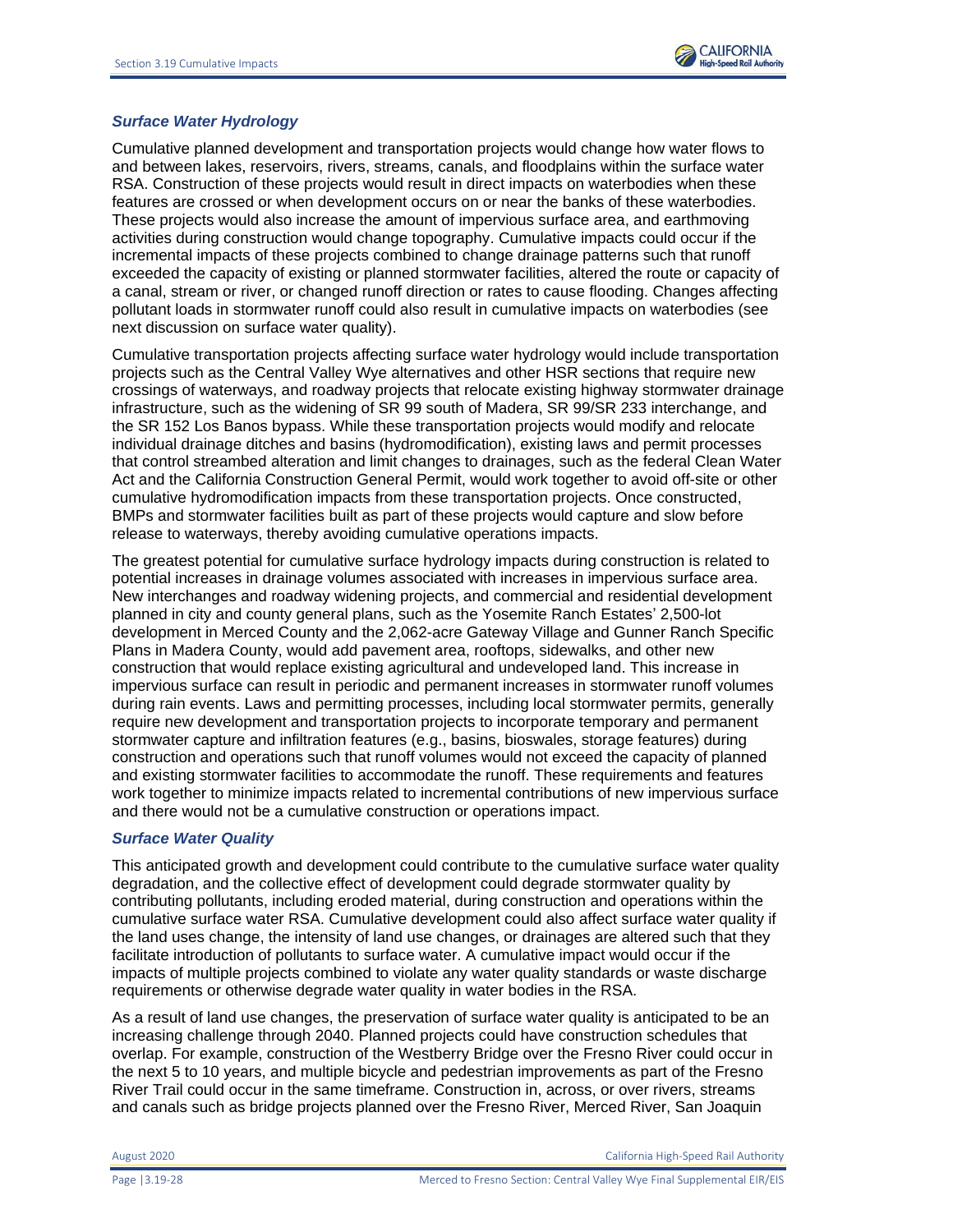

River, Ash Slough or Berenda Slough, and numerous other intermittent streams or natural water bodies and irrigation and flood control canals and ditches has the potential to degrade surface water quality, and concurrent construction schedules for these multiple projects could exacerbate this degradation of surface water quality. Accordingly, construction and ongoing operations and maintenance of these overlapping projects would have the potential to result in cumulative impacts on surface water and stormwater quality.

Regulatory standards (National Pollutant Discharge Elimination System permit, municipal separate storm sewer system [MS4] permit, and local stormwater requirements), and avoidance features required as conditions of individual project approvals would minimize water quality impacts associated with construction. With these measures in place, and with Central Valley Wye alternatives IAMFs included in the project design, construction and operation within the cumulative RSA are not anticipated to violate water quality standards or waste discharge requirements or further degrade water quality within the RSA; therefore, cumulative surface water and stormwater quality impacts would not occur.

### *Groundwater*

As discussed in Section 3.8, groundwater overdraft within the region has been a concern, and groundwater levels have dropped in shallow aquifers. New projects could permanently increase impervious surfaces thus reducing the amount of water recharging to these groundwater aquifers, and agriculture will continue to place demands on groundwater, particularly when surface water supplies are curtailed because of drought. Discharges to surface waters could affect groundwater quality through the percolation of contaminants to the deeper groundwater aquifer. Cumulative impacts would occur if planned development and agricultural expansions were to contribute to reductions in groundwater levels or to degradation of groundwater quality during construction or operations.

Construction of the Central Valley Wye alternatives and other projects could result in an increase in impermeable surfaces that would redirect runoff, possibly reducing infiltration and groundwater recharge, or adding construction pollutants to groundwater. These projects would be required to comply with a combination of the California Department of Transportation National Pollutant Discharge Elimination System permit, MS4 permit, and local stormwater requirements, and would incorporate low-impact development measures and post-construction stormwater measures, as required by Construction General Permit and MS4 permit, within the cumulative groundwater RSA. However, existing groundwater overdraft within the RSA is expected to continue for the foreseeable future, even with implementation of the Sustainable Groundwater Management Act. Discharges to surface waters could affect quality through the percolation of contaminants to the deeper groundwater aquifer. As a result, there would be cumulative impacts on both groundwater supply, recharge, and quality during construction and operation of planned development and transportation projects.

#### *Floodplains*

Planned development including major construction projects in the RSA could impede flood flows or increase the number of people or structures affected by flooding within the cumulative floodplain RSA. Future projects involving new and improved bridge crossings, such as the SR 99 bridge over the Merced River, the Schnoor and Cleveland Avenue Bridges over the Fresno River in the city of Madera, the new Westberry Bridge over the Fresno River, Granada Bridge over the Fresno River in Madera County, as well as multiple smaller bridge crossings in the flood RSA could require the placement of piers in a Federal Emergency Management or Central Valley Flood Protection Board floodway or floodplain. If the impacts on floodplains from these projects were to combine to redirect flood flows or increase flood elevations such that it placed structures within a floodplain such that they would be imperiled, it would be considered a cumulative impact.

All ongoing and planned projects are subject to and must comply with applicable federal, state, and local policies, programs, and ordinances, which would reduce the impact on floodplains and flood risks during construction and operations. The local flood control agencies and applicable flood control design criteria require projects in areas within the designated 100-year flood zones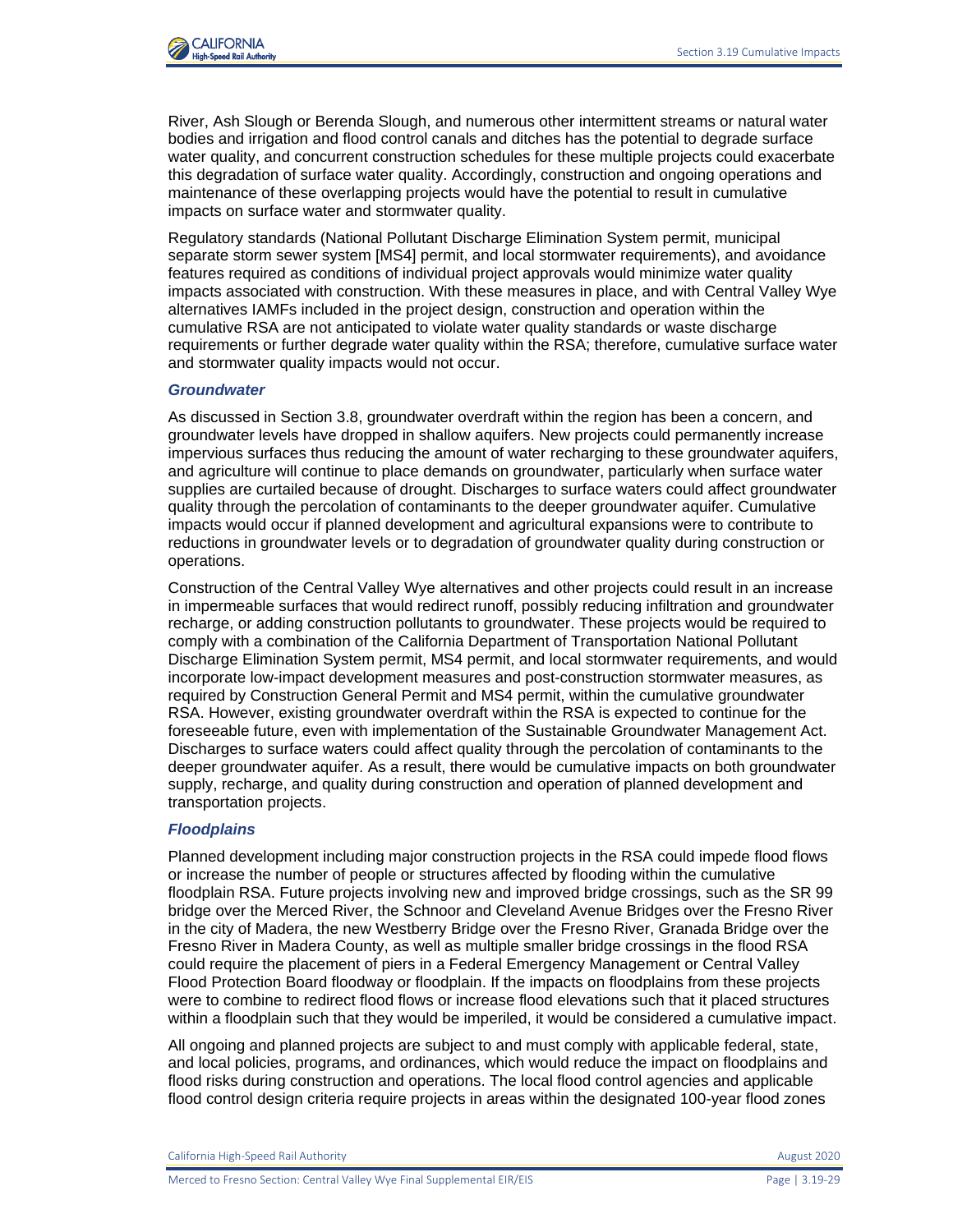

to design project-specific drainage systems in accordance with findings of site-specific studies. Therefore, construction associated with planned projects in such areas would be designed to comply with regulatory agency requirements. Consistent with the standard requirements of those agencies, design of these bridge crossings would include measures to minimize construction and operations impacts of placing piers in the floodplains and floodways.

In addition, some development within a designated 100-year flood zone may divert or redirect flood flows. However, where these floodplains and floodways exist, project proponents would design projects so that little to no increase in water surface elevation would occur during project operations, in accordance with local regulations and permitting. In addition, new development within levee-protected zones could expose more people and structures to flooding risks. However, federal, state, and local agencies (i.e., USACE, DWR, municipalities, and local flood districts) will continue to coordinate so that levees are constructed, repaired, and maintained to provide adequate flood protection within potential inundation areas. Nor would this development, in combination with the Central Valley Wye alternatives, otherwise encroach on a 100-year floodplain. Accordingly, development under county and city general plans as well as other planned projects would not result in cumulative construction or operations impacts on localized or regional flooding by impeding or redirecting flood flows, or encroaching on the 100-year floodplain.

### **Contribution of the Central Valley Wye Alternatives**

As previously described, potential impacts from cumulative development, including the Central Valley Wye alternatives, and planned transportation and development projects could combine to result in potential cumulative impacts on groundwater supply, recharge, and quality. As described in Section 3.8.6, Impact HYD#5: Temporary Groundwater Quality and Volume Impacts, the Central Valley Wye alternatives would not reduce groundwater supply as they would not tap any new or unpermitted groundwater sources and the use of groundwater during construction would be considerably less than the existing condition in the project footprint on account of high agricultural groundwater use. Construction of the SR 152 (North) to Road 19 Wye Alternative could require dewatering for construction of the tunnel, but these activities would occur in shallow groundwater and would not tap into the deeper aquifers that supply groundwater for agricultural and domestic purposes. If found to be contaminated, this groundwater would be treated prior to release. Therefore, none of the Central Valley Wye alternatives would considerably contribute to cumulative impacts associated with groundwater supply or quality.

Each of the four Central Valley Wye alternatives would introduce new impervious surfaces, which could increase impermeable surfaces and redirect runoff, reducing infiltration and groundwater recharge. Each of the four alternatives would include bridge and viaduct piers that would have a narrow, linear permanent impact area and relatively small new impervious areas for roads and other infrastructure. HYD-IAMF#1 identified in Section 3.8.6.3 would require the installation of onsite drainage capture, which would avoid a reduction in groundwater recharge potential. While the amount of new impervious surface would differ between alternatives, the four alternatives would each capture stormwater and infiltrate it into groundwater through stormwater basins and drainage swales, with little or no reduction in infiltration. Therefore, none of the Central Valley Wye alternatives would considerably contribute to cumulative impacts associated with groundwater recharge.

The Central Valley Wye alternatives would also result in temporary impacts on surface water quality during construction, associated with runoff from earthmoving and vegetation removal activities, which could result in pollutants infiltrating into soils and contribute to reductions in groundwater quality. Various controls, design features, and waste, dewatering, and Construction General Permit requirements detailed in HYD-IAMF#3, Prepare and Implement a Construction Stormwater Pollution Prevention Plan, and HYD-IAMF#4, Prepare and Implement an Industrial Stormwater Pollution Prevention Plan, would minimize the risk of polluted runoff and the potential for sedimentation impacts on water quality, including groundwater quality. IAMFs identified in Section 3.8 would require various controls in addition to compliance with regulations and permit requirements and would avoid reducing groundwater recharge capabilities by requiring the installation of on-site drainage capture. These facilities would allow for the infiltration of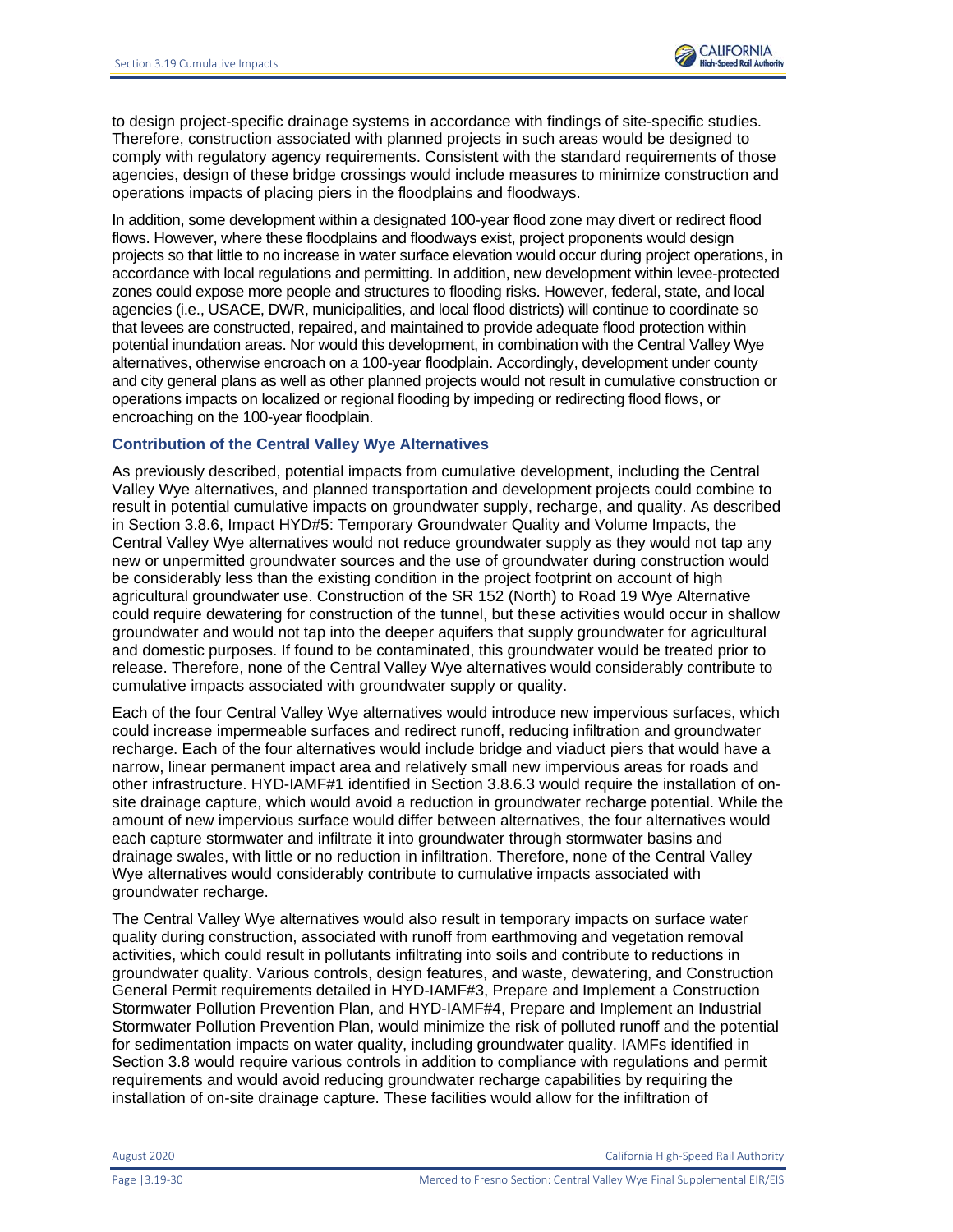

stormwater runoff to groundwater aquifers. These provisions would also protect groundwater quality, and minimize the possibility of hazardous material spills in accordance with Central Valley Regional Water Quality Control Board standards. These features would allow infiltration of groundwater to minimize potential impacts on groundwater recharge capacity and quality. The IAMFs identified in Section 3.8 would also require various controls, design features, and waste, dewatering, and permit requirements to be incorporated so that dewatering activities would comply with permitting and regulatory requirements, and therefore would not contribute to degradation of groundwater quality. Therefore, the Central Valley Wye alternatives would not considerably contribute to cumulative groundwater quality impacts.

## **CEQA Conclusion**

The permanent conversion of existing land uses to urban or transportation uses associated with new development and transportation projects would result in significant cumulative impacts on groundwater supply, recharge, and quality. The contribution of the Central Valley Wye alternatives to those groundwater cumulative impacts would not be considerable because the design does not require using deep groundwater sources, and features to protect groundwater supply, infiltration, and quality would be included in all Central Valley Wye alternatives. The SR 152 (North) to Road 19 Wye Alternative has the greatest potential to contribute to cumulative impacts on groundwater supply and quality; however, with incorporation of IAMFs identified in Section 3.8, these impacts would be minimized and there would not be cumulatively considerable contributions to significant cumulative impacts during construction or operations of this or any of the other Central Valley Wye alternatives. Therefore, CEQA does not require mitigation.

# **3.19.6.8 Geology, Soils, Seismicity, and Paleontological Resources**

## **RSA**

## *Geology, Soils and Seismicity*

The northern half of San Joaquin Valley was identified as the cumulative RSA for geology, soils, seismicity, faulting, and dam failure inundation. This RSA is larger than the RSA described in Section 3.9, Geology, Soils, Seismicity, and Paleontological Resources, and was selected to develop a broad, regional consideration of cumulative impacts, and because it captures impacts on geology, soils, and seismicity associated with construction and operations of the Central Valley Wye alternatives and regional impacts on geology, soils, and seismicity associated with planned development. Specifically, the cumulative RSA allows for the analysis of additional projects that could regionally affect geology, soils, and seismicity.

This cumulative analysis identifies the same cumulative RSA for resource hazards as the resource hazards RSA described in Section 3.9, which includes a 0.5-mile boundary on either side of the Central Valley Wye alternatives project footprints. This RSA boundary is sufficient because many geologic and seismic hazards, such as soil failures, settlement, corrosivity, shrinkswell, erosion, and earthquake-induced liquefaction risks, are limited to the immediate project surroundings and are not cumulatively additive across projects.

#### *Paleontological Resources*

The northern half San Joaquin Valley was identified as the cumulative RSA for paleontological resources, which is larger than the RSA described in Section 3.9 (defined as 150 feet on either side of the Central Valley Wye alternatives' project footprints). This cumulative RSA was selected to develop a broad, regional consideration of cumulative impacts, and because it captures impacts on paleontological resources associated with construction and operations of the Central Valley Wye alternatives and regional impacts on paleontological resources associated with planned development. Specifically, the cumulative RSA allows for the analysis of additional projects that could affect paleontological resources in the region.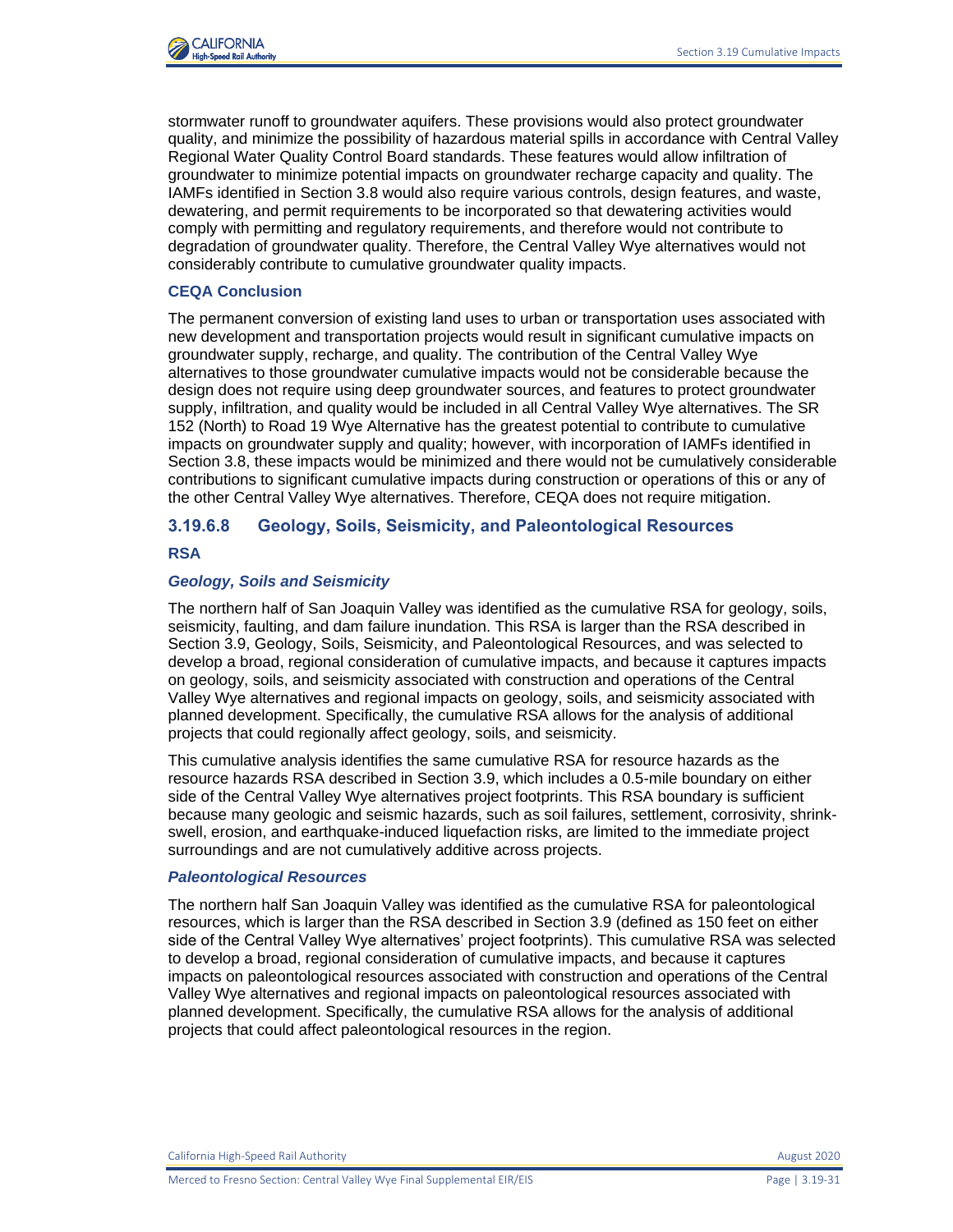

### **Cumulative Condition**

## *Geology, Soils and Seismicity*

Together, the Central Valley Wye alternatives, development planned under the general plans of Merced and Madera Counties and the cities of Chowchilla and Madera, as well as adjacent HSR sections and relevant planned and future residential, commercial, industrial, recreational, transportation, and agricultural projects identified in Appendix 3.19-A and 3.19-B constitute the cumulative condition relevant to geology, soils, seismicity. Most of the planned infrastructure development activities identified in Appendix 3.19-A and 3.19-B could be susceptible to seismic and geologic hazards in the cumulative RSA. If the impacts of these cumulative projects were to combine to create public risk related to geologic, soil, or seismic hazards, this would be considered a cumulative impact.

Major planned transportation projects, such as the widening of SR 99 south of Madera, reconstruction of the SR 99/SR 233 interchange, and construction of the SR 152 Los Banos bypass, and the HSR Merced to Fresno and Fresno to Bakersfield Section could be constructed on localized deposits of soils that increase geologic hazards from earthquake ground shaking, and secondary hazards from earthquake-induced liquefaction and slope failures. Regulatory standards such as the California Building Code, avoidance features, and the incorporation of BMPs would minimize the individual geological risks associated with construction and operation of planned development projects within the cumulative RSA and these impacts would not combine to result in a cumulative impact related to geologic hazards.

Construction of planned and future development projects in the cumulative RSA could occur on soils (including soil units on slopes) that could become unstable. Unstable slopes along some rivers and streams in the cumulative RSA could fail from additional earth loads at the top of the slope, undercutting by stream erosion at the toe of the slope, or additional seismic forces during a seismic event. The consequences of slope failure in the resource hazards cumulative RSA could be either loss of bearing support to future projects or increased load on structures that are in the path of the slope failure. Unstable soils in the RSA occur primarily near waterbody crossings, so the risk would be greatest at locations where the projects would cross waterbodies. Construction of any of the future bridge projects—including the SR 99 bridge over the Merced River and the Schnoor and Cleveland Avenue Bridges over the Fresno River in the city of Madera—could occur in areas of high groundwater, and could require dewatering for bridge column construction or the construction of below-grade underpasses, potentially resulting in erosion and soil settlement. For the Central Valley Wye alternatives, the Avenue 21 to Road 13 Wye Alternative would have the most waterbody crossings and the SR 152 (North) to Road 13 Wye Alternative would have the fewest. While these would be project-specific impacts that each of these projects would be responsible to address, it is not anticipated that these impacts would combine across projects to create a cumulative impact related to unstable soils.

Construction activities associated with the Central Valley Wye alternatives and planned development and transportation projects within the cumulative RSA could contribute to differential settlement of soils. If excavation for these projects occurs in loose, less-cohesive deposits that extend below groundwater levels, difficult excavations could increase the risk of personal injury, loss of life, or property damage for construction personnel on construction-related property. For the Central Valley Wye alternatives, these risks would be greatest for the alternative with the most waterbody crossings; specifically, the Avenue 21 to Road 13 Wye Alternative. While these would be project-specific risks during construction, it is not anticipated that these impacts would combine across projects to create additional public risk. Additionally, regulatory standards, avoidance features, and incorporation of BMPs would avoid or minimize impacts relating to unstable slopes, and differential settlement in areas of difficult excavation. For example, the Central Valley Wye alternatives would include IAMFs GEO-IAMF#1, Geologic Hazards; GEO-IAMF#2, Slope Monitoring; GEO-IAMF#5, Subsidence Monitoring; and GEO-IAMF#6, Geology and Soils. With these measures in place, construction and operation of planned development projects within the cumulative RSA would not greatly increase the risks of differential settlement

August 2020 California High-Speed Rail Authority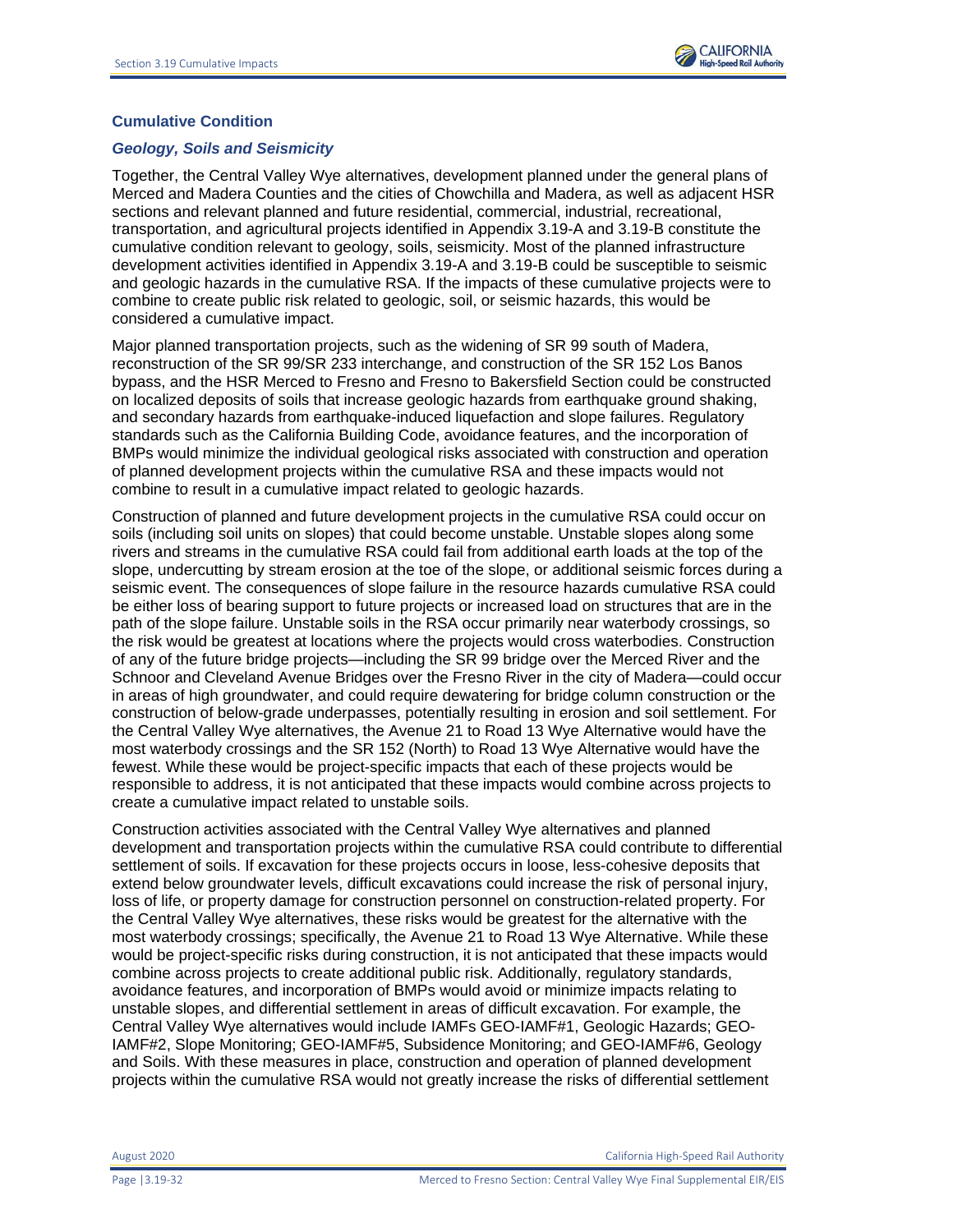

of soils, slope failure or areas of difficult excavation; therefore, there would not be a cumulative impact.

Construction and operation of infrastructure and development projects in the cumulative RSA would not contribute to cumulative impacts on seismicity; however, the increasing population could result in development in less suitable areas, where the risk of geologic and seismic hazards such as ground shaking, slope instability near rivers, or liquefaction in areas of liquefiable soils is higher than in existing developed areas. Development in these areas could result in more risk to the public and a greater chance of property damage. In addition, the increasing population could lead to the reuse of older buildings to accommodate the growth, which in turn could present a risk during a seismic event if such buildings are not upgraded to current standards, because these buildings were typically built to standards that were less stringent than current ones. Future development would require individual environmental review, such as permits, regulatory requirements, and design standards. Future projects will need to comply with Title 24 California Building Code requirements with adherence to geotechnical and stability regulations and will be designed to avoid or minimize impacts. Planned development projects identified in Appendix 3.19-A and 3.19-B would require project-specific analysis to evaluate the risks of seismic hazards, including ground shaking and liquefaction. Therefore, there would not be a cumulative impact related to seismicity during construction or operations.

Seismically induced dam failure could result in flooding in large areas of the north San Joaquin Valley, including identified in Appendices 3.19-A and 3.19-B (specifically, planned development projects within modeled inundation areas, and HSR segments and other planned transportation projects requiring the crossing of inundation areas of large dams). A seismically induced dam failure of one or more of the dams in the cumulative RSA would be an unlikely event because the seismic event would need to be large enough to cause catastrophic damage to the dam structures (see Section 3.8 and Section 3.9). Furthermore, DWR's dam safety program minimizes public risk involving dam failure inundation. Therefore, there would not be a cumulative impact during construction or operations related to risks associated with dam failure and inundation.

### *Paleontological Resources*

Future projects in the RSA involving ground disturbance during construction would involve geologic units that have produced abundant and diverse fossil resources, including vertebrate remains, and are thus considered highly sensitive for paleontological resources (i.e., likely to produce additional similar finds in the future). Construction of planned and future projects in the RSA such as the Central Valley Wye alternatives, the HSR Merced to Fresno Section, HSR San Jose to Merced Section, SR 99 and local street widening, and other transportation and development projects would require ground-disturbing work in areas that include the Modesto, Riverbank, and Turlock Lake Formations and areas of undifferentiated Modesto Formation and Holocene deposits. These developments would have the potential to cumulatively disturb, damage, or destroy scientifically important fossil resources. Once lost, such resources cannot be recovered, and there would be a cumulative impact on paleontological resources resulting from construction of these projects.

#### **Contribution of the Central Valley Wye Alternatives**

As discussed previously, there are no geological, soil, or seismic hazards associated with cumulative development and transportation projects that would combine to form cumulative impacts to which the Central Valley Wye alternatives would contribute. However, there is potential for a cumulative impact related to the construction of multiple projects in geologic units considered sensitive for paleontological resources. As discussed in Section 3.9, regulatory standards, IAMFs, and implementation of BMPs associated with all four of the Central Valley Wye alternatives would minimize impacts on paleontological resources and the remaining potential for impact would be equal among the four alternatives. With these measures in place, construction of the Central Valley Wye alternatives would not result in the destruction of unique paleontological resources or sites. Therefore, there would not be a cumulatively considerable contribution to this cumulative impact from any of the Central Valley Wye alternatives.

California High-Speed Rail Authority **August 2020 August 2020** 

Merced to Fresno Section: Central Valley Wye Final Supplemental EIR/EIS Page | 3.19-33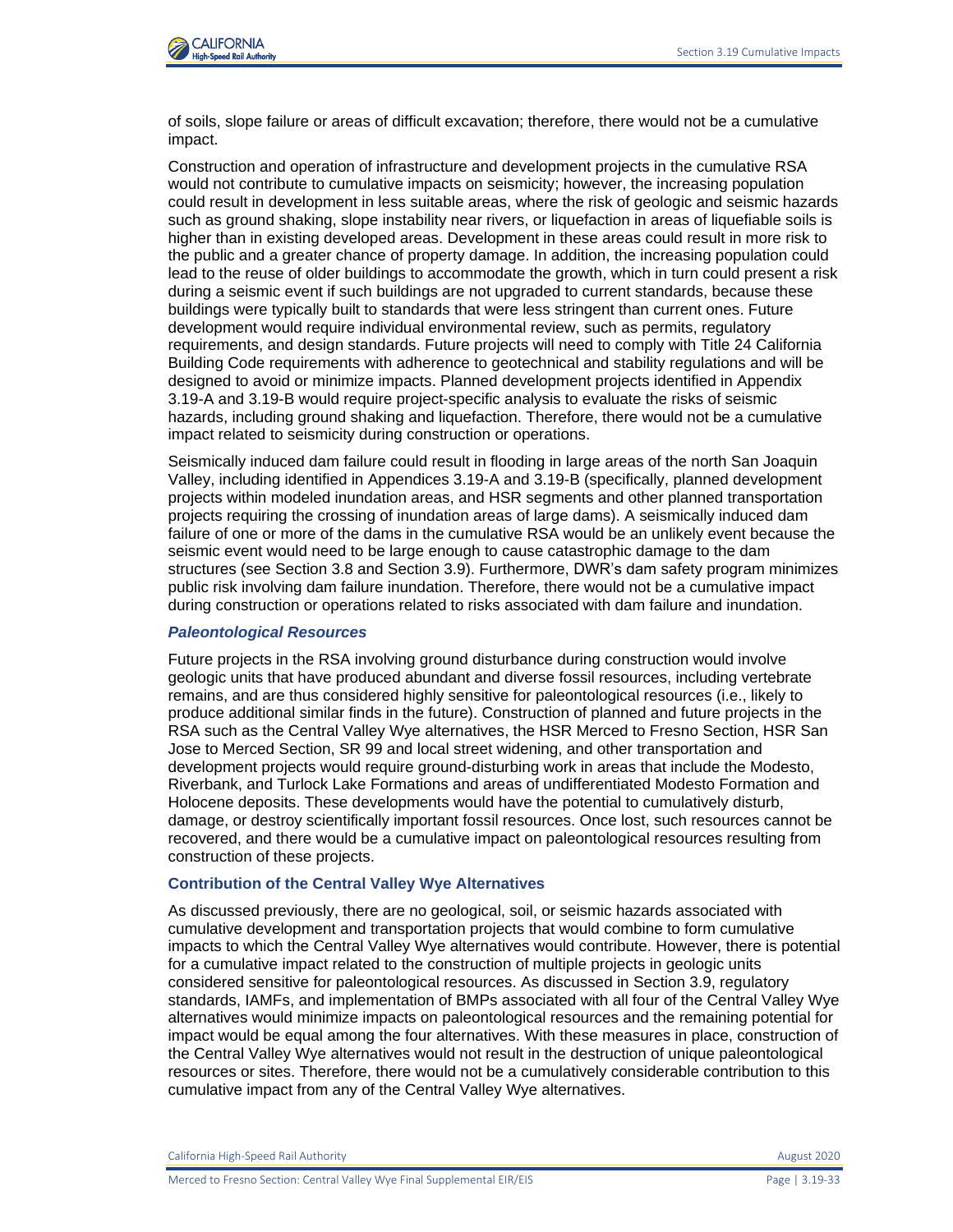## **CEQA Conclusion**

The permanent conversion of existing land uses to urban or transportation uses associated with new development and transportation projects would result in a significant cumulative impact on paleontological resources. Regulatory standards, IAMFs, and BMPs would minimize the contribution of the Central Valley Wye alternatives and they would not result in a cumulatively considerable contribution. Therefore, CEQA does not require any mitigation.

## **3.19.6.9 Hazardous Materials and Wastes**

### **RSA**

The cumulative RSA for hazardous materials and wastes is the same as is documented in Section 3.10, Hazardous Materials and Wastes, which consists of the project footprint for each of the Central Valley Wye alternatives plus a 150-foot buffer from the project footprints to account for hazardous 1 mile on either side of the Central Valley Wye alternative alignments' centerlines. The cumulative RSA is also the same identified for potential environmental concern (PEC) sites: 1 mile on either side of the Central Valley Wye alternative alignments' centerlines. This cumulative RSA was selected to develop a broad, regional consideration of cumulative impacts, and because it captures impacts hazardous materials and wastes impacts associated with construction and operations of the Central Valley Wye alternatives, planned development, and the potential for large or regionally important sites within reasonable distance from the Central Valley Wye alternatives.

## **Cumulative Condition and Contribution of the Central Valley Wye Alternatives**

Together, the Central Valley Wye alternatives, development planned under the general plans of Merced and Madera Counties and the cities of Chowchilla and Madera, as well as adjacent HSR sections and relevant additional future projects identified in Appendix 3.19-A and 3.19-B that fall within 1 mile of the Central Valley Wye alternatives constitute the cumulative condition relevant to hazardous materials and wastes. SR 152, SR 99, UPRR, and BNSF Railway serve as major transportation corridors within the region. Hazardous materials, hazardous wastes, and petroleum products are a subset of the types of goods routinely shipped along these transportation corridors. As described in Table 3.10-4, many of the existing PEC sites within the cumulative RSA are associated with major highway and rail transportation corridors, utility corridors, landfills, agricultural areas, and industrial facilities in the project vicinity.

Under the cumulative condition, ongoing urban development and agricultural practices are expected to continue within the cumulative RSA. Urban development stemming from the population increase through 2040 would result in the conversion of large areas of undeveloped or agricultural land to accommodate housing, commercial, office, transportation, parks, and schools within the two-county region of Merced and Madera Counties. Historically, the cumulative RSA has had general areas of hazardous materials and waste concerns, including transportation of hazardous materials and wastes; potential building materials containing hazardous substances; potential road and railway corridor hazardous substances; potential utility corridor hazardous substances; landfills; potential agricultural operation hazardous substances; potential industrial facility hazardous substances; naturally occurring hazards; school facilities; oil and gas wells; and PEC sites. The projected increase in population and development by the year 2040 is anticipated to contribute incrementally to the transport, storage, use, and disposal of hazardous materials and wastes within the cumulative RSA.

In addition, hazardous material transport and temporary storage activity is assumed to occur at landfill and recycling facilities and industrial-type facilities. Planned transportation and railroad projects, such as the SR 99, SR 99/SR 233, and SR 152 Los Banos bypass improvements, and the Gateway and UPRR undercrossing located within the cumulative hazardous materials and wastes RSA could contribute to the cumulative transport and potential risk for spills or releases of hazardous substances within the cumulative RSA. For the Central Valley Wye alternatives, these risks are anticipated to be greatest for those alternatives located along SR-152 given the higher traffic volumes along this route, namely, the SR 152 (North) to Road 13 Wye, SR 152 (North) to Road 19 Wye, and SR 152 (North) to Road 11 Wye Alternatives. A cumulative impact would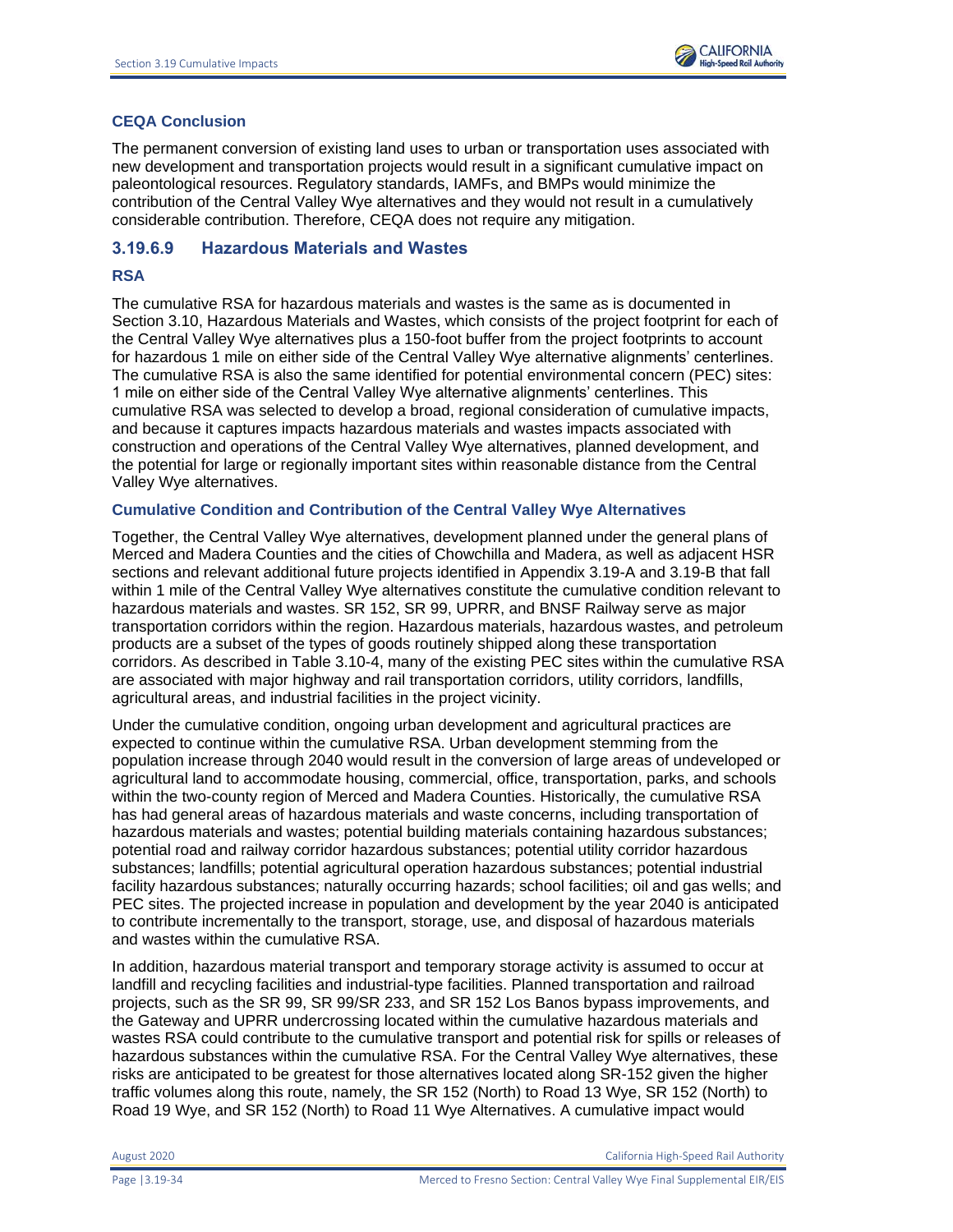

occur if the impacts of these projects were to combine to create new hazards to the public or the environment through the routine transport, use, or disposal of hazardous materials; through upset and accident conditions that involve the release of hazardous materials into the environment; or through hazardous material releases, including hazardous air emissions, such that they would pose a risk to human health or safety.

The use of hazardous materials during construction and operation of transportation and development projects is tightly controlled to protect human health and avoid releases. Future and planned development, including transportation projects such as the expansion of SR 99, or additional planned industrial and commercial developments, would be required to comply with regulatory requirements that would avoid individual hazardous materials impacts. For example, the Central Valley Wye alternatives would not utilize unusual amounts of hazardous materials and has in place IAMFs to address hazardous materials use and avoidance of PEC sites (see IAMFs HMW-IAMF#1, Transport of Materials, through HMW-IAMF#10, Hazardous Materials Plans, and SS-IAMF#4, Oil and Gas Wells). Additionally, by 2040, some of the existing PEC sites within the cumulative RSA would be investigated further and, if necessary, remediated with appropriate state regulatory agency oversight. With such measures and restrictions on the use of hazardous materials in place, the potential for the cumulative accumulation or release of hazardous materials is low and there would not be a cumulative impact.

### **CEQA Conclusion**

The projected increase in population and development by the year 2040 is anticipated to contribute incrementally to the transport, storage, use, and disposal of hazardous materials and wastes within the cumulative RSA. However, these incremental contributions are tightly controlled by existing regulations and there would not be a significant cumulative impact under CEQA to which the Central Valley Wye alternatives would contribute. Therefore, CEQA does not require any mitigation.

## **3.19.6.10 Safety and Security**

### **RSA**

The area encompassing Merced and Madera Counties was identified as the cumulative RSA for safety and security, which is larger than the RSAs described in Section 3.11, Safety and Security (defined as areas ranging from within 0.25 mile to areas within 2 miles of the Central Valley Wye alternatives to service provider service areas). This cumulative RSA was selected to develop a broad, regional consideration of cumulative impacts, and because it captures impacts on safety and security from construction and operations of the Central Valley Wye alternatives and regional impacts on safety and security associated with planned development. Specifically, the cumulative RSA allows for the analysis of additional projects that could affect emergency service providers and community safety and security in both counties. The cumulative safety and security RSA is characterized mostly by large areas of undeveloped agricultural and rural land with limited population and more concentrated populations within several municipalities, including Merced, Atwater, Los Banos, Madera, and Chowchilla.

#### **Cumulative Condition and Contribution of the Central Valley Wye Alternatives**

Under the cumulative condition, ongoing growth trends within the cumulative RSA are expected to continue, resulting in the continued demand for emergency response services, law enforcement, and fire protection. Together, the Central Valley Wye alternatives, development planned under the general plans of Merced and Madera Counties and the cities of Chowchilla and Madera, as well as adjacent HSR sections and relevant additional future projects identified in Appendices 3.19-A and 3.19-B constitute the cumulative condition relevant to safety and security. Cumulative impacts on safety and security would occur if the impacts of this planned development and these projects, in combination with existing development, were to combine and result in inadequate emergency access or impair implementation of or physically interfere with an adopted emergency response plan or emergency evacuation plan.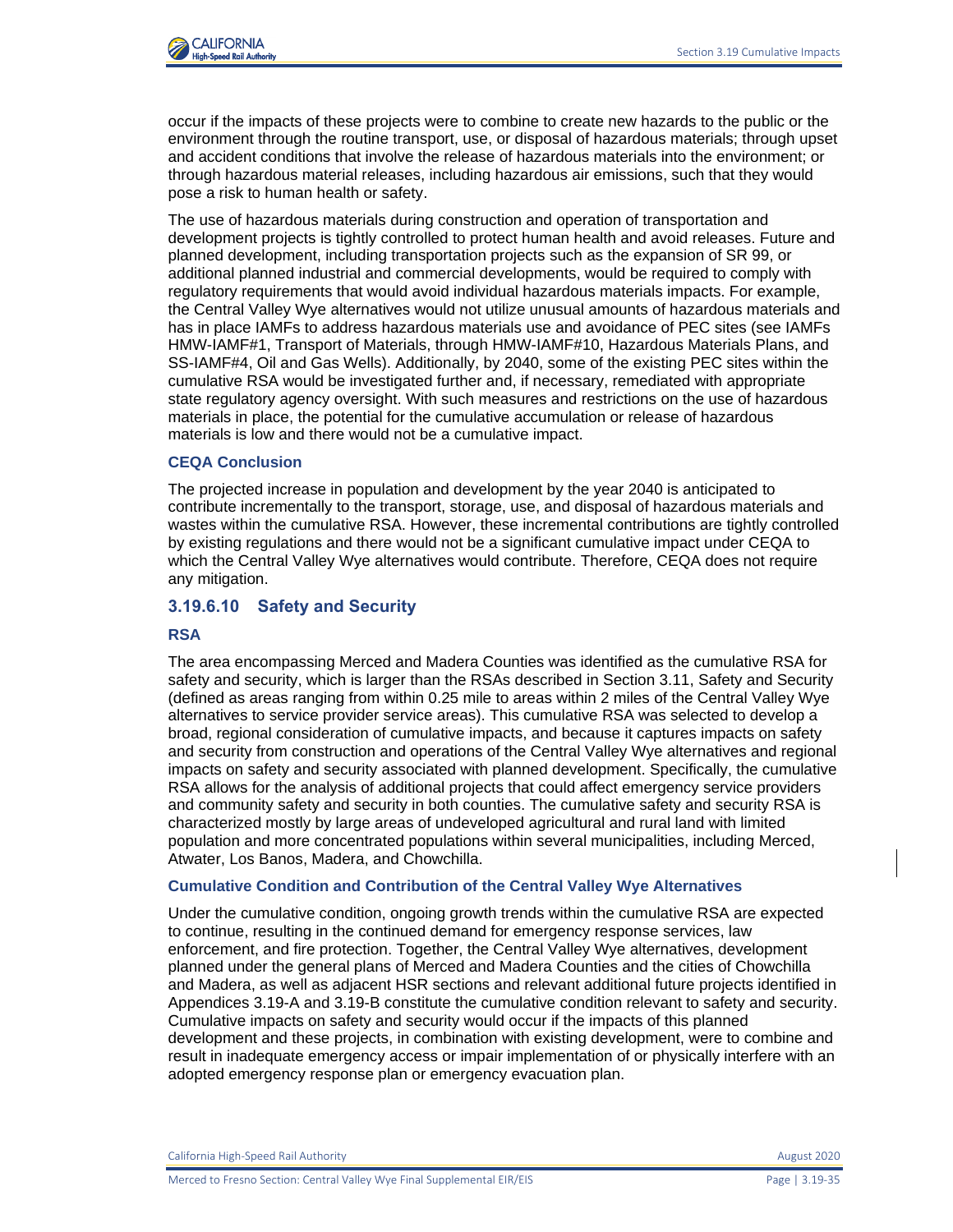As described in Section 3.18, Regional Growth, the population of Merced and Madera Counties is projected to increase approximately 52 percent and 58 percent, respectively, by 2040. Additionally, planned transportation improvements, including the HSR Merced to Fresno and adjacent San Jose to Merced Sections and the planned expansion of SR 99 through several locations in Merced and Madera Counties identified in Appendix 3.19-B, and planned residential developments, including the Sierra Meadows Subdivision in Eastern Madera County, would convert additional land to transportation or residential uses within the cumulative RSA. These new developments would likely result in the need for additional law enforcement, fire protection, and emergency service facilities and capabilities. In addition, planned roadway transportation improvements and regional growth could also potentially result in increased cumulative exposure of motorists, pedestrians, and bicyclists to traffic hazards.

Conversely, the planned HSR sections have the potential to cumulatively reduce the exposure of motorists, pedestrians, and bicyclist to traffic hazards through the construction of grade-separated crossings and the implementation of various roadway improvement. The Central Valley Wye alternatives includes numerous IAMFs that would avoid contributing to demand for law enforcement, fire protection, and emergency service facilities (see SS-IAMF#1, Construction Safety Transportation Plan Management; SS-IAMF#2, Safety and Security Management Plan; and SS-IAMF#3, Hazard Analyses). Local regulatory standards, avoidance features, and BMPs required as conditions of individual project approvals would avoid or minimize traffic hazards and associated safety impacts on motorists, pedestrians, and bicyclists. With these measures in place, permanent cumulative increases are not expected for emergency service demands and there would not be conflicts with local response plans.

Construction activities associated with new development and transportation facilities identified in Appendices 3.19-A and 3.19-B within the cumulative RSA would collectively result in the temporary exposure of workers and the general public to potential accidents or other hazards, as well as delayed response times of emergency responders from temporary and permanent road detours, closures, and relocations that contribute to localized traffic congestion. Overlapping multiple-year construction timeframes for multiple cumulative projects such as the HSR Merced to Fresno and San Jose to Merced Sections, the SR 99 widening from multiple locations beginning at the Stanislaus County line, crossing over the Merced River to SR 152 in Madera County to the city of Madera, the SR 152 Los Banos Bypass and Campus Parkway in Merced County, and various industrial, commercial, and residential projects could exacerbate safety impacts on construction workers and the general public. However, because these projects are geographically dispersed, they would not combine to produce a cumulative impact on emergency response times.

In the event that the new development and transportation facilities are constructed simultaneously, law enforcement, fire protection, and emergency service providers in Merced and Madera Counties could become overburdened. However, new or expanded local development would be designed and constructed to be consistent with local land use plans and emergency operation plans and would comply with agencies' approval conditions, including standard impact fees to pay for additional emergency facilities and other financing mechanisms to fund services required to maintain service standards (Madera County Building Inspection Division 2007; Merced County Department of Public Works, no date). With these measures in place, it is not anticipated that construction activities within the cumulative RSA would overburden law enforcement, fire protection, and emergency service providers; therefore, there would not be a cumulative impact. The Central Valley Wye alternatives would include numerous IAMFs that would avoid an impact (see SS-IAMF#1, SS-IAMF#2, and SS-IAMF#3). As a result, its contribution would not result in a new cumulative impact.

The permanent conversion of existing land uses to urban or transportation uses associated with development, including growth under county and city general plans and the other planned projects would result in an increased demand for emergency services, law enforcement, and fire protection. However, the planned transportation projects in the cumulative RSA would provide a long-term benefit for emergency response services within Merced and Madera Counties by widening and improving roadways and through the construction of new interchanges along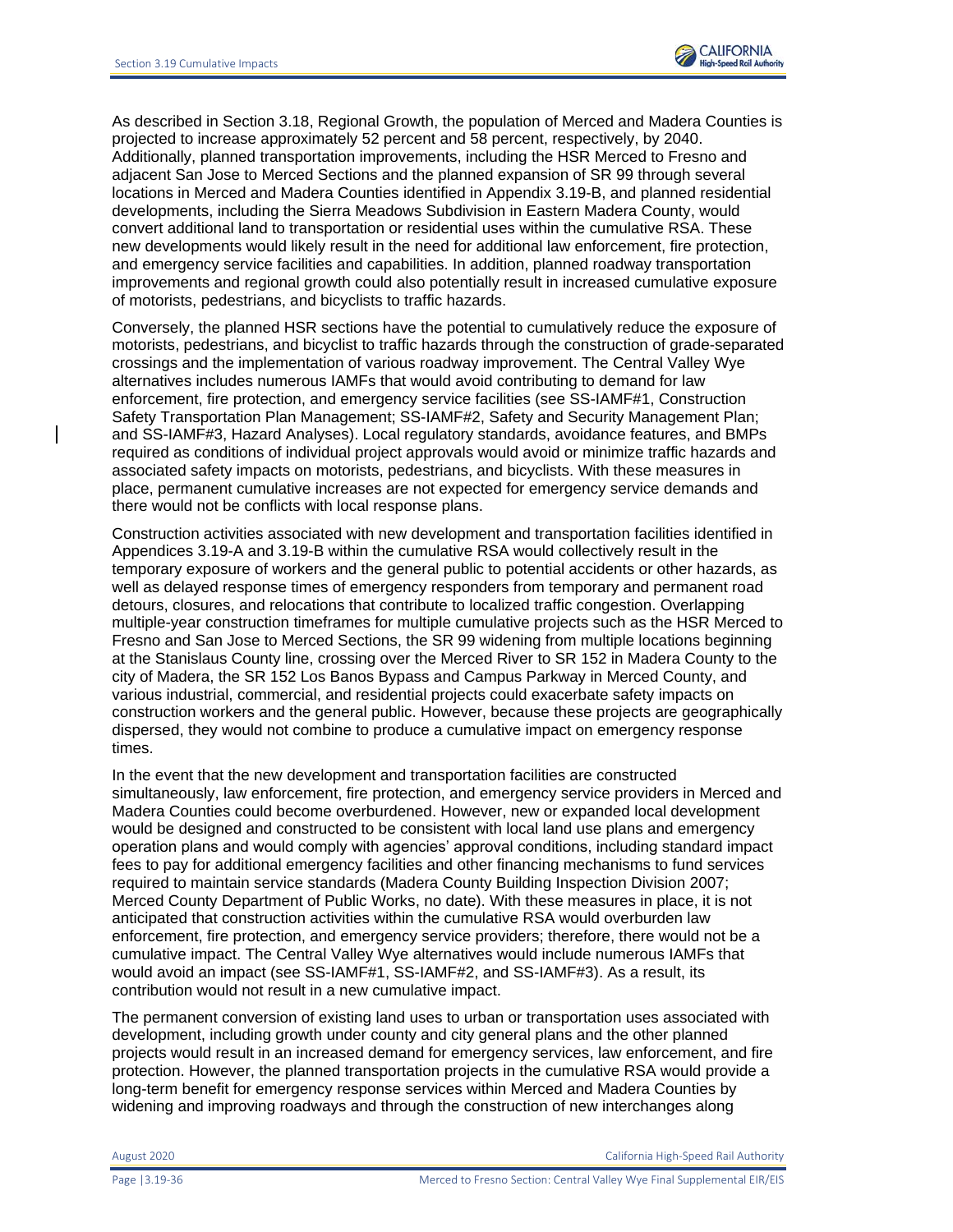

SR 99. These improvements would provide better access for emergency service providers, law enforcement, and fire protection by reducing congestion and increasing current roadway network connectivity. In addition, it is anticipated that the existing emergency operations plans for Merced and Madera Counties would be updated/amended to reflect the additional need for emergency services in response to a growing population. With these measures in place, construction and operation of planned development projects would improve access for emergency service providers, law enforcement, and fire protection and would prevent impacts on increased demands; therefore, there would not be a cumulative impact. The Central Valley Wye alternatives would include grade separations that would avoid conflicts with emergency services by allowing free passage of emergency vehicles even as HSR trains are passing. In addition, the Central Valley Wye alternatives would not include any stations, and therefore there would be minimal demands on emergency services during operations. As a result, the Central Valley Wye alternatives would not contribute to a cumulative impact.

Construction and operation activities associated with all new developments identified in Appendices 3.19-A and 3.19-B within the cumulative RSA could combine to result in the temporary and/or permanent exposure of workers and the general public to safety risks associated with Valley Fever, flooding and seismic-related risks, and landfill hazards. Planned developments occurring within the influence areas of airports could cumulatively result in new lighting and structures that could pose potential hazards to aircraft during take-off and landing at these airports. However, mitigation, regulatory standards, avoidance features, and the incorporation of BMPs required as conditions of individual project approvals would avoid or minimize the potential exposure of the workers and the public to safety risks associated with Valley Fever, flooding and seismic-related risks, and landfill hazards. Similarly, regulatory standards and avoidance features would avoid conflicts with aircraft and security risks associated with construction activities near or at airports. With these measures in place, construction and operation of planned development projects within the cumulative RSA would not result in the exposure of workers and the public to safety risks; therefore, there would not be a cumulative impact. The Central Valley Wye alternatives include numerous IAMFs that would avoid an impact (such as SS-IAMF#1; SS-IAMF#2; SS-IAMF#3; SS-IAMF#4; HYD-IAMF#2, Flood Protection; AQ-IAMF#1; and BIO-IAMF#13, Maintain Construction Sites). As a result, its contribution would not result in a cumulative impact.

Security risks, such as the potential for crime, violence, and acts of terrorism for rail facilities and system operations could increase because of multiple cumulative projects, including the HSR Merced to Fresno and San Jose to Merced Sections, and as a result of other planned urban and transportation developments that would increase population within the cumulative RSA. However, increased security procedures and HSR improvements to deter crime and terrorism include vulnerability assessments, intrusion detection, security lighting, and security and training procedures. Further, the goals and policies contained in the general plans for Merced and Madera Counties contain elements for the logical and efficient expansion and/or upgrading of law enforcement, fire protection, and emergency medical services to accommodate future growth in the cumulative safety and security RSA. With these measures in place, the HSR would not result in increased crime, violence, and acts of terrorism. Therefore, there would not be a cumulative impact. The Central Valley Wye alternatives include SS-IAMF#2 and SS-IAMF#3 that would avoid an impact. As a result, its contribution would not result in a cumulative impact.

#### **CEQA Conclusion**

The projected increase in population and development by the year 2040 is anticipated to contribute incrementally to demands for emergency services within the cumulative RSA. However, these increases in service demand are planned for locally and it is not anticipated that they would combine to result in a significant cumulative impact on adopted emergency plans or on emergency access. There would not be a significant cumulative impact under CEQA to which the Central Valley Wye alternatives would contribute. Therefore, CEQA does not require any mitigation.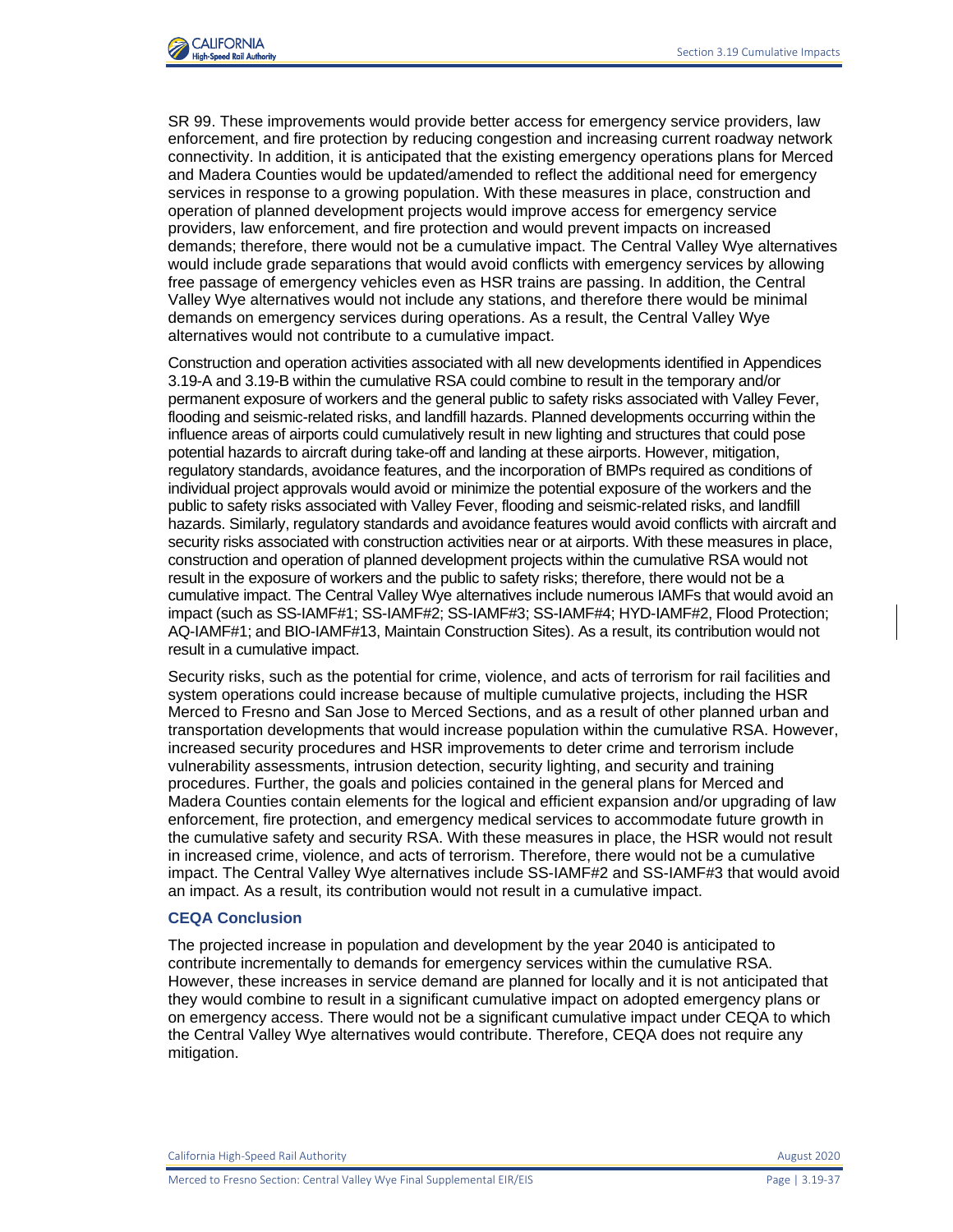

# **3.19.6.11 Socioeconomics and Communities**

## **RSA**

This cumulative analysis identifies the area encompassing Merced and Madera Counties as the cumulative RSA for socioeconomics and communities. There are multiple RSAs described for socioeconomics and communities in Section 3.12, Socioeconomics and Communities; however, this two-county area was chosen for the cumulative RSA to develop a broad regional consideration of cumulative impacts, and because it captures impacts on socioeconomics and communities from construction and operations of the Central Valley Wye alternatives and regional impacts on socioeconomics and communities that are associated with planned development

## **Cumulative Condition and Contribution of the Central Valley Wye Alternatives**

Under the cumulative condition, development planned under the general plans of Merced and Madera Counties, and the cities of Chowchilla and Madera, as well as adjacent HSR sections, transportation improvement projects, and relevant additional future projects identified in Appendices 3.19-A and 3.19-B constitute the cumulative condition relevant to transportation. Additionally, planned water and development projects such as storage and conveyance of nonproject water in Friant Division and Hidden Unit Facilities, the North Fork Rancheria of Mono Indians Fee-to-Trust Casino/Hotel Project, and the PG&E Manufactured Gas Plant SQ-VQ Merced located within the cumulative socioeconomics and communities RSA would be considered part of the cumulative condition. Under the cumulative condition, recent development trends are anticipated to continue, potentially resulting in the disruption or division of communities; displacements and relocations of residences, businesses, community facilities, and agricultural operations; or contributions to changes in the local economy. Population growth and associated development pressures would also result in the removal of agricultural land from productive agricultural use at a rate similar to recent agricultural development trends in Merced and Madera Counties (see Section 3.14.4.1, Definition of Resource Study Areas). Planned development and transportation projects that would occur as part of the cumulative condition would likely include various forms of mitigation to address the disruption to communities, and displacement of residents and businesses. Such planned projects that are anticipated to be constructed by 2040 include residential, commercial, industrial, recreational, transportation, and agricultural projects.

## *Communities*

Population growth in Merced and Madera Counties is projected to continue at the rate of 1.7 percent and 1.9 percent per year, respectively, with an estimated population increase for both counties totaling approximately 222,000 people by 2040 (CDOF 2014). Future residential and commercial development is expected to result in a net increase in housing units and to contribute to increased urbanization within the region. Transportation projects are expected to improve mobility and enhance emergency response times but may also potentially create new barriers that could disrupt community interactions or divide established communities. This growth, combined with planned water and development projects located within the cumulative socioeconomics RSA, could result in cumulative impacts if they combined to disrupt community interactions or divide established communities during construction or operations. Development of individual construction plans, coordination with local agencies, and construction phasing would minimize the potential for impacts on communities in the cumulative socioeconomic RSA where construction activities of different projects could overlap with each other. For example, the Central Valley Wye alternatives would include SO-IAMF#1, Construction Management Plan, SO-IAMF#2, Compliance with Uniform Relocation Assistance and Real Property Acquisition Policies Act, and SO-IAMF#3, Relocation Mitigation Plan, to minimize disruptions to existing communities.

As discussed in Section 3.12, three of the four Central Valley Wye alternatives (those generally following SR 152) would result in the physical division of the community of Fairmead, thereby affecting community cohesion. These impacts would be partially minimized during construction and operations through the incorporation of multiple IAMFs related to transportation, air quality, noise, and community coordination and mitigated through implementation of mitigation measures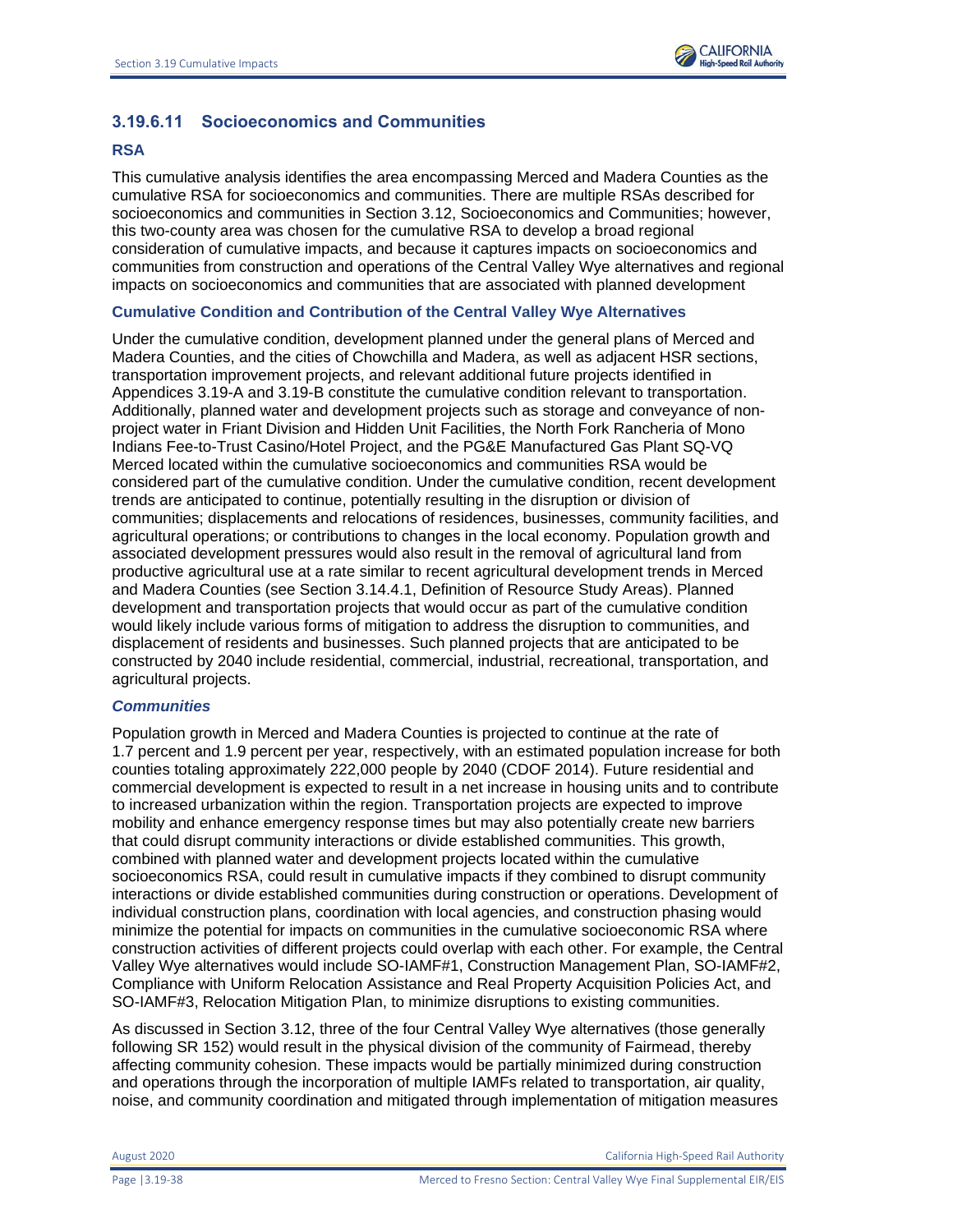

SO-MM#1, Implement Measures to Reduce Impacts Associated with the Division of Residential Neighborhoods, and SO-MM#2, Implement Measures to Reduce Impacts Associated with the Division of Communities. Impacts relating to community cohesion would remain after mitigation for the community of Fairmead. However, there are no other projects proposed within the community of Fairmead that would further contribute to impacts on community cohesion. No other large-scale transportation feature is proposed that would physically divide the community. Therefore, while there would be an individual impact on community cohesion in Fairmead related to the three SR 152 (North) Central Valley Wye alternatives, there would not be a cumulative impact for construction or operations. Construction and operations of the Avenue 21 to Road 13 Wye Alternative would not result in an individual or cumulative impact on community cohesion.

#### *Displacements and Relocations*

Some transportation projects would require acquisition of land and may result in displacement and relocation of residences, businesses, agricultural operations, and community facilities. Additionally, planned water and development projects such as storage and conveyance of nonproject water in Friant Division and Hidden Unit Facilities, the North Fork Rancheria of Mono Indians Fee-to-Trust Casino/Hotel Project, and the PG&E Manufactured Gas Plant SQ-VQ Merced located within the cumulative socioeconomics RSA could result in displacements. Development of individual project construction plans, coordination with local agencies, compliance with the Uniform Relocation Assistance and Real Property Acquisition Policies Act, and construction phasing to avoid the construction activities of multiple projects overlapping simultaneously in the same geography as each other would minimize the potential for temporary and permanent impacts on socioeconomics in the cumulative socioeconomic RSA. However, if displacements from multiple projects were to happen simultaneously during construction and result in the inability of displaced property owners and tenants to relocate, there would be a cumulative impact. A cumulative impact could also occur if there is insufficient housing available because of an influx of workers moving from other regions into the RSA to work on construction of these planned projects, further complicating relocation of displaced residents.

Displacements and relocations would occur under each of the Central Valley Wye alternatives. The most residential displacements (119 residences) would occur under the SR 152 (North) to Road 19 Wye Alternative and would be concentrated in Fairmead. The fewest residential displacements would occur under the SR 152 (North) to Road 11 Wye and Avenue 21 to Road 13 Wye alternatives (62 and 65 residences, respectively). The projects listed in Appendices 3.19-A and 3.19-B are not expected to result in a large number of displacements of businesses or residences, as the majority of these projects are proposed on vacant land or land that is already being used for transportation land uses. It is also expected that the majority of the labor force working on these cumulative projects would come from the labor force already living in or very near the two-county RSA, thereby not requiring new housing (see the regional growth discussion in Section 3.18, for more information on construction employment). As shown on Table 3.12-11, there are sufficient comparable relocation properties available in the relocation RSA as a whole, though there are insufficient residential properties within the community of Fairmead under the SR 152 alternatives and within unincorporated Madera County under all Central Valley Wye alternatives to accommodate all the residents displaced under the SR 152 alternatives within the same community.

While these displacements would be a project-specific impact for the Central Valley Wye alternatives, these relocations would not combine with other relocations and displacements from other projects. Additionally, the Central Valley Wye alternatives would also include SO-IAMF#1, SO-IAMF#2, and SO-IAMF#3 to reduce the impacts of these relocations and they would not contribute to or create a new cumulative impact. As a result, it is not anticipated that there would be a cumulative impact related to displacements and relocations.

## *Economic Impacts*

Cumulative economic impacts could occur if cumulative project development resulted in largescale disruptions to the agricultural economy of the region or reduced local property tax revenue such that local budgets could no longer support the provision of community services. Future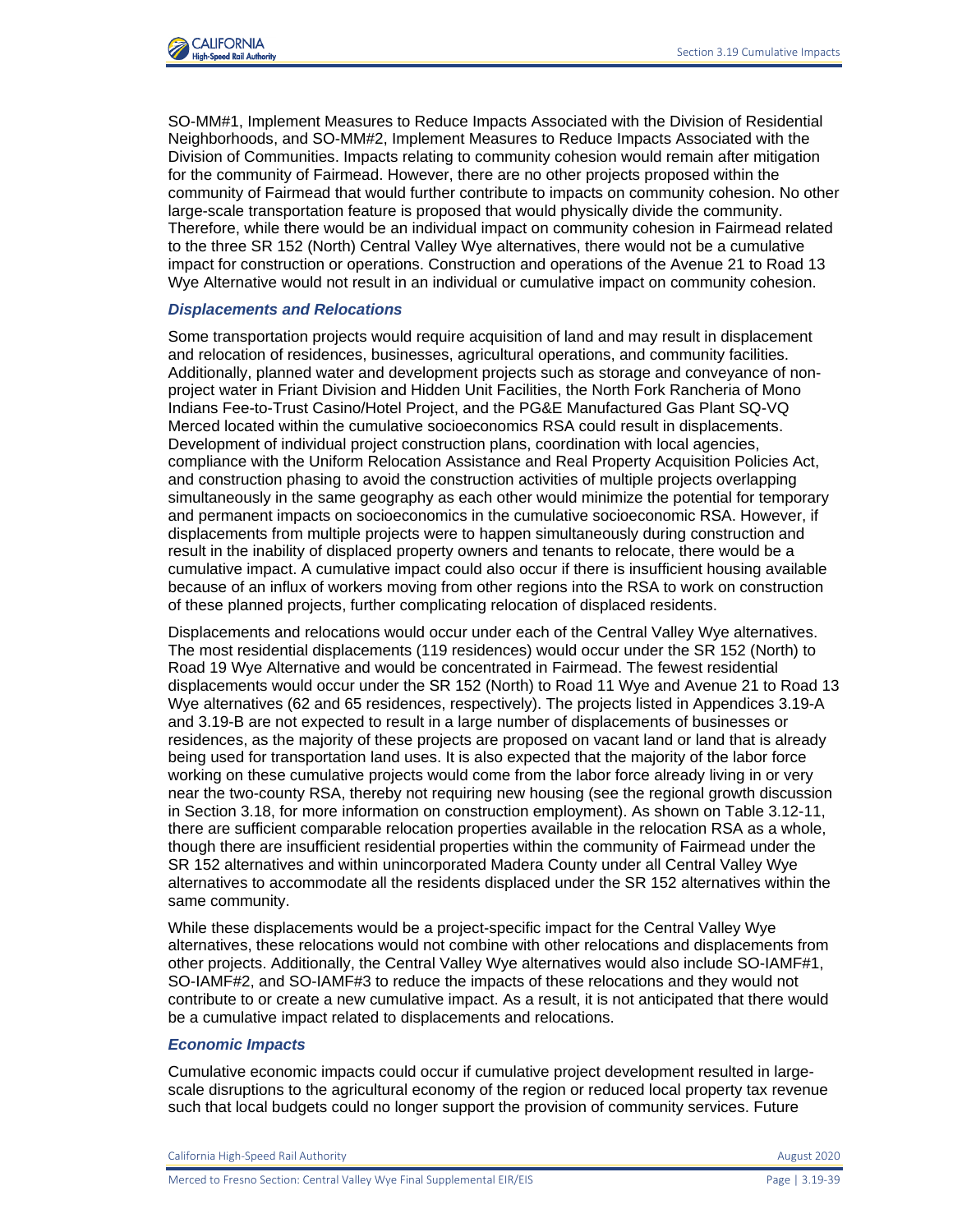development projects in the cumulative impacts RSA include dairy farm expansions, implementation of airport development and land use plans, and implementation of general and specific plans throughout Madera and Merced Counties. Planned projects would also include residential, commercial, and industrial developments, all of which would encourage population, housing, and job growth. This commercial, industrial, and residential development is expected to increase property tax venues and would support the regional economy and local budgets for public services.

Madera County Transportation Commission's *Final 2014 Regional Transportation Plan and Sustainable Communities Strategy* (MCTC 2014a) identifies transportation projects that would convert approximately 1,876 acres of important farmland to transportation uses between 2014 and 2040. The Central Valley Wye alternatives would further convert approximately 2,500 to 3,100 acres of farmland (depending on alternative) to nonagricultural use. The loss of agricultural land could negatively affect employment and tax revenue to the jurisdictions in the region. Conversely, planned projects such as the North Fork Rancheria of Mono Indians Fee-to-Trust Casino/Hotel Project, the PG&E Manufactured Gas Plant SQ-VQ Merced, planned commercial, residential, and industrial projects, and multiple dairy expansions located within the cumulative socioeconomics RSA could have positive impacts on local employment and the local economy. While there would be changes to the size of different sectors of the economy (agricultural vs. other sectors), taken as a whole, it is not anticipated that there would be a negative cumulative impact on the regional economy.

## **CEQA Conclusion**

As indicated in the immediately preceding discussions, there are no anticipated cumulatively significant impacts under CEQA related to communities or socioeconomics to which the Central Valley Wye alternatives would contribute. Therefore, CEQA does not require any mitigation.

# **3.19.6.12 Land Use and Development**

## **RSA**

To develop a broad, regional consideration of cumulative impacts, the entire land area of Merced and Madera Counties was identified as the cumulative RSA for land use and development, which is larger than the RSA (defined as a 0.5-mile limit for the Central Valley Wye alternatives' right-of-way) described in Section 3.13, Land Use and Development. Land uses within the cumulative RSA include primarily rural areas that are predominantly agricultural (orchards, row crops, and dairy farms) with scattered single-family residential and commercial uses also present. Urbanized land uses include commercial, industrial, and residential within developed areas such as the cities of Chowchilla and Madera and small unincorporated communities. Cumulative impacts related specifically to agricultural lands are discussed separately (refer to Section 3.19.6.13, Agricultural Farmland). Cumulative impacts on communities are discussed under Socioeconomics and Community in this section.

## **Cumulative Condition and Contribution of the Central Valley Wye Alternatives**

Under the cumulative condition, ongoing growth trends within the cumulative RSA are expected to continue, resulting in the continued conversion of undeveloped and agricultural land to residential, commercial, and industrial uses, as well as for transportation infrastructure. In general, this conversion of existing land uses is planned for by the communities and counties in which these projects occur. Taken together, development of the Central Valley Wye alternatives and adjacent HSR sections, with development planned under the general plans of Merced and Madera Counties and the cities of Chowchilla and Madera, and relevant additional future projects identified in Appendices 3.19-A and 3.19-B, constitute the cumulative condition relevant to land use and development. Cumulative impacts could occur if this cumulative growth resulted in changes in the pattern or density of land use such that it resulted in incompatible land use patterns within the cumulative RSA.

As described in Section 3.18, the population of Merced and Madera Counties is projected to increase approximately 52 percent and 58 percent, respectively, by 2040, resulting in the conversion of large areas of land that is presently used for agriculture or is undeveloped to

August 2020 California High-Speed Rail Authority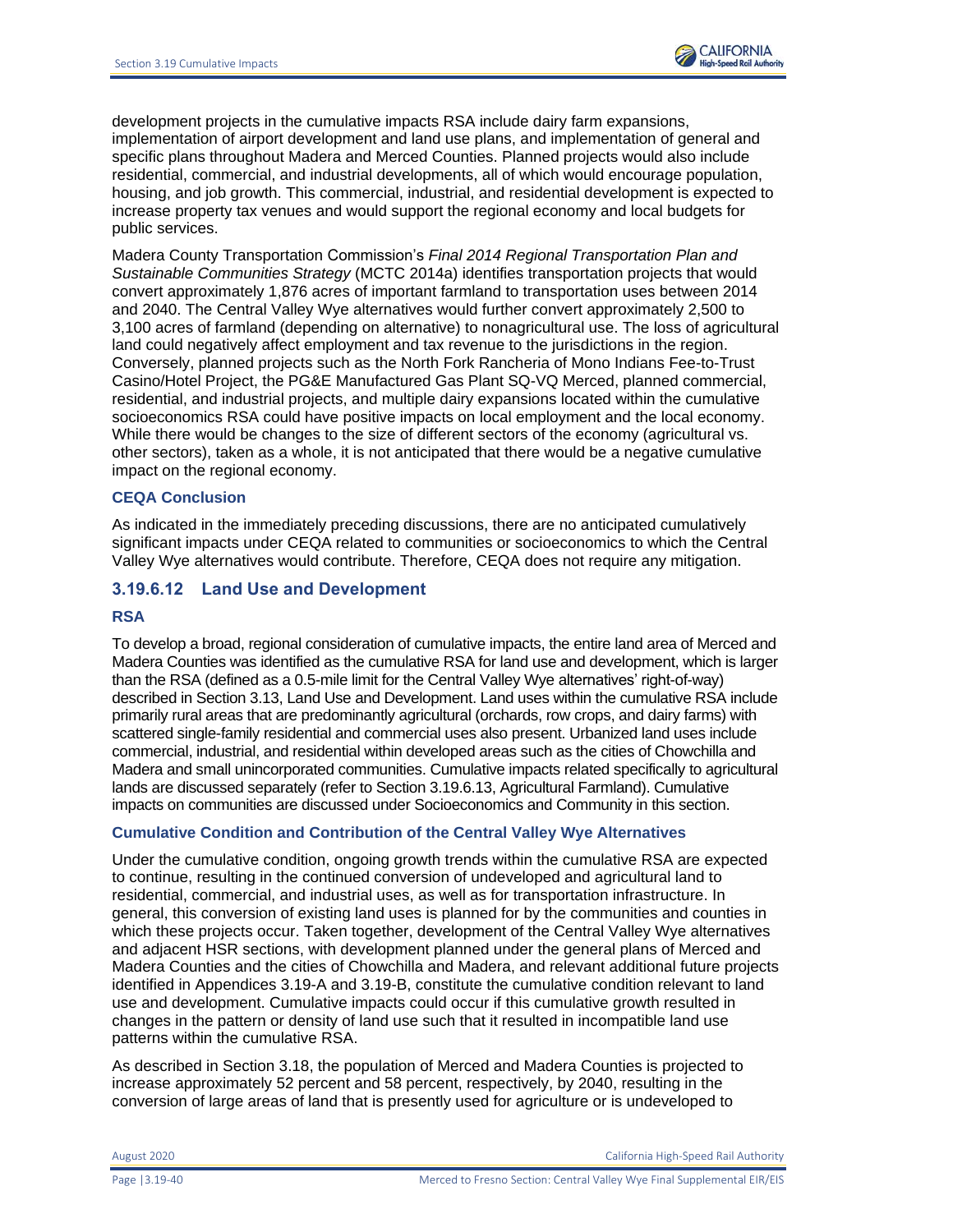

accommodate housing, commercial, office, transportation, parks, and schools. Planned residential and commercial projects and planned transportation improvements, including the HSR Merced to Fresno and adjacent San Jose to Merced Sections and the planned expansion of SR 99 through several locations in Merced and Madera Counties, would convert additional land to urban or transportation uses within the cumulative RSA.

Construction activities associated with new development and transportation facilities identified in Appendices 3.19-A and 3.19-B within the cumulative RSA would also collectively cause temporary closure of some rural roads and generate indirect impacts related to noise and vibration, aesthetics and visual resources, air quality, and agricultural lands. These activities could have overlapping multiple-year construction timeframes, such as for the HSR Merced to Fresno and San Jose to Merced Sections, SR 99 widening in multiple locations, and the Atwater-Merced Expressway in Merced County. These projects would be planned and regulatory standards and conditions of individual project approvals (avoidance features and mitigation) would minimize temporary closures and noise, dust, and visual impacts of construction. Additionally, although some of these activities may have overlapping timeframes, they would not generally overlap in geographic areas.

Development projects, including planned residential, commercial, and agricultural projects built under the cumulative condition would also result in changes in the pattern and density of land uses during construction. If this conversion introduced large areas of new types of land uses to the region, it could result in changes in the pattern or density of land use such that it resulted in incompatibility with existing adjacent land uses. However, existing land uses already contain developed and agricultural land uses that would continue to operate along existing and future transportation corridors. Because this development is generally planned and included in city and county general plans and transportation plans (such as RTPs), these changes in land use patterns and density would be compatible with adjacent land uses and agricultural and other existing land uses would continue to exist alongside new transportation and development projects within the RSA. Therefore, it is not anticipated that construction activities within the cumulative RSA would result in incompatible land uses and there would not be a cumulative impact. As these changes in land use would occur during construction, and as this development would be planned to be compatible with adjoining land uses, once constructed, there would also not be a cumulative operations impact related to this conversion of land.

#### **CEQA Conclusion**

There are no anticipated cumulatively significant impacts under CEQA related to land use to which the Central Valley Wye alternatives would contribute. Therefore, CEQA does not require any mitigation.

## **3.19.6.13 Agricultural Farmland**

## **RSA**

The cumulative RSA for agricultural farmland extends beyond the RSA identified for the Central Valley Wye alternatives for agricultural farmland (see Section 3.14.4.1). The cumulative RSA also includes the entirety of Merced, Madera, Stanislaus, and Fresno Counties. This cumulative RSA was selected because it captures the impacts on agricultural farmland from construction and operations of the Central Valley Wye alternatives regional impacts on Important Farmland and Protected Farmland (including lands under Williamson Act and Farmland Security Zone contracts) with development anticipated from future projects. Refer to Section 3.14.3, Compatibility with Plans and Laws, for more information on how the federal Farmland Protection Act relates to the determination of Important Farmland.

### **Cumulative Condition**

Under the cumulative condition, ongoing growth trends within the cumulative RSA are expected to continue, resulting in the continued conversion of agricultural land to residential, commercial, and industrial uses, as well as for transportation infrastructure. Together, the Central Valley Wye alternatives, planned developments, and cumulative conditions disclosed under the general plans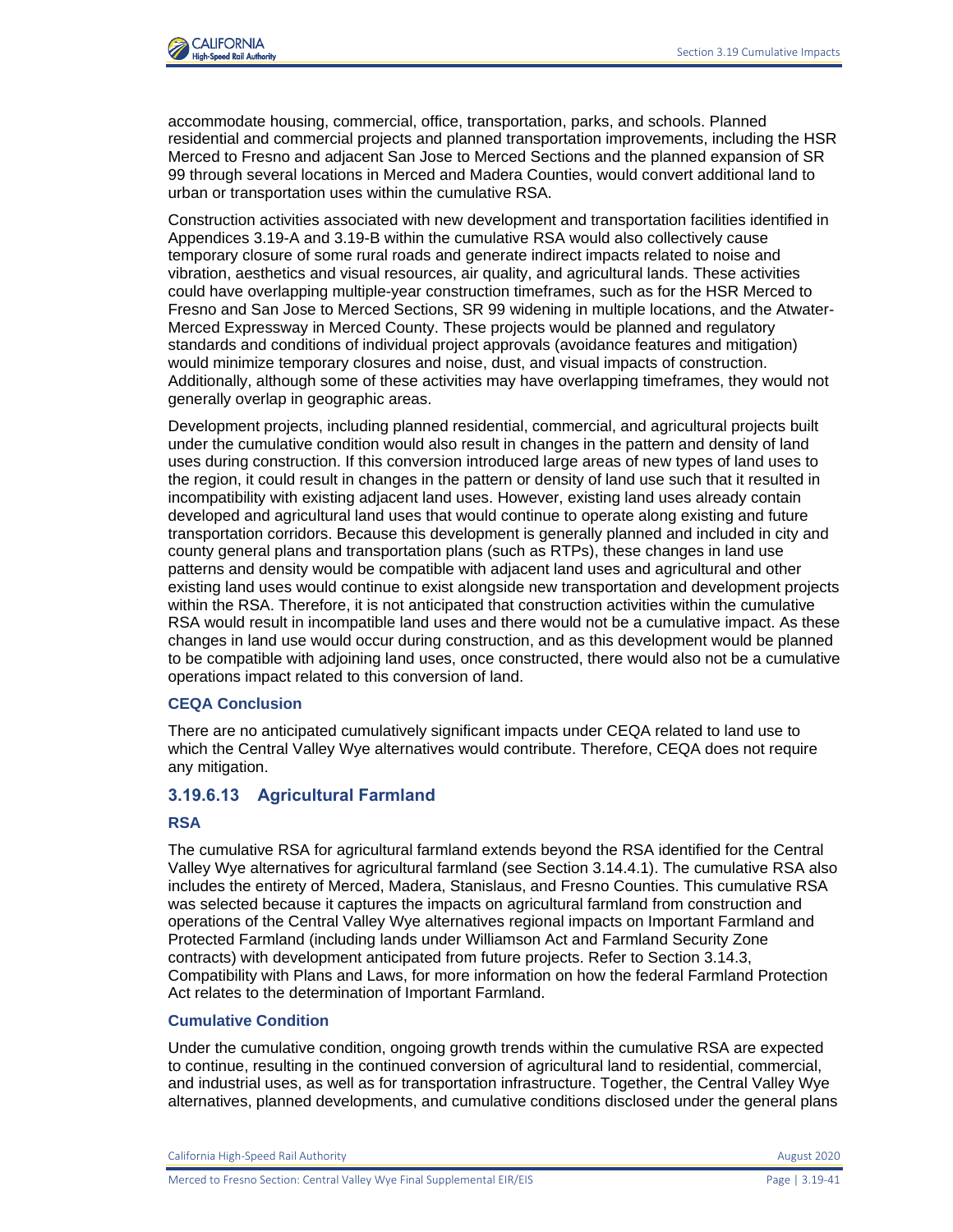

of Merced, Madera, Stanislaus, and Fresno Counties and the cities of Chowchilla, Madera, and Merced, as well as adjacent HSR sections and relevant additional future projects identified in Appendix 3.19-A and Appendix 3.19-B, constitute the cumulative condition relevant to agricultural farmland. As described in Section 3.14, Agricultural Farmland, nearly 18,000 acres of agricultural land could be converted to a nonagricultural use in Merced and Madera Counties by 2040.<sup>6</sup> Additionally, planned transportation improvements, including the HSR Merced to Fresno and adjacent San Jose to Merced Sections and the planned expansion of SR 99 through several locations in Merced and Madera Counties as well as various RTP projects identified in Stanislaus and Fresno Counties and listed in Appendix 3.19-B, would likely convert additional agricultural land (including lands under Williamson Act and Farmland Security Zone contracts) to urban or transportation uses within the cumulative RSA. Because farmland cannot easily be replaced once converted, a cumulative impact would occur if the construction of cumulative projects would result in conversion of large areas of agricultural to nonagricultural uses.

These planned projects would also temporarily use Important Farmland during construction to accommodate material laydown areas, staging areas, and concrete prefabrication yards while also permanently converting Important Farmland to nonagricultural use to accommodate HSR operations. Important Farmland temporarily used during construction of the Central Valley Wye alternatives and other planned HSR sections is anticipated to be restored and returned to agricultural use once construction activities cease. For example, design features of the Central Valley Wye alternatives would include AG-IAMF#1, Restoration of Important Farmland Used for Temporary Staging Areas.

Planned development and transportation projects would likely include various forms of mitigation to address Important Farmland conversion and temporary use. However, no mitigation could create new agricultural land to replace that which was permanently converted to nonagricultural use. In addition to the direct conversion of Important Farmland, growth and development through 2040 would contribute cumulatively to Important Farmland severance, resulting in parcels smaller than county thresholds for protected farmland contracts, easement encroachments, and infrastructure disruption that could lead to indirect conversions when these changes leave farmland without convenient access to roads, water, and other necessities to support agricultural use. Planned transportation projects such as the widening of SR 99 south of Madera, reconstruction of the SR 99/SR 233 interchange, and construction of the SR 152 Los Banos bypass, lane expansions of SR 145, and the HSR Merced to Fresno and Fresno to Bakersfield Sections located within the cumulative transportation RSA could contribute to cumulative conversion of important farmland to nonagricultural use, disruption of agricultural infrastructure, and creation of remnant parcels of important farmland.

## **Contribution of the Central Valley Wye Alternatives**

As stated under the cumulative condition for agricultural farmland, the conversion of existing land uses to urban or transportation uses associated with development would result in the permanent conversion of Important Farmland through direct conversion to nonagricultural uses, and indirectly through parcel severance. This conversion of Important Farmland would be considered a cumulative impact on agricultural farmlands in the cumulative RSA. Through the incorporation of AG-IAMF#1 in the project design it is not anticipated that the Central Valley Wye alternatives would contribute to agricultural impacts related to temporary use of Important Farmland. However, the Central Valley Wye alternatives, excluding the electrical lines proposed to be reconductored, would result in the direct and permanent conversion of 2,145 to 2,305 acres of Important Farmland,<sup>7</sup> depending on the alternative (see Table 3.14-14). The Central Valley Wye alternatives would also result in the indirect and permanent conversion of Important Farmland through the creation of 192 to 232 remnant parcels (depending on alternative) (see Table 3.14-14). Measures would be incorporated to avoid or minimize

August 2020 California High-Speed Rail Authority

 $6$  No permanent impacts/conversions of Farmland to a nonagricultural use would occur in regard to power/transmission lines proposed to be reconductored; therefore, limiting the discussion to Merced and Madera Counties is appropriate.

 $7$  Of which 3 acres would be attributed to the Site 6 – El Nido, El Nido Substation expansion proposed in the 2021 timeframe.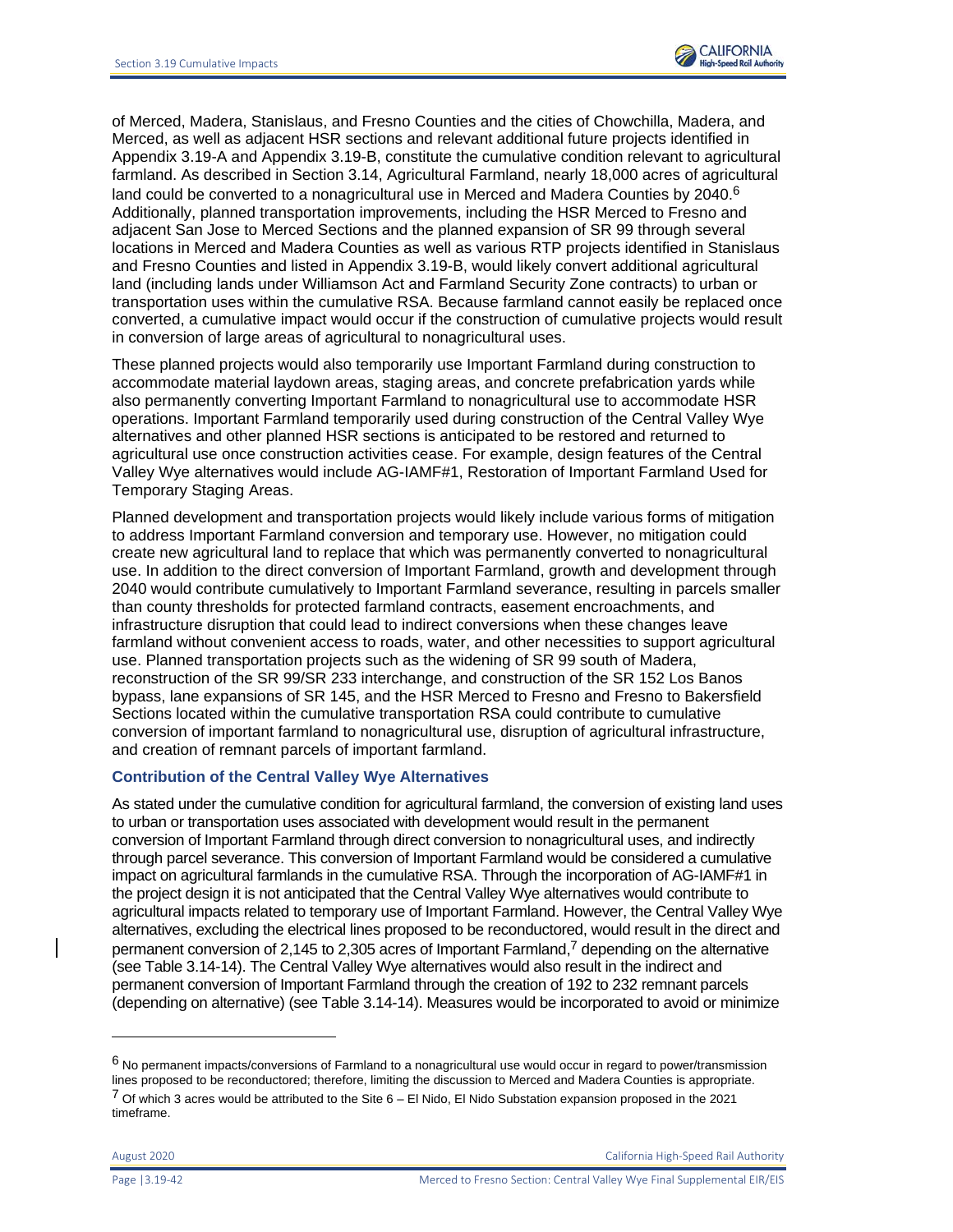environmental or community impacts on Important Farmland within the temporary area of disturbance through coordination of construction activities with utility providers and compliance with design standards. However, all of the Central Valley Wye alternatives would result in the permanent conversion of Important Farmland either directly within the right-of-way or indirectly through parcel severance. Although the Authority has entered into an agreement with the Department of Conservation and its California Farmland Conservancy Program to implement agricultural land mitigation for the HSR system, no new agricultural land would be created to replace converted land. Therefore, the Central Valley Wye alternatives' contribution to these cumulative impacts would be cumulatively considerable.

## **CEQA Conclusion**

All of the Central Valley Wye alternatives would cumulatively contribute to a cumulatively significant construction impact under CEQA because they would permanently convert Important Farmland and protected farmland to nonagricultural uses. No additional mitigation is available to avoid or further reduce the impact.

## **3.19.6.14 Parks, Recreation, and Open Space**

## **RSA**

The cumulative RSA for parks, recreation, and open space impacts extends beyond that identified for the Central Valley Wye alternatives for parks, recreation, and open space (see Figure 3.15-1, Parks, Recreation, and Open Space Resource Study Area), which consists of those areas within 1,000 feet of the centerline of the Central Valley Wye alternatives and any proposed roadway modifications associated with these alternatives. The cumulative RSA also includes the entire city of Chowchilla and its Sphere of Influence. This cumulative RSA was selected because it captures both the Central Valley Wye alternatives–related impacts and the potential regional impacts on parks, recreation, and open space associated with development anticipated under the *City of Chowchilla 2040 General Plan* (City of Chowchilla 2011).

The cumulative parks, recreation, and open space RSA is characterized mostly by large areas of undeveloped agricultural land with limited population and more concentrated population in Chowchilla. There are few parks, recreation, or designated open-space resources within the cumulative RSA, and there is limited demand for them because of the rural agricultural nature of all of the alternative alignments.

## **Cumulative Condition and Contribution of the Central Valley Wye Alternatives**

Demand for and use of most parks and recreation facilities in the cumulative RSA has increased as areas, such as Chowchilla, have urbanized and would continue to increase in proportion to the population growth in the urbanized and urbanizing portions of the cumulative RSA. Together, the Central Valley Wye alternatives, development planned under the general plans of the city of Chowchilla, as well as adjacent HSR sections and relevant additional future projects identified in Appendices 3.19-A and 3.19-B constitute the cumulative condition relevant to parks, recreation, and open space. Cumulative impacts related to parkland would occur if the incremental demand associated with planned developments under the cumulative condition combine to result in shortage of park facilities for communities or in the loss of parkland that communities within the RSA presently used.

As described in Section 3.18, the population of Merced and Madera Counties is projected to increase approximately 52 percent and 58 percent, respectively, by 2040. To maintain the current quality of life, the incorporated areas and the other communities in the cumulative RSA would need to add parkland acreage to accommodate the population forecast for 2040. Relevant planning documents concentrate needs for park and recreational land within the urban and developed areas. In the case of the *City of Chowchilla 2040 General Plan* (City of Chowchilla 2011, the City of Chowchilla anticipates a shortage of parkland to support its projected future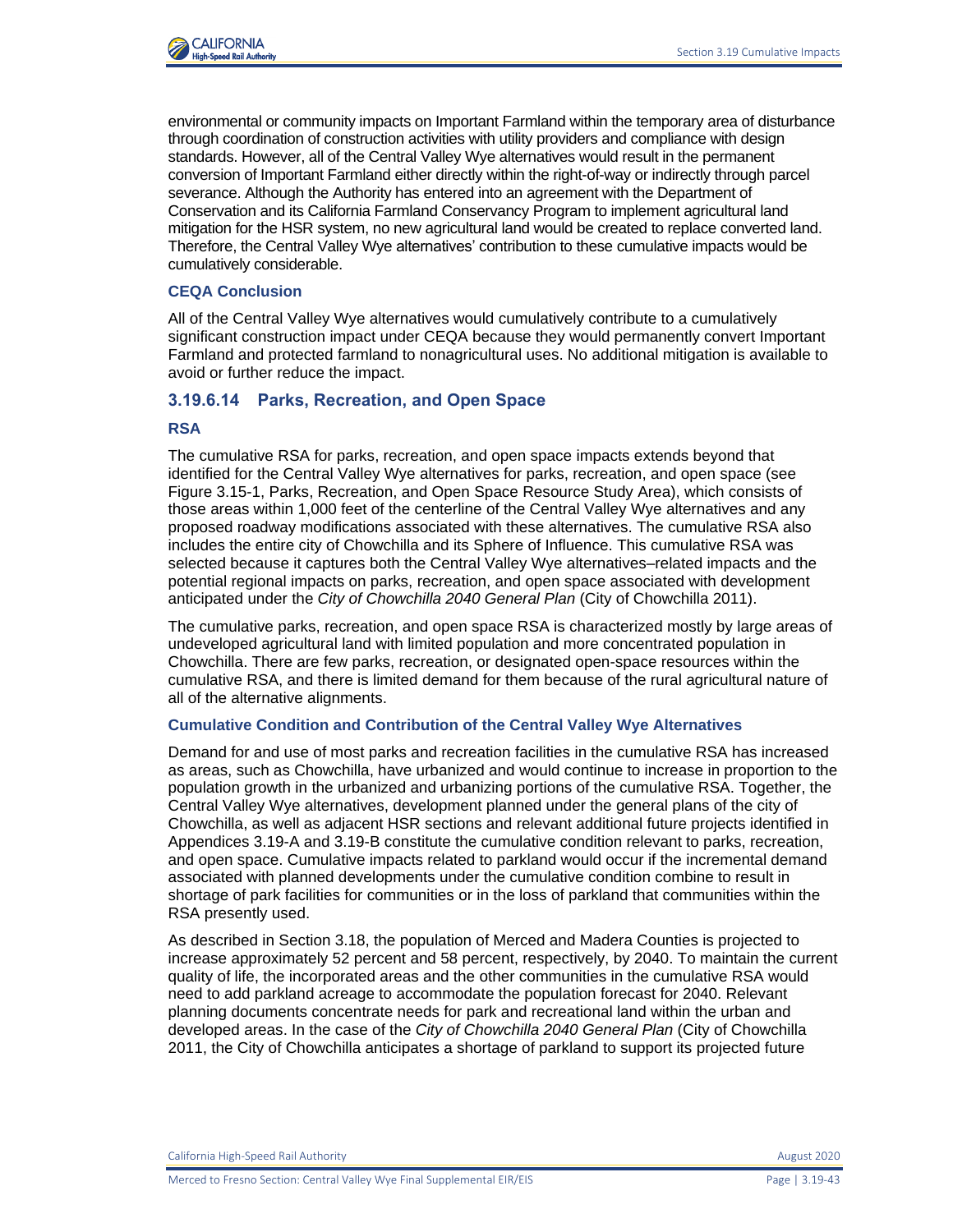population.8 According to the general plan, by 2040 the City of Chowchilla would require a total of 168.8 acres of neighborhood parkland and 112.6 acres of community parkland to meet the projected population's parkland acreage needs, as compared to a baseline of 32.3 acres of neighborhood parkland and 21.6 acres of community parkland in 2008. The Central Valley Wye alternatives would not contribute to demand for park and recreation facilities, because it is an enclosed transportation system and passengers would only disembark the train at stations. No stations are within the cumulative RSA.

A majority of the related projects in the cumulative RSA consist of roadway expansion projects. None of the planned projects identified in Appendices 3.19-A and 3.19-B, would result in the acquisition of parkland, recreation, or open space resources or otherwise have direct or indirect impacts on any parks, recreation, or open-space resources. Some construction projects located in the cumulative RSA may include the construction of new park or recreation facilities to serve projected increases in population. For example, the Rancho Calera project includes planned park/open space area and an open space corridor along Ash Slough, and neighborhood parks.

The City of Chowchilla requires new development to fund the provision of park and recreation facilities or to create new recreational facilities within project limits (such as a neighborhood park or public plaza within a new residential or commercial development) to meet the need created by that development. In that way, future development projects would not contribute to the shortage of facilities but would directly provide recreation areas or contribute funds for new parks to accommodate their incremental demand for parkland. Additionally, none of the cumulative projects is proposing to remove existing parkland from Chowchilla. Therefore, under the cumulative condition, the shortage of park facilities in Chowchilla is an existing concern; however, as none of the cumulative projects are anticipated to remove parkland and may provide additional parkland, this would not be considered a cumulative impact.

## **CEQA Conclusion**

There are no anticipated cumulatively significant impacts under CEQA related to parks and recreation to which the Central Valley Wye alternatives would contribute. Therefore, CEQA does not require any mitigation.

## **3.19.6.15 Aesthetics and Visual Resources**

## **RSA**

The cumulative RSA for aesthetics and visual resources is the same as that identified in Section 3.16, Aesthetics and Visual Resources, which consists of the Central Valley Wye alternatives' viewshed (i.e., the area that could have views of Central Valley Wye alternatives features). As described in Section 3.16, the cumulative RSA is characterized by mostly flat terrain and includes small urbanized communities and rural residential areas dispersed among a variety of agricultural land uses that range from low-lying row crops to view-confining orchards. In the western portion of the cumulative RSA is the San Joaquin River, along with smaller waterways. The San Joaquin River is planned for restoration, which will include recreational uses, but this restoration has not yet occurred.

Viewing distances in the cumulative RSA vary by location. In areas of open space, grazing lands, waterways, and agricultural areas planted with low-lying crops, viewing distances extend over wide areas because of the general scarcity of buildings and tall vegetation that could block views. In the largely agricultural landscape, crop changes can limit views, especially when low-lying field crops are replaced by orchards. Seasonal variation in vegetation also alters the viewshed when tall-growing field crops are harvested, or trees lose their leaves. Except where blocked by adjacent landscaping, development, or tree crops, the views can include the distant Sierra Nevada range. To account for the anticipated scale of the features, the cumulative RSA is considered all areas within a 0.5-mile distance of the Central Valley Wye alternatives' track

August 2020 California High-Speed Rail Authority

<sup>8</sup> This lack of available parkland was only noted for Chowchilla and is discussed in Section 3.13. No shortage of parkland was noted in other city or county planning documents.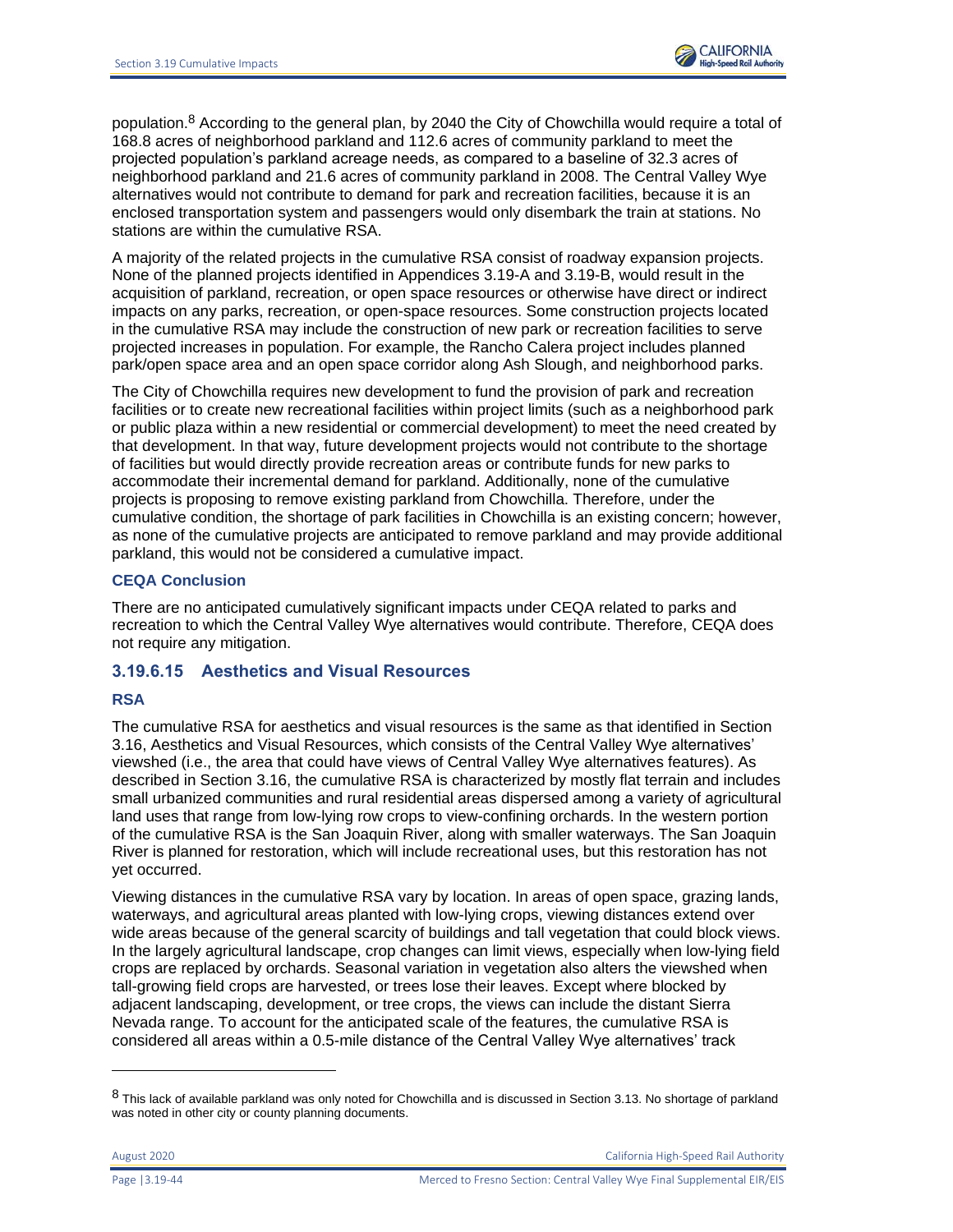

centerlines. This is generally the distance at which the Central Valley Wye alternatives infrastructure can be distinguished from background features in the landscape.

Notable exceptions to the predominantly rural landscape in the cumulative RSA are the presence of Chowchilla, small urban communities, and primary highways. Fairmead is a small community in the cumulative RSA with primarily low-density residential land uses. In addition, the Greenhills Estates development in Chowchilla is a partially developed medium-density residential community, generally shielded from outside views by sound walls, berms, and landscaping. In the existing developed areas, nighttime lighting is more prevalent than in the surrounding agricultural areas. The two primary state highways located within the RSA are SR 99 and SR 152. These generally straight highways add linear features to the landscape, often at an angle to the surrounding agricultural and nonagricultural land uses; neither route is designated a state scenic highway where it passes through the cumulative RSA.

The most important visual resources in the cumulative RSA include a significant historic resource, the Robertson Boulevard Tree Row (which serves as a gateway to Chowchilla and is one of the major symbols of the city); San Joaquin River, Chowchilla River, Ash Slough, and Berenda Slough; and panoramic views toward the Sierra Nevada range from Merced County. Chowchilla has designated West Robertson Boulevard from SR 99 to SR 152 as a scenic corridor (City of Chowchilla 2011).

## **Cumulative Condition**

Over the past century, the visual character of most of the cumulative RSA has been transformed from open lands with prairie, marshes, and woodland areas to a primarily agricultural region with open fields and orchards, along with urbanized areas. Under the cumulative condition, the character of the agricultural portions of the RSA is anticipated to continue to change with the development and expansion of urban cityscapes and suburban development. Growth trends within the cumulative RSA will likely result in additional development adjacent to existing developed areas along transportation corridors such as SR 152 (particularly in Chowchilla where the *City of Chowchilla 2040 General Plan* (City of Chowchilla 2011 identifies extensive development areas) and SR 99.

Growth associated with the general plans as well as projects identified in Appendix 3.19-A and 3.19-B that would occur within the cumulative RSA include the HSR Merced to Fresno and San Jose to Merced Sections, multiple SR 99 widening and frontage road projects, and residential and service commercial development with county and city general plans. These activities could result in the permanent cumulative conversion of agricultural and open space to urban or transportation uses, which would result in new structures and transportation facilities that could permanently alter views. This could affect day or nighttime views in the RSA, degrading the existing visual character or quality of the RSA. This impact would be greatest where new development and transportation facilities are built immediately adjacent to existing sensitive residential viewers and block views that were previously open to surrounding lands, including neighborhoods in the vicinity of the historic and locally designated scenic Robertson Boulevard corridor, Fairmead, and along Road 13 and Road 19. Cumulative impacts would occur if the growth and cumulative projects associated with the cumulative condition resulted in a cumulative reduction in visual quality or would degrade the scenic views within the cumulative RSA.

For residents in areas that predominately view open agricultural land, open views across agricultural land would be changed to views influenced by new residential, commercial and transportation development. These new developments would alter the existing visual character of the existing rural landscape in many areas. The conversion of open agricultural land to new residential development would cover a broad (long and wide) area. Residents adjacent to new development would experience a reduction in visual quality from the change in rural land uses to transportation and urban uses. Therefore, planned and future development would degrade the existing visual character or quality of views, which are predominately agricultural views, for rural residents adjacent to planned development in the cumulative RSA. The degradation of existing visual quality from new development in the cumulative RSA would have a permanent cumulative impact on sensitive residential viewers.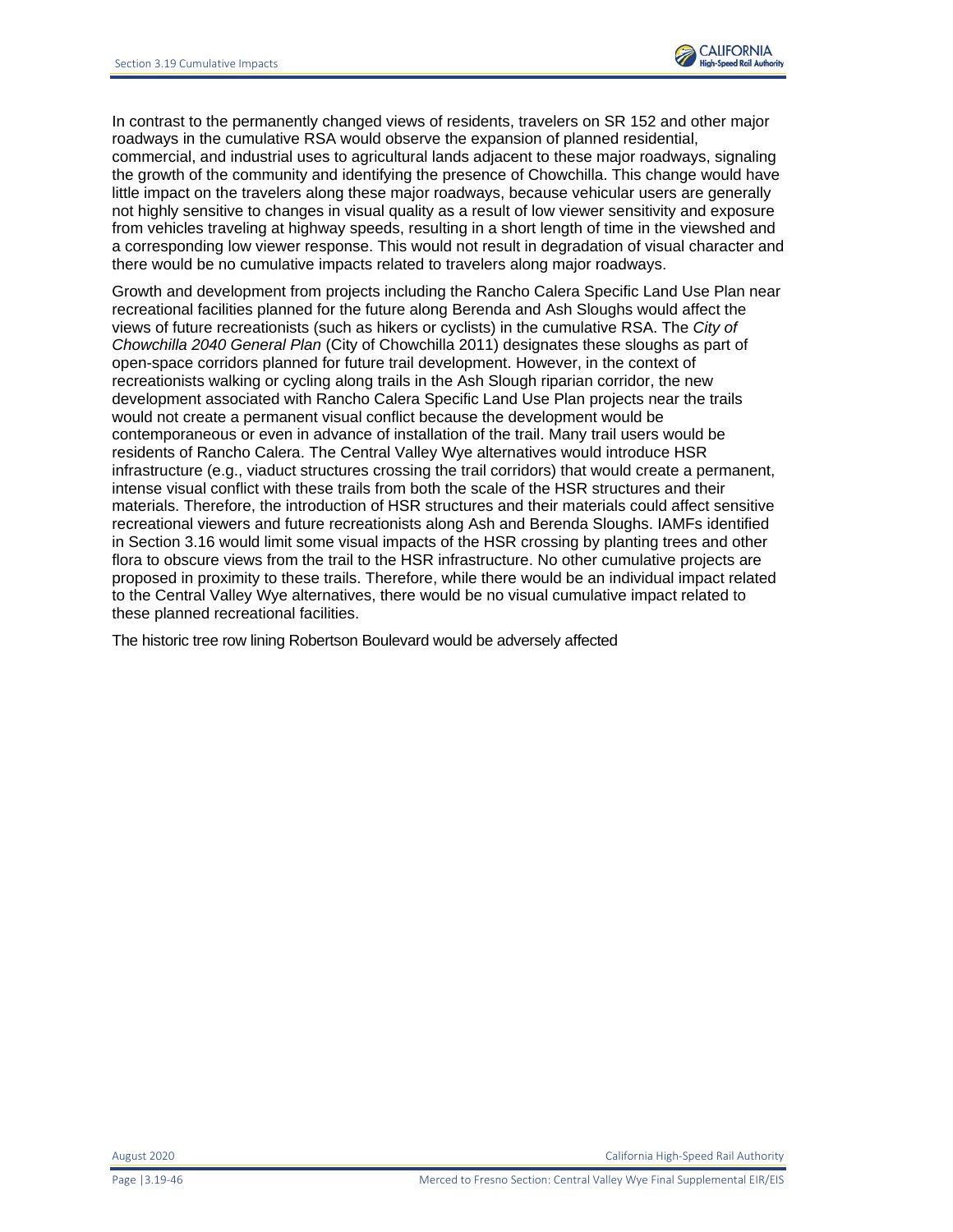

Valley Wye Alternatives Impacts, these impacts would be greatest for residents along the alignment of the SR 152 (North) to Road 13 Wye Alternative and least for residents near the Avenue 21 to Road 19 Wye Alternative. The interference of views would intensify as more development occurred, eventually overtaking the intensity of visual impacts from the HSR infrastructure. In locations where new residential development is expected to replace existing agricultural uses, such as along Road 13 and Road 19, it is likely that development would include landscaping enclosing the residential area. IAMFs identified in Section 3.16 would minimize the impacts of the contrasting aesthetics of HSR infrastructure. New landscaping under mitigation measures AVR-MM#4, Provide Vegetation Screening along At-Grade and Elevated Guideways Adjacent to Residential Areas, and AVR-MM#6, Landscape Treatments along the HSR Overcrossings and Retained Fill Elements, would further reduce the impacts from the Central Valley Wye alternatives because the new landscaping treatments and vegetation screening would improve the existing visual quality in the area and effectively integrate HSR structures into the landscape. With implementation of these mitigation measures, the Central Valley Wye alternatives contribution to the cumulative impacts on rural residential visual quality would not be cumulatively considerable.

The Central Valley Wye alternatives would contribute to the alteration of the historic tree row lining Robertson Boulevard, causing a disruption in the straight, 6-mile procession of the historic palms that line the roadway. In the context of the sensitive viewers of the historic Robertson Boulevard Tree Row, removing blocks of consecutive trees for construction of HSR grade separations and a new SR 152 interchange would permanently diminish the visual strength of the tree rows lining the roadway. The visual strength of the tree rows could also be diminished by future development under the *City of Chowchilla 2040 General Plan* (City of Chowchilla 2011. Mitigation measures identified in Section 3.16, would enhance architectural and landscape design features to mark the SR 152/Robertson Boulevard interchange and would create a visual gateway to Robertson Boulevard and Chowchilla by incorporating new trees and landscaping. However, the removal of trees for an HSR crossing and the blockage of long views along Robertson Boulevard by the HSR grade separation cannot be mitigated, resulting in a cumulatively considerable contribution to the cumulative impact on visual quality.

## **CEQA Conclusion**

The removal of a portion of a local scenic element, the palm tree row along Robertson Boulevard, would contribute to a reduction in the visual quality. The Central Valley Wye alternatives' construction activities would therefore constitute a cumulatively considerable contribution to cumulatively significant aesthetics and visual resource impacts when considered in combination with other projects associated with urban development pursuant to the *City of Chowchilla 2040 General Plan* (City of Chowchilla 2011). While mitigation measures are applied to reduce visual impacts on the area's visual quality related to HSR structures and facilities, no additional mitigation measures are available to fully reduce the Central Valley Wye alternatives' significant cumulative impacts on the tree row. Therefore, the cumulative aesthetic and visual resource impact would remain significant after mitigation.

### **3.19.6.16 Cultural Resources**

#### **RSA**

This cumulative analysis identifies the same cumulative RSAs for the archaeological area of potential effect (APE) and architectural APE as those described in Section 3.17, Cultural Resources, because it is sufficiently broad to cover the area in which the potential cultural resources impacts of the Central Valley Wye alternatives, in combination with other projects, could result in cumulative impacts. The archaeological APE is defined as the area of ground proposed to be disturbed before, during, and/or after construction of the Central Valley Wye alternatives. The historic architectural APE is defined as all built environment resources at least 50 years of age at the time of the survey that may be directly or indirectly affected by the Central Valley Wye alternatives through construction or operations activities.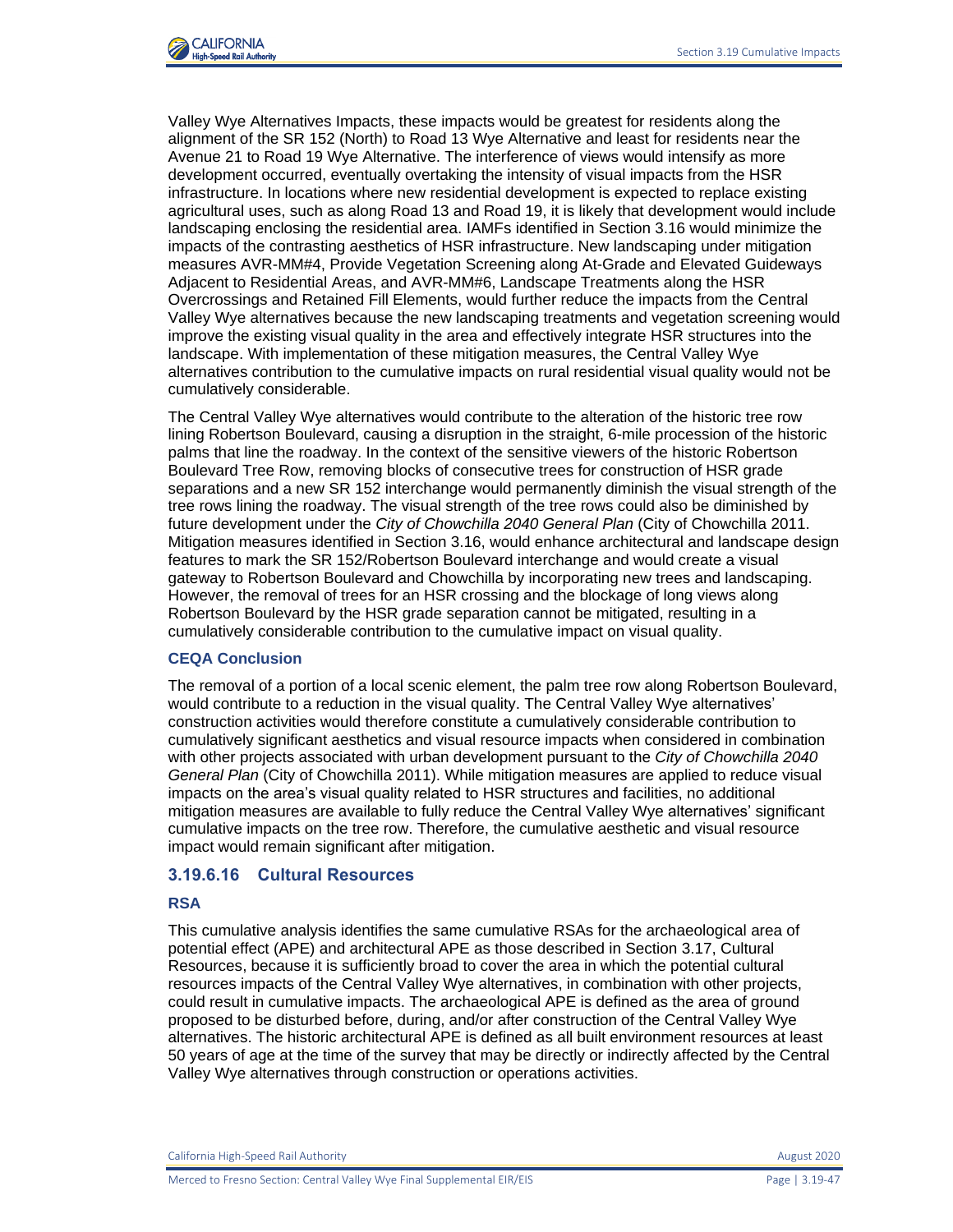

### **Cumulative Condition**

Under the cumulative condition, ongoing urban development and transportation projects are expected to continue within the cumulative RSAs. Urban development stemming from the population increase through 2040 would result in the conversion of large areas of agricultural and undeveloped land to accommodate housing, commercial, office, transportation, parks, and schools. Together, the Central Valley Wye alternatives, development planned under the general plans of Merced and Madera Counties and the cities of Chowchilla and Madera, as well as adjacent HSR sections and relevant additional future projects identified in Appendix 3.19-A and 3.19-B constitute the cumulative condition relevant to cultural resources. Cumulative impacts on cultural resources would occur during construction if the impacts on cultural resources of the development and transportation projects in the cumulative condition combined to result in the physical demolition, destruction, relocation or alternation of historical, archaeological, or other cultural resources that would be determined significant in American history, architecture, archaeology, engineering, or culture, consistent with Criterion A through D of the National Register of Historic Places (NRHP) (see Section 3.17 for more information on application of the NRHP criteria).

The archaeological APE for cumulative impacts consists of those areas of ground that would be disturbed before, during, and after construction of the Central Valley Wye alternatives. The archaeological APE is limited to the area that is directly affected by the project footprints of the Central Valley Wye alternatives and areas that would be used for geotechnical drilling, grading, cut-and-fill, easements, staging/laydown areas, utility relocations, borrow sites, and biological mitigation areas. In reviewing other planned projects, it was determined to be unlikely that other projects could contribute to the cumulative condition for archaeological resources within the APE because past projects within the archaeological APE have not yielded significant archaeological resources and planned projects do not directly overlap with the project footprints of the Central Valley Wye alternatives in areas that have not already been disturbed by prior ground disturbing activity. Therefore, cumulative impacts on archaeological resources are not discussed further in the cumulative condition.

Two NRHP-eligible historic resources were identified within the historic architectural APE for cumulative impacts, the Chowchilla Canal and the Robertson Boulevard Tree Row. Planned development projects in Merced and Madera Counties include dairy farm expansions, implementation of airport development and land use plans, and implementation of general and specific plans throughout both counties. Planned projects would also include transportation projects such as the expansion of SR 99, and residential, commercial, and industrial developments. The residential and commercial growth expected in and around Chowchilla is described in the Introduction and Land Use sections of the *City of Chowchilla 2040 General Plan* (City of Chowchilla 2011; pages I-1 through L-69), and proposed development and expansion are described in the plan. This planned and proposed development and expansion is not anticipated to result in cumulative impacts on the Chowchilla Canal because it would not result in discontinuing the operations of the Chowchilla Canal, realigning the canal system, or making the agricultural setting of the canal system unrecognizable as generally agricultural.

The Robertson Boulevard Tree Row is a roadway with mature palm trees planted on either side of the road extending for several hundred feet. The linear rows of trees were previously determined eligible for listing in the NRHP under Criterion A in the area of community development and Criterion C in the area of landscape architecture. Transportation projects such as the Washington Road and Robertson Boulevard Intersection Project realignment and expansion project, the Central Valley Wye alternatives, and planned development under the *City of Chowchilla 2040 General Plan* (City of Chowchilla 2011) would all remove trees or otherwise degrade the integrity of the Robertson Boulevard Tree Row from SR 152 north to central Chowchilla. The effect of urbanization around the tree row in combination with the removal of trees under the Central Valley Wye alternatives would result in a cumulative impact on this resource.

August 2020 California High-Speed Rail Authority